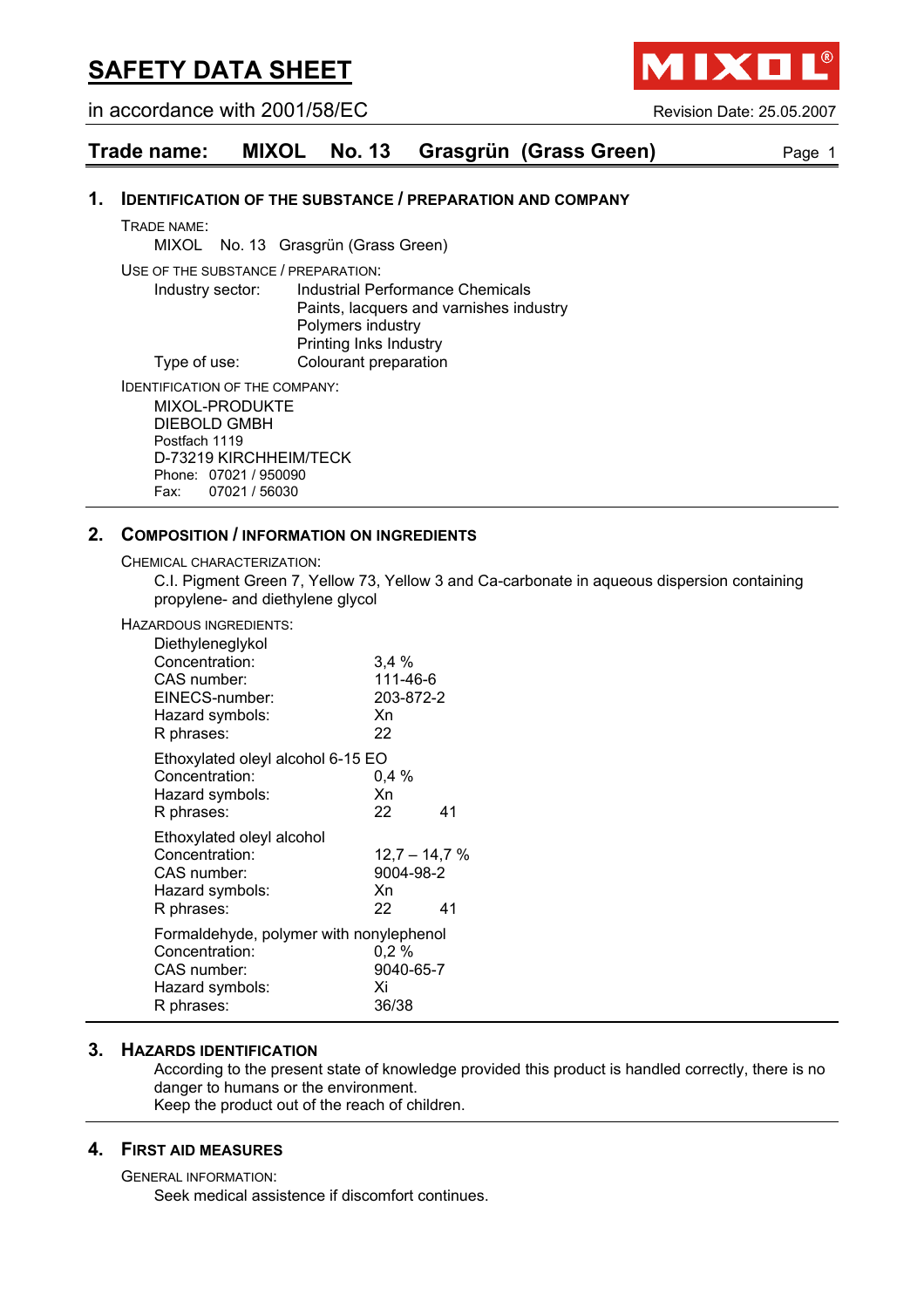#### **Trade name: MIXOL No. 13 Grasgrün (Grass Green)** Page 2

AFTER INHALATION: Remove the casualty into fresh air and keep him calm. AFTER CONTACT WITH SKIN: In case of contact with skin, clean with soap and water. AFTER CONTACT WITH EYES: Rinse the affected eye with plenty of water, at the same time keep the unaffected eye well protected. AFTER INGESTION: Do not induce vomiting. Seek medical advice immediately. Show safety data sheet or label. **5. FIRE FIGHTING MEASURES** SUITABLE EXTINGUISHING MEDIA: water spray jet dry powder carbon dioxide alcohol-resistant foam EXTINGUISHING MEDIA THAT MUST NOT BE USED FOR SAFETY REASONS: Full water jet SPECIAL HAZARDS FROM THE SUBSTANCE ITSELF ITS COMBUSTION PRODUCTS OR FROM ITS VAPOURS: In case of fires, hazardous combustion gases are formed: carbon monoxide (CO) carbon dioxide  $(CO<sub>2</sub>)$ nitrogen oxides  $(NO_x)$  hydrogen chloride (HCl) SPECIAL PROTECTIVE EQUIPMENT FOR FIREFIGHTING: Use self-contained breathing apparatus. **6. ACCIDENTAL RELEASE MEASURES**

ENVIRONMENTAL PRECAUTIONS:

Do not discharge into the drains, surface waters or groundwater.

METHODS FOR CLEANING UP / TAKING UP:

Take up with absorbent material (eg. sand, kieselguhr, universal binder). When picked up, treat material as prescribed under point 13 "Disposal considerations".

#### **7. HANDLING AND STORAGE**

ADVICE ON SAFE HANDLING:

When used and handled appropriately no special measures are needed.

ADVICE ON PROTECTION AGAINST FIRE AND EXPLOSION:

Observe the general rules of industrial fire protection.

FURTHER INFORMATION ON STORAGE CONDITIONS:

In case of the product becoming opaque, thickening or being frozen due to the effects of cold, allow to thaw slowly at room temperature. Stir briefly before use.

STORAGE STABILITY:

Shelf-life: at least 36 months

#### **8. EXPOSURE CONTROLS / PERSONAL PROTECTION**

GENERAL PROTECTIVE MEASURES:

Observe the usual precautions for handling chemicals.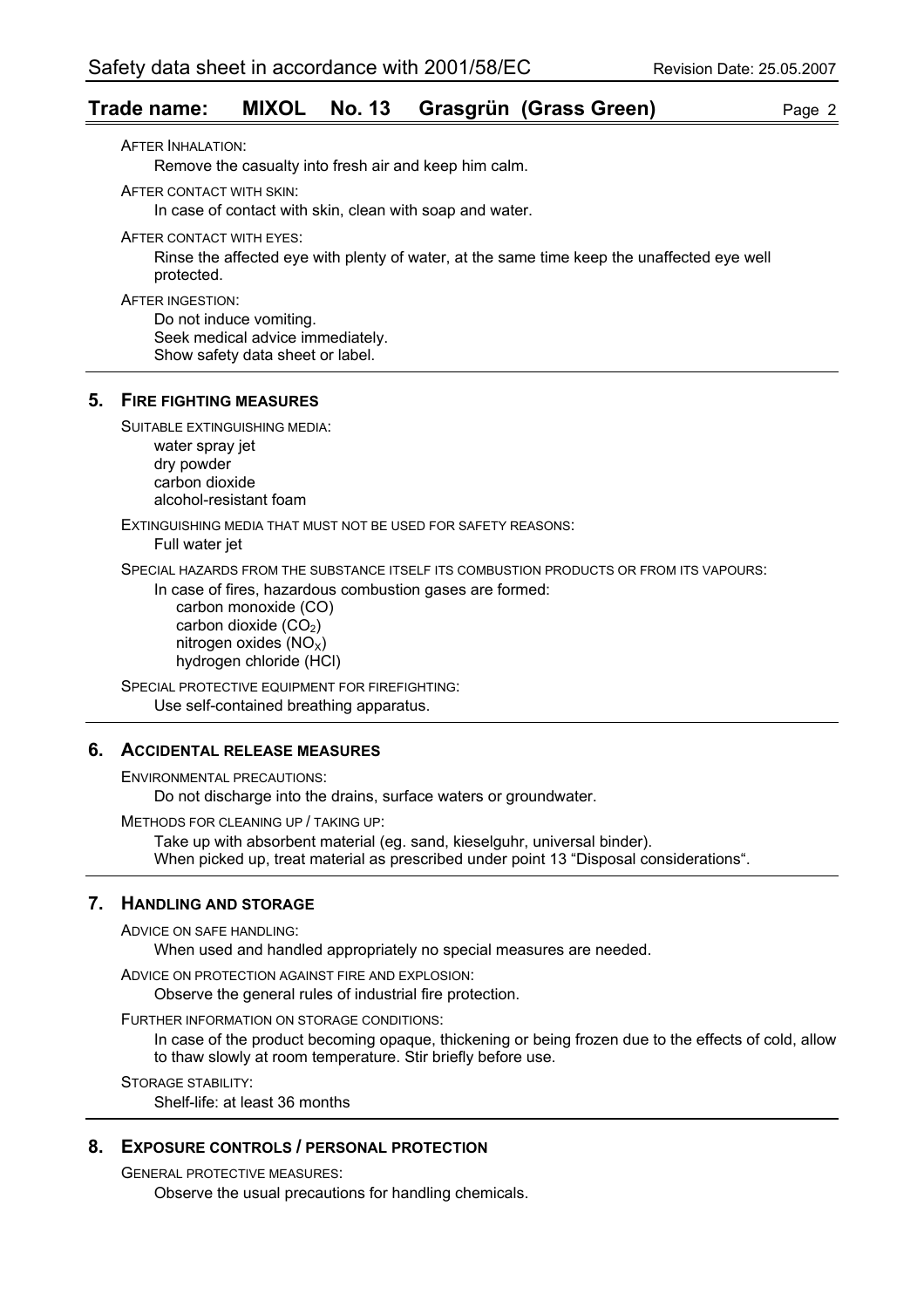### **Trade name: MIXOL No. 13 Grasgrün (Grass Green)** Page 3

| <b>HYGIENE MEASURES:</b> | Keep away from food and drinks.<br>Wash hands before breaks and after work.<br>Use barrier skin cream.<br>Remove soiled or soaked clothing immediately and clean<br>thoroughly before using again.                                                      |
|--------------------------|---------------------------------------------------------------------------------------------------------------------------------------------------------------------------------------------------------------------------------------------------------|
| HAND PROTECTION:         | Nitrile rubber gloves<br>Minimum breakthrough time (glove): not determined<br>Minimum thickness (glove): not determined<br>Observe the information of the glove manufacturer on permeability<br>and breakthrough times and other workplace requirements |
| EYE PROTECTION:          | Safety glasses                                                                                                                                                                                                                                          |
| <b>BODY PROTECTION:</b>  | Protective clothing                                                                                                                                                                                                                                     |

#### **9. PHYSICAL AND CHEMICAL PROPERTIES**

| FORM:                       | liquid                                                |
|-----------------------------|-------------------------------------------------------|
| COLOUR:                     | green                                                 |
| ODOUR:                      | not specified                                         |
| BOILING POINT:              | > 80 °C                                               |
| FLASH POINT:                | No flash point – Measure made up to the boiling point |
| DENSITY:                    | approx. $1,24$ g/cm <sup>3</sup> (20 °C)              |
| <b>SOLUBILITY IN WATER:</b> | miscible $(20 °C)$                                    |
| DH-VALUE:                   | approx. 7,4 (20 °C) aqueous suspension                |
| VISCOSITY (DYNAMIC):        | approx. 900 mPa.s $(20^{\circ}C)$                     |

#### **10. STABILITY AND REACTIVITY**

| THERMAL DECOMPOSITION:            | > 100 °C with dehydration                                               |
|-----------------------------------|-------------------------------------------------------------------------|
| HAZARDOUS REACTIONS:              | When handled and stored appropriately no dangerous reactions are known. |
| HAZARDOUS DECOMPOSITION PRODUCTS: |                                                                         |

When handled and stored appropriately no dangerous decomposition products are known.

#### **11. TOXICOLOGICAL INFORMATION**

| ACUTE ORAL TOXICITY:            | $LD50 > 2.000$ mg/kg (rat)<br>Source: Hoechst                     |
|---------------------------------|-------------------------------------------------------------------|
| <b>IRRITANT EFFECT ON SKIN:</b> | non-irritant (rabbit)<br>Source: Hoechst                          |
| <b>IRRITANT EFFECT ON EYES:</b> | non-irritant (rabbit eye)<br>Test result of a similar preperation |

#### **12. ECOLOGICAL INFORMATION**

| BIODEGRADABILITY:  | This property is substance specific and cannot be given for the<br>preparations. |
|--------------------|----------------------------------------------------------------------------------|
| FISH TOXICITY:     | not determined                                                                   |
| DAPHNIA TOXICITY:  | not determined                                                                   |
| ALGAE TOXICITY:    | not determined                                                                   |
| BACTERIA TOXICITY: | not determined                                                                   |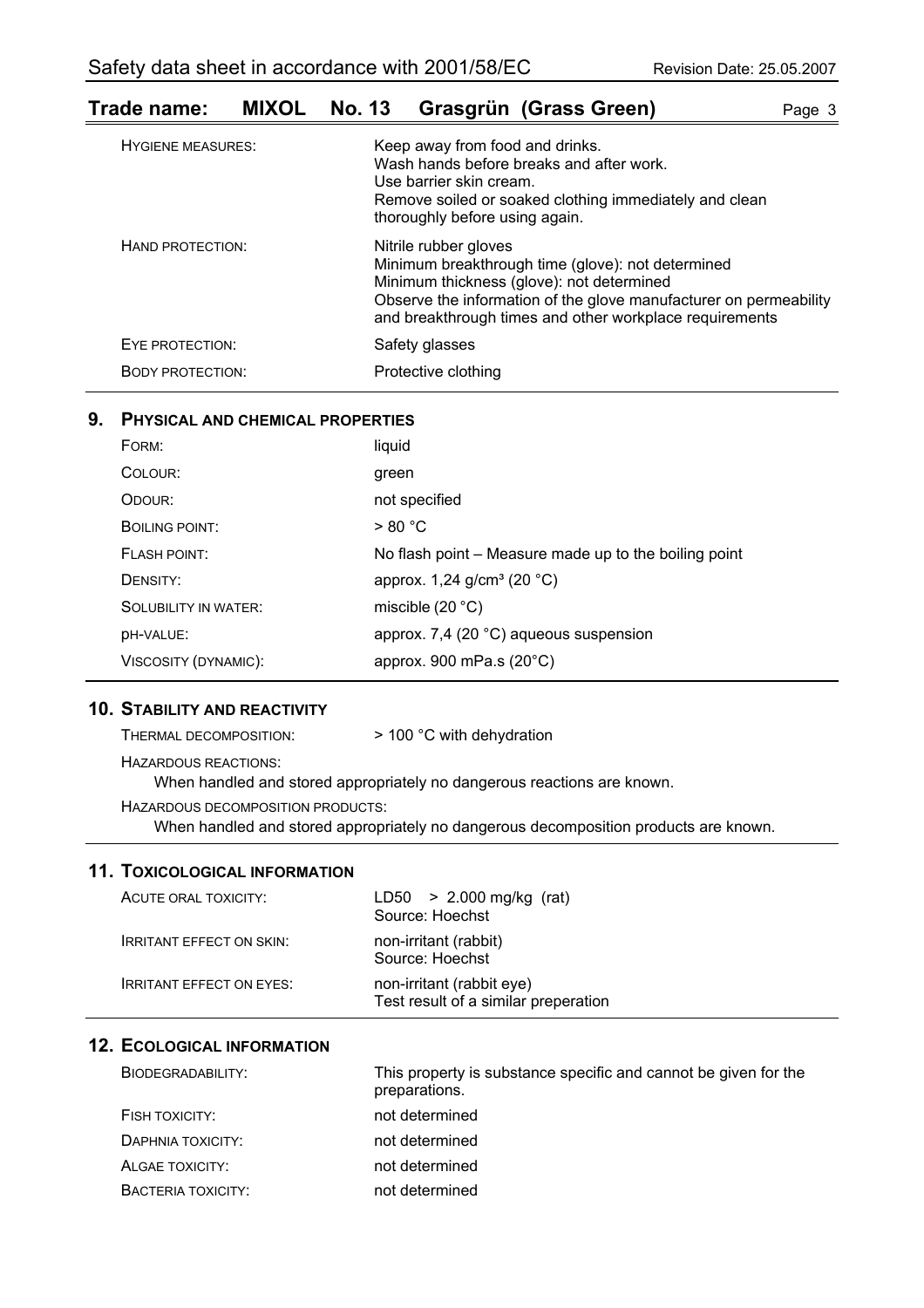#### **Trade name: MIXOL No. 13 Grasgrün (Grass Green)** Page 4

| REMARKS: | Do not allow to enter soil, waterways or waste water.<br>Classification according to the calculation procedure of the |
|----------|-----------------------------------------------------------------------------------------------------------------------|
|          | Dangerous Preparations Directive (1999/45/EC)                                                                         |

#### **13. DISPOSAL CONSIDERATIONS**

PRODUCT:

Product should be taken to a suitable and authorized waste disposal site in accordance with relevant regulations and if necessary after consultation with the waste disposal operator and/or the competent authorities.

UNCLEANED PACKAGING: Packaging that cannot be cleaned should be disposed of as product waste.

#### **14. TRANSPORTATION INFORMATION**

| ADR:  | not restricted |
|-------|----------------|
| RID:  | not restricted |
| ADNR: | not restricted |
| IMDG: | not restricted |
| IATA: | not restricted |

#### **15. REGULATORY INFORMATION**

LABELLING IN ACCORDANCE WITH EC-DIRECTIVES: Hazard warning labelling not compulsory.

SPECIFIC LABELLING OF CERTAIN PREPARATIONS:

Material safety data sheet available for professional user upon request.

OTHER REGULATIONS:

This product is manufactured using a dispersing agent which is not itself an alkylphenol ethoxylate according to its chemical structure. However, the dispersing agent is sythesized from a nonylphenol, so small amounts of nonylphenolethoxylate occur. Observe the requirements of directive 2003/53/EC of 18 June 2003, the 26<sup>th</sup> Amendment of Directive 76/769/EEC (relating to restrictions on the marketing and use of certain dangerous substances and preparations) and the corresponding national legislation implementing this Directive.

#### **16. OTHER INFORMATION**

TEXT OF THE R-PHRASES WHICH ARE ALLOCATED TO THE INGREDIENTS/COMPONENTS MENTIONED IN SECTION 2 OF THIS SAFETY DATA SHEET:

- 22 Harmful if swallowed.
- 36/38 Irritating to eyes and skin.<br>41 Risk of serious damage to
- Risk of serious damage to eyes.

Decimal notation: "Thousands" places are identified with a dot (example: 2.000 mg/kg means "two thousand mg/kg"). Decimal places are identified with a comma (example: 1.35g/cm<sup>3</sup>).

These product informations are based on our present state of our knowledge, information and experience. No responsibility or liability can be assumed for factors lying outside our knowledge and control.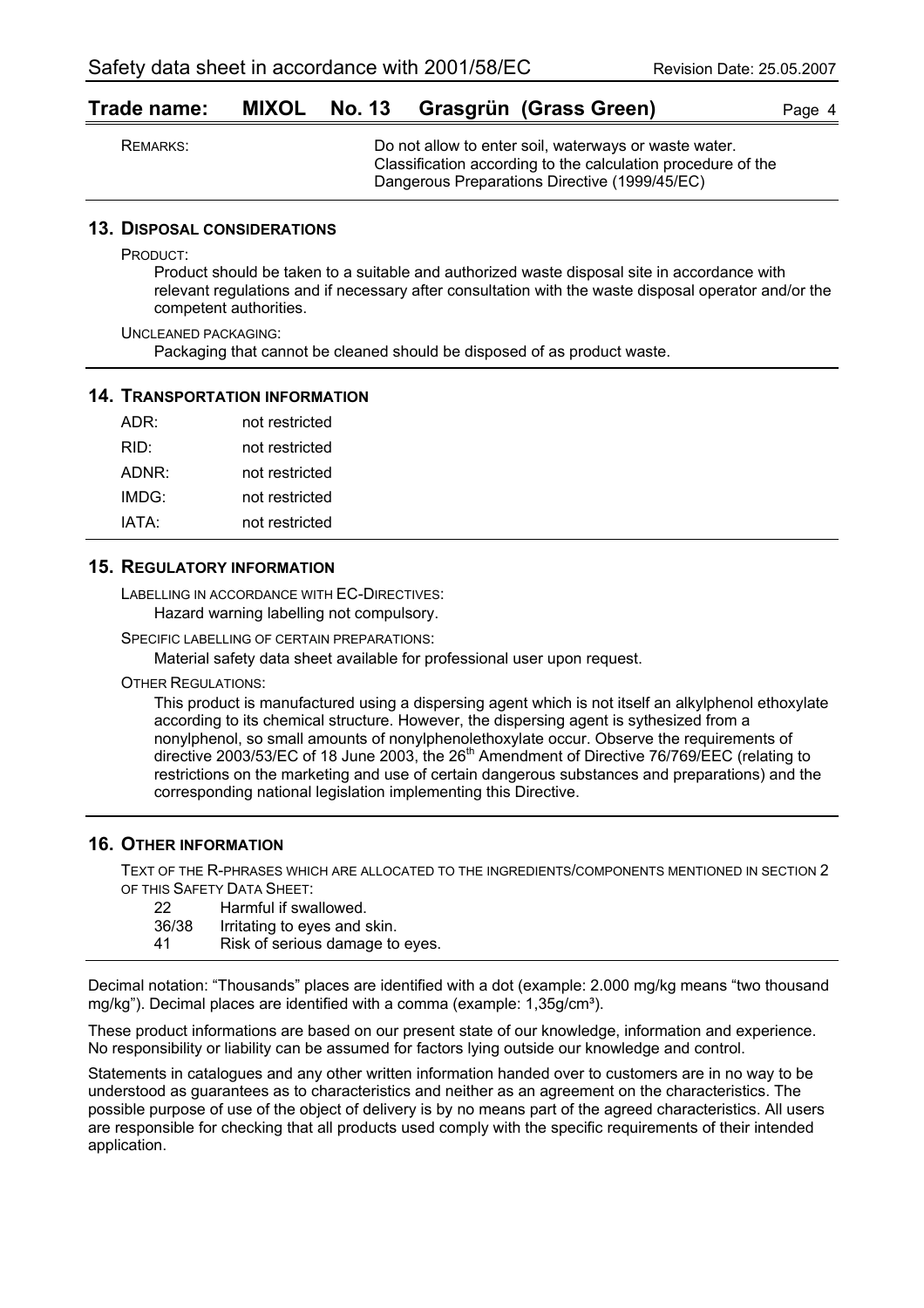in accordance with 2001/58/EC Revision Date: 25.05.2007

IXO

**Trade name: MIXOL No. 14 Oxyd -Grün (Oxide Green)** Page 1

#### **1. IDENTIFICATION OF THE SUBSTANCE / PREPARATION AND COMPANY**

TRADE NAME:

MIXOL No. 14 Oxyd-Grün (Oxide Green)

USE OF THE SUBSTANCE / PREPARATION:

Industry sector: Industrial Performance Chemicals Paints, lacquers and varnishes industry Polymers industry Printing Inks Industry Type of use: Colourant preparation

IDENTIFICATION OF THE COMPANY:

MIXOL-PRODUKTE DIEBOLD GMBH Postfach 1119 D-73219 KIRCHHEIM/TECK Phone: 07021 / 950090 Fax: 07021 / 56030

#### **2. COMPOSITION / INFORMATION ON INGREDIENTS**

CHEMICAL CHARACTERIZATION:

C.I. Pigment Yellow 42, Green 17, Green 7, Black 7 and Ca-carbonate in aqueous dispersion containing propylene- and diethylene glycol

#### HAZARDOUS INGREDIENTS:

| Ethoxylated oleyl alcohol<br>Concentration:<br>CAS number:<br>Hazard symbols:<br>R phrases:               | $6,2 - 7,0 %$<br>9004-98-2<br>Xn<br>22            | 41 |
|-----------------------------------------------------------------------------------------------------------|---------------------------------------------------|----|
| Diethyleneglykol<br>Concentration:<br>CAS number:<br>EINECS-number:<br>Hazard symbols:<br>R phrases:      | 1,36 -1,40 %<br>111-46-6<br>203-872-2<br>Xn<br>22 |    |
| Formaldehyde, polymer with nonylephenol<br>Concentration:<br>CAS number:<br>Hazard symbols:<br>R phrases: | 0,05%<br>9040-65-7<br>Xi<br>36/38                 |    |

#### **3. HAZARDS IDENTIFICATION**

According to the present state of knowledge provided this product is handled correctly, there is no danger to humans or the environment. Keep the product out of the reach of children.

#### **4. FIRST AID MEASURES**

GENERAL INFORMATION:

Seek medical assistence if discomfort continues.

#### AFTER INHALATION:

Remove the casualty into fresh air and keep him calm.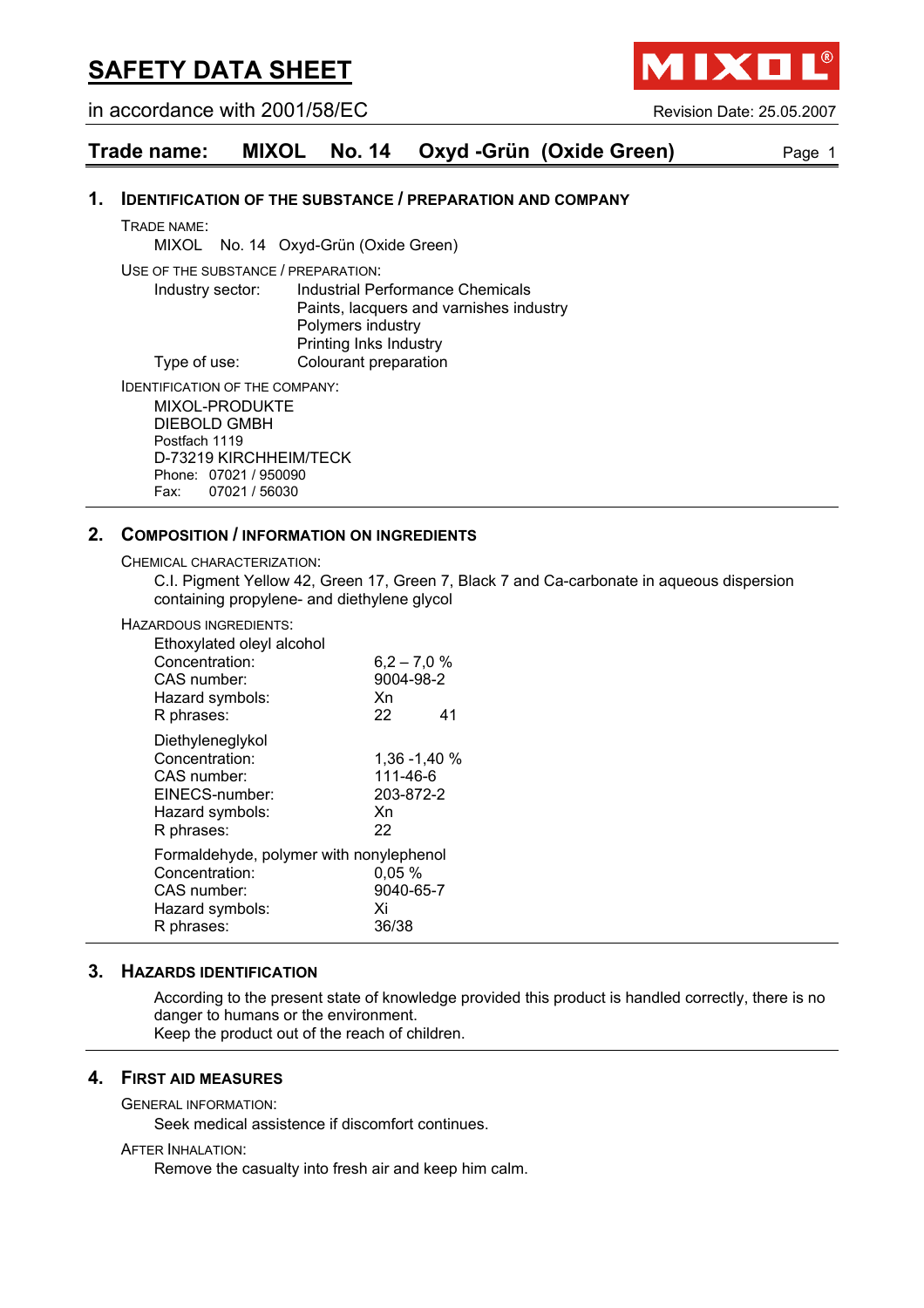#### **Trade name: MIXOL No. 14 Oxyd -Grün (Oxide Green)** Page 2

AFTER CONTACT WITH SKIN:

In case of contact with skin, clean with soap and water.

AFTER CONTACT WITH EYES:

Rinse the affected eye with plenty of water, at the same time keep the unaffected eye well protected.

AFTER INGESTION:

Do not induce vomiting. Seek medical advice immediately. Show safety data sheet or label.

#### **5. FIRE FIGHTING MEASURES**

SUITABLE EXTINGUISHING MEDIA:

water spray jet dry powder carbon dioxide alcohol-resistant foam

EXTINGUISHING MEDIA THAT MUST NOT BE USED FOR SAFETY REASONS:

Full water jet

SPECIAL HAZARDS FROM THE SUBSTANCE ITSELF ITS COMBUSTION PRODUCTS OR FROM ITS VAPOURS:

In case of fires, hazardous combustion gases are formed:

 carbon monoxide (CO) carbon dioxide  $(CO<sub>2</sub>)$ nitrogen oxides  $(NO<sub>x</sub>)$ hydrogen chloride (HCl)

SPECIAL PROTECTIVE EQUIPMENT FOR FIREFIGHTING: Use self-contained breathing apparatus.

#### **6. ACCIDENTAL RELEASE MEASURES**

ENVIRONMENTAL PRECAUTIONS:

Do not discharge into the drains, surface waters or groundwater.

METHODS FOR CLEANING UP / TAKING UP:

Take up with absorbent material (eg. sand, kieselguhr, universal binder). When picked up, treat material as prescribed under point 13 "Disposal considerations".

#### **7. HANDLING AND STORAGE**

ADVICE ON SAFE HANDLING:

When used and handled appropriately no special measures are needed.

ADVICE ON PROTECTION AGAINST FIRE AND EXPLOSION:

Observe the general rules of industrial fire protection.

FURTHER INFORMATION ON STORAGE CONDITIONS:

In case of the product becoming opaque, thickening or being frozen due to the effects of cold, allow to thaw slowly at room temperature. Stir briefly before use.

STORAGE STABILITY:

Shelf-life: at least 36 months

#### **8. EXPOSURE CONTROLS / PERSONAL PROTECTION**

GENERAL PROTECTIVE MEASURES:

Observe the usual precautions for handling chemicals.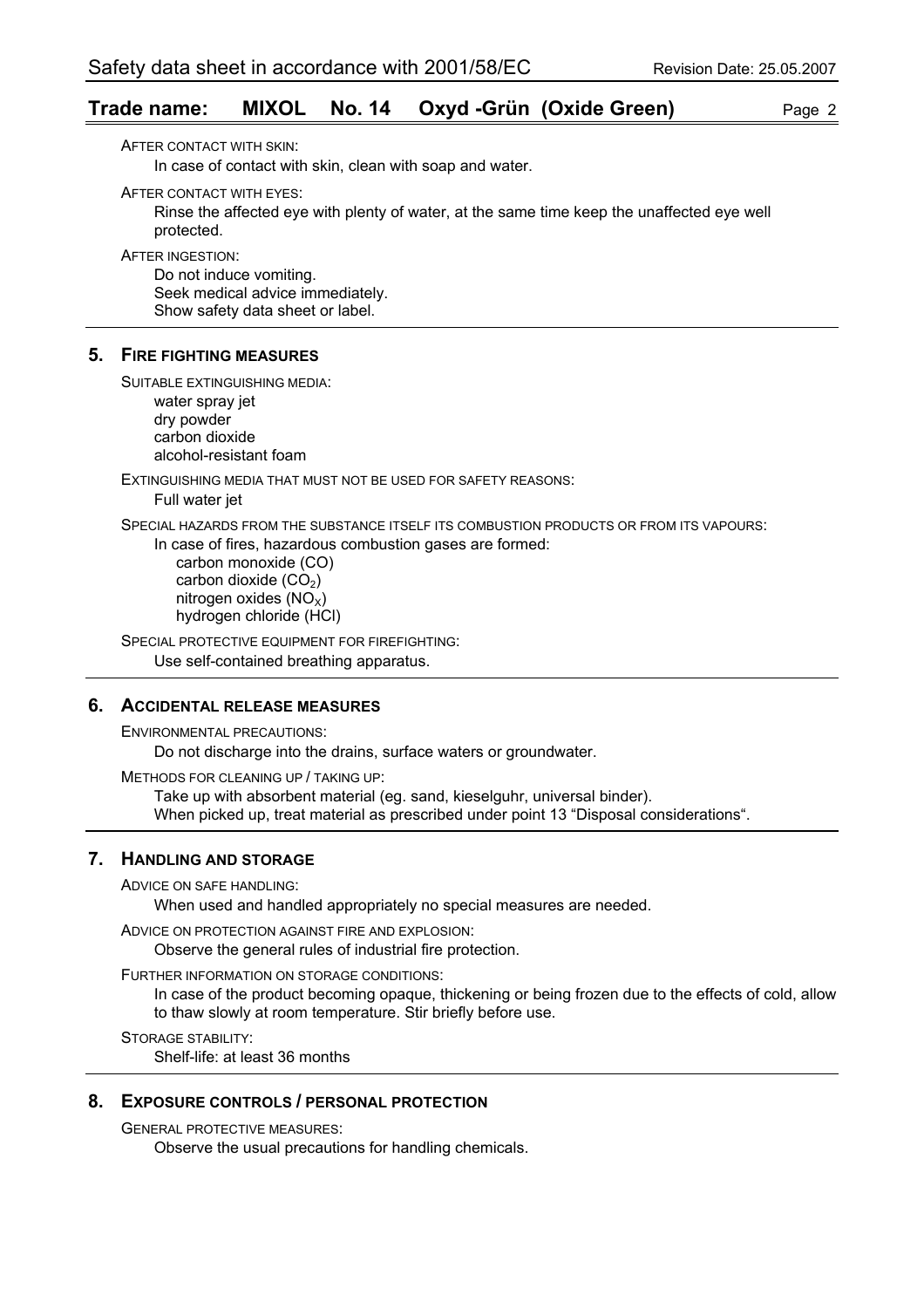### **Trade name: MIXOL No. 14 Oxyd -Grün (Oxide Green)** Page 3

| <b>HYGIENE MEASURES:</b> | Keep away from food and drinks.<br>Wash hands before breaks and after work.<br>Use barrier skin cream.<br>Remove soiled or soaked clothing immediately and clean<br>thoroughly before using again.                                                      |
|--------------------------|---------------------------------------------------------------------------------------------------------------------------------------------------------------------------------------------------------------------------------------------------------|
| HAND PROTECTION:         | Nitrile rubber gloves<br>Minimum breakthrough time (glove): not determined<br>Minimum thickness (glove): not determined<br>Observe the information of the glove manufacturer on permeability<br>and breakthrough times and other workplace requirements |
| EYE PROTECTION:          | Safety glasses                                                                                                                                                                                                                                          |
| <b>BODY PROTECTION:</b>  | Protective clothing                                                                                                                                                                                                                                     |

#### **9. PHYSICAL AND CHEMICAL PROPERTIES**

| FORM:                | liquid                                                |
|----------------------|-------------------------------------------------------|
| COLOUR:              | green                                                 |
| ODOUR:               | not specified                                         |
| BOILING POINT:       | > 80 °C                                               |
| FLASH POINT:         | No flash point – Measure made up to the boiling point |
| DENSITY:             | approx. 1,63 g/cm <sup>3</sup> (20 °C)                |
| SOLUBILITY IN WATER: | miscible $(20 °C)$                                    |
| DH-VALUE:            | approx. 8,0 (20 $^{\circ}$ C) aqueous suspension      |
| VISCOSITY (DYNAMIC): | approx. 1000 mPa.s (20°C)                             |

#### **10. STABILITY AND REACTIVITY**

| THERMAL DECOMPOSITION:            | $>$ 100 °C with dehydration                                             |
|-----------------------------------|-------------------------------------------------------------------------|
| HAZARDOUS REACTIONS:              | When handled and stored appropriately no dangerous reactions are known. |
| HAZARDOUS DECOMPOSITION PRODUCTS: |                                                                         |

When handled and stored appropriately no dangerous decomposition products are known.

#### **11. TOXICOLOGICAL INFORMATION**

| ACUTE ORAL TOXICITY:            | $LD50 > 2.000$ mg/kg (rat)<br>Method: 1999/45/EC                  |
|---------------------------------|-------------------------------------------------------------------|
| <b>IRRITANT EFFECT ON SKIN:</b> | non-irritant<br>Method: 1999/45/EC                                |
| <b>IRRITANT EFFECT ON EYES:</b> | non-irritant (rabbit eye)<br>Test result of a similar preperation |

| BIODEGRADABILITY:  | This property is substance specific and cannot be given for the<br>preparations. |
|--------------------|----------------------------------------------------------------------------------|
| FISH TOXICITY:     | not determined                                                                   |
| DAPHNIA TOXICITY:  | not determined                                                                   |
| ALGAE TOXICITY:    | not determined                                                                   |
| BACTERIA TOXICITY: | not determined                                                                   |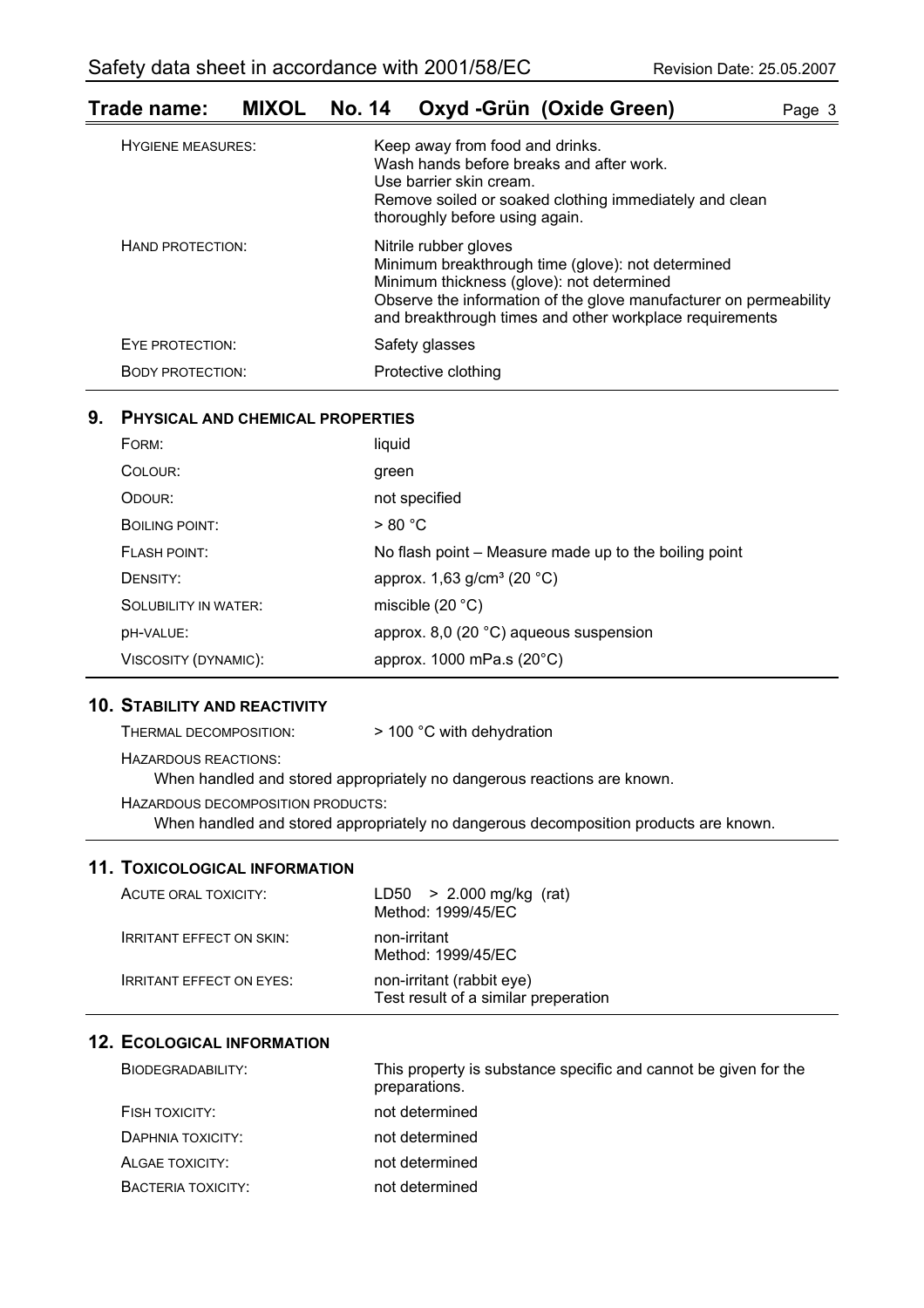#### **Trade name: MIXOL No. 14 Oxyd -Grün (Oxide Green)** Page 4

| REMARKS: | Do not allow to enter soil, waterways or waste water.        |
|----------|--------------------------------------------------------------|
|          | Classification according to the calculation procedure of the |
|          | Dangerous Preparations Directive (1999/45/EC)                |

#### **13. DISPOSAL CONSIDERATIONS**

PRODUCT:

Product should be taken to a suitable and authorized waste disposal site in accordance with relevant regulations and if necessary after consultation with the waste disposal operator and/or the competent authorities.

UNCLEANED PACKAGING: Packaging that cannot be cleaned should be disposed of as product waste.

#### **14. TRANSPORTATION INFORMATION**

| ADR:  | not restricted |
|-------|----------------|
| RID:  | not restricted |
| ADNR: | not restricted |
| IMDG: | not restricted |
| IATA: | not restricted |

#### **15. REGULATORY INFORMATION**

LABELLING IN ACCORDANCE WITH EC-DIRECTIVES: Hazard warning labelling not compulsory.

SPECIFIC LABELLING OF CERTAIN PREPARATIONS:

Material safety data sheet available for professional user upon request.

OTHER REGULATIONS:

This product is manufactured using a dispersing agent which is not itself an alkylphenol ethoxylate according to its chemical structure. However, the dispersing agent is sythesized from a nonylphenol, so small amounts of nonylphenolethoxylate occur. Observe the requirements of directive 2003/53/EC of 18 June 2003, the 26<sup>th</sup> Amendment of Directive 76/769/EEC (relating to restrictions on the marketing and use of certain dangerous substances and preparations) and the corresponding national legislation implementing this Directive.

#### **16. OTHER INFORMATION**

TEXT OF THE R-PHRASES WHICH ARE ALLOCATED TO THE INGREDIENTS/COMPONENTS MENTIONED IN SECTION 2 OF THIS SAFETY DATA SHEET:

22 Harmful if swallowed. 36/38 Irritating to eyes and skin. 41 Risk of serious damage to eyes.

Decimal notation: "Thousands" places are identified with a dot (example: 2.000 mg/kg means "two thousand mg/kg"). Decimal places are identified with a comma (example:  $1.35q/cm<sup>3</sup>$ ).

These product informations are based on our present state of our knowledge, information and experience. No responsibility or liability can be assumed for factors lying outside our knowledge and control.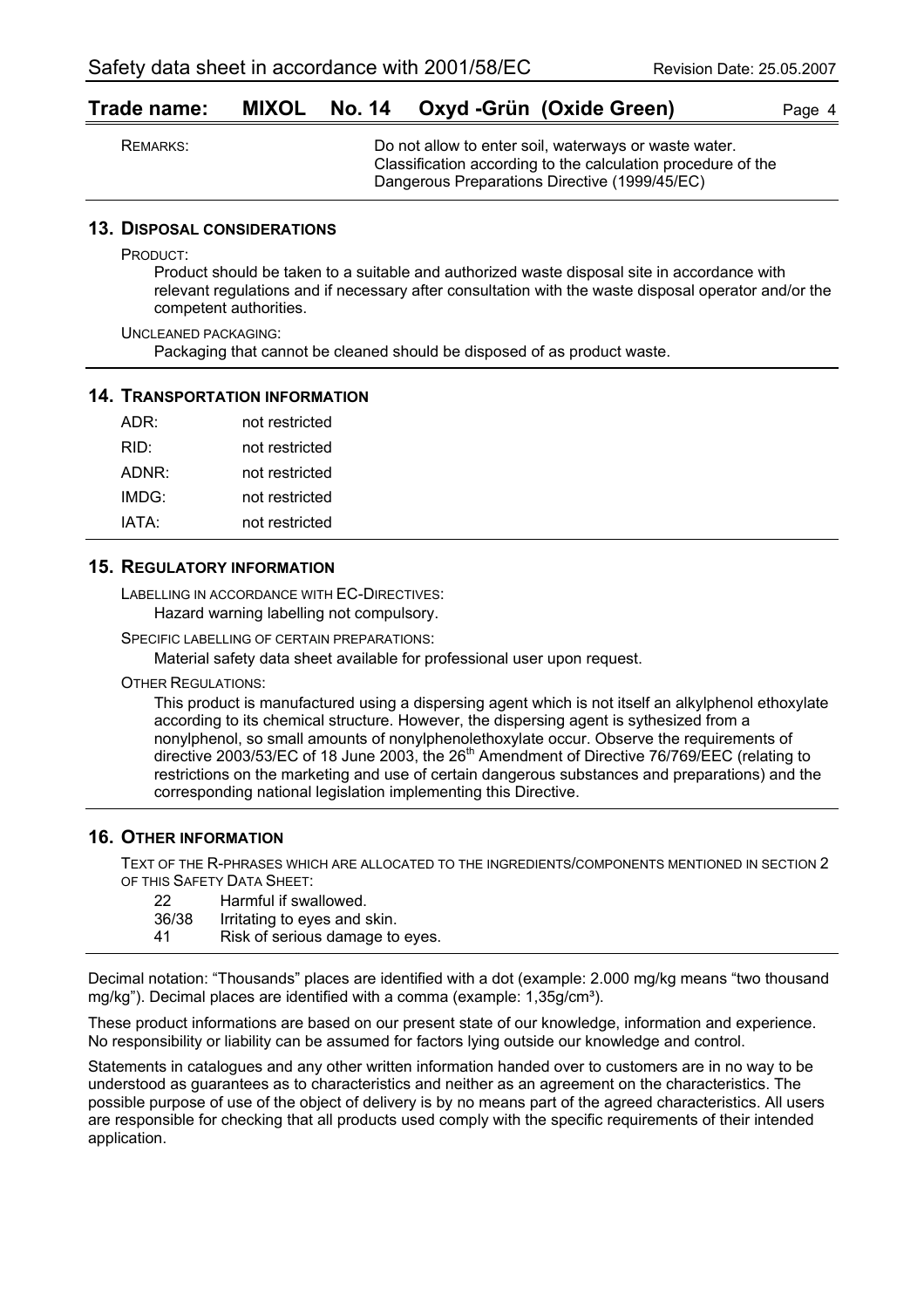in accordance with 2001/58/EC Revision Date: 25.05.2007

**AIXO** 

#### **Trade name: MIXOL No. 15 Olivgrün (Olive Green)** Page 1

#### **1. IDENTIFICATION OF THE SUBSTANCE / PREPARATION AND COMPANY**

TRADE NAME:

MIXOL No. 15 Olivgrün (Olive Green)

USE OF THE SUBSTANCE / PREPARATION:

Industry sector: Industrial Performance Chemicals Paints, lacquers and varnishes industry Polymers industry Printing Inks Industry Type of use: Colourant preparation

IDENTIFICATION OF THE COMPANY:

MIXOL-PRODUKTE DIEBOLD GMBH Postfach 1119 D-73219 KIRCHHEIM/TECK Phone: 07021 / 950090 Fax: 07021 / 56030

#### **2. COMPOSITION / INFORMATION ON INGREDIENTS**

CHEMICAL CHARACTERIZATION:

C.I. Pigment Yellow 42, Green 7, Blue 15:3, Ca-carbonate, organic, anoganic Pigments and Polymeres in aqueous dispersion containing propylene-and diethylene glycol

#### HAZARDOUS INGREDIENTS:

| Ethoxylated oleyl alcohol<br>Concentration:<br>CAS number:<br>Hazard symbols:<br>R phrases:          | $7,5 - 8,2 %$<br>9004-98-2<br>Xn<br>22     | 41 |
|------------------------------------------------------------------------------------------------------|--------------------------------------------|----|
| Fatty alcohol polyglycol ether 6 - 15 EO<br>Concentration:<br>Hazard symbols:<br>R phrases:          | 0.72%<br>Xn<br>22                          | 41 |
| Diethyleneglykol<br>Concentration:<br>CAS number:<br>EINECS-number:<br>Hazard symbols:<br>R phrases: | 0,49%<br>111-46-6<br>203-872-2<br>Xn<br>22 |    |

#### **3. HAZARDS IDENTIFICATION**

According to the present state of knowledge provided this product is handled correctly, there is no danger to humans or the environment. Keep the product out of the reach of children.

#### **4. FIRST AID MEASURES**

GENERAL INFORMATION:

Seek medical assistence if discomfort continues.

#### AFTER INHALATION:

Remove the casualty into fresh air and keep him calm.

AFTER CONTACT WITH SKIN:

In case of contact with skin, clean with soap and water.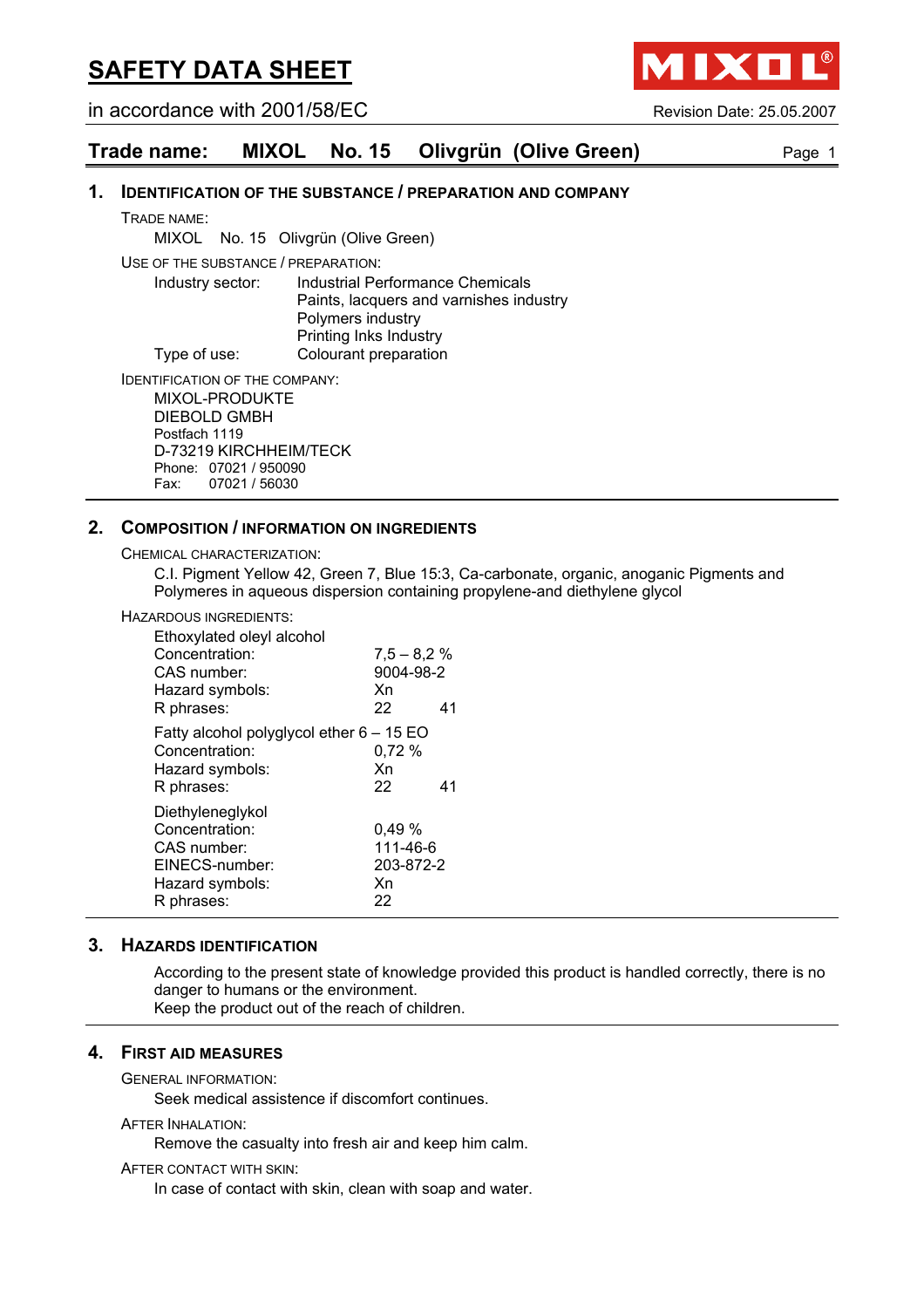#### **Trade name: MIXOL No. 15 Olivgrün (Olive Green)** Page 2

AFTER CONTACT WITH EYES: Rinse the affected eye with plenty of water, at the same time keep the unaffected eye well protected.

AFTER INGESTION:

Do not induce vomiting. Seek medical advice immediately. Show safety data sheet or label.

#### **5. FIRE FIGHTING MEASURES**

SUITABLE EXTINGUISHING MEDIA: water spray jet dry powder carbon dioxide alcohol-resistant foam

EXTINGUISHING MEDIA THAT MUST NOT BE USED FOR SAFETY REASONS: Full water jet

SPECIAL HAZARDS FROM THE SUBSTANCE ITSELF ITS COMBUSTION PRODUCTS OR FROM ITS VAPOURS:

In case of fires, hazardous combustion gases are formed:

 carbon monoxide (CO) carbon dioxide  $(CO<sub>2</sub>)$ nitrogen oxides  $(NO<sub>x</sub>)$ hydrogen chloride (HCl)

SPECIAL PROTECTIVE EQUIPMENT FOR FIREFIGHTING: Use self-contained breathing apparatus.

#### **6. ACCIDENTAL RELEASE MEASURES**

ENVIRONMENTAL PRECAUTIONS: Do not discharge into the drains, surface waters or groundwater.

METHODS FOR CLEANING UP / TAKING UP: Take up with absorbent material (eg. sand, kieselguhr, universal binder). When picked up, treat material as prescribed under point 13 "Disposal considerations".

#### **7. HANDLING AND STORAGE**

ADVICE ON SAFE HANDLING:

When used and handled appropriately no special measures are needed.

ADVICE ON PROTECTION AGAINST FIRE AND EXPLOSION:

Observe the general rules of industrial fire protection.

FURTHER INFORMATION ON STORAGE CONDITIONS:

In case of the product becoming opaque, thickening or being frozen due to the effects of cold, allow to thaw slowly at room temperature. Stir briefly before use.

STORAGE STABILITY: Shelf-life: at least 36 months

#### **8. EXPOSURE CONTROLS / PERSONAL PROTECTION**

GENERAL PROTECTIVE MEASURES:

Observe the usual precautions for handling chemicals.

HYGIENE MEASURES: Keep away from food and drinks. Wash hands before breaks and after work. Use barrier skin cream. Remove soiled or soaked clothing immediately and clean thoroughly before using again.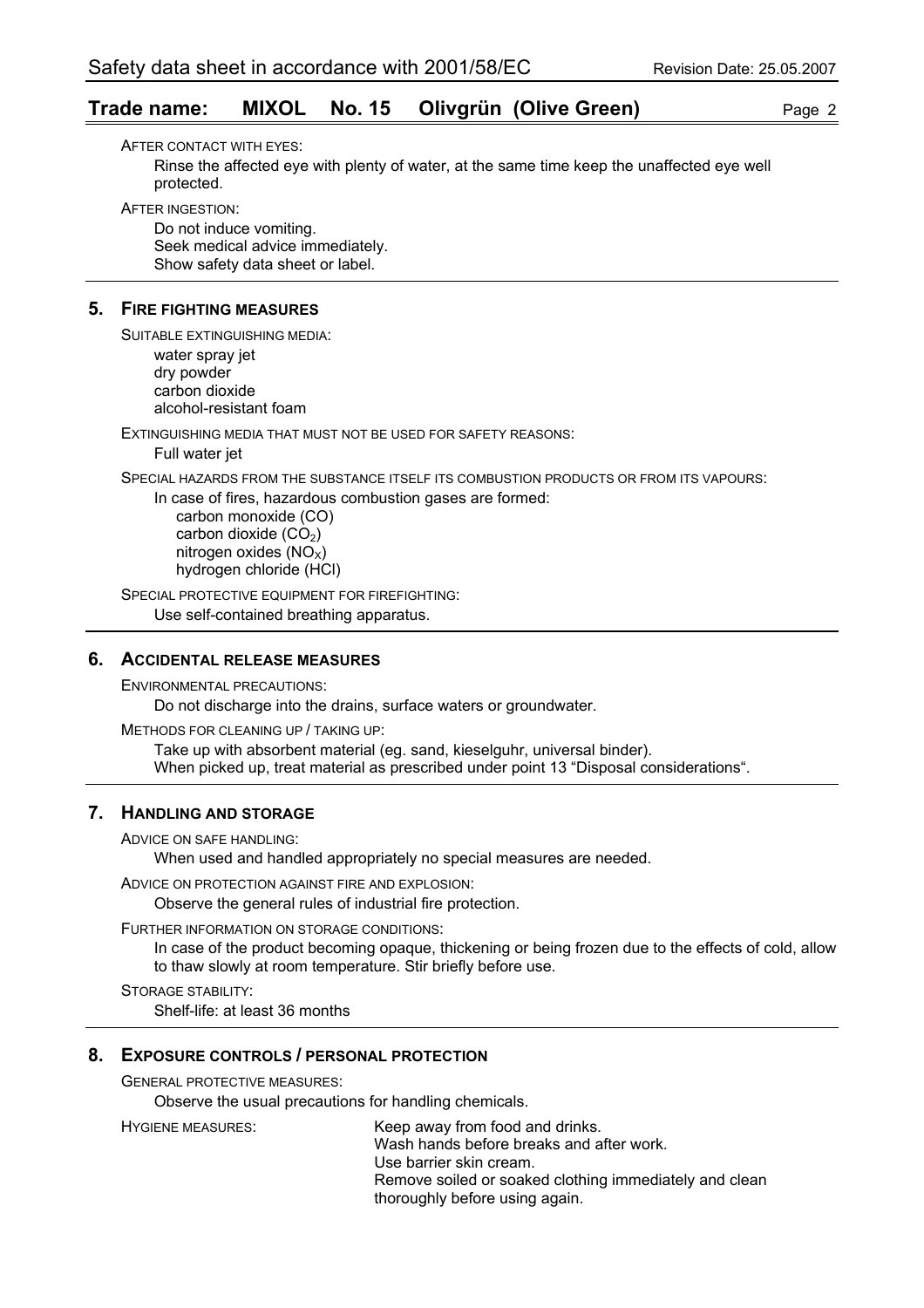#### **Trade name: MIXOL No. 15 Olivgrün (Olive Green)** Page 3 HAND PROTECTION: Nitrile rubber gloves Minimum breakthrough time (glove): not determined Minimum thickness (glove): not determined

|                         | Observe the information of the glove manufacturer on permeability<br>and breakthrough times and other workplace requirements |
|-------------------------|------------------------------------------------------------------------------------------------------------------------------|
| EYE PROTECTION:         | Safety glasses                                                                                                               |
| <b>BODY PROTECTION:</b> | Protective clothing                                                                                                          |

#### **9. PHYSICAL AND CHEMICAL PROPERTIES**

| FORM:                       | liquid                                                |
|-----------------------------|-------------------------------------------------------|
| COLOUR:                     | green                                                 |
| ODOUR:                      | not specified                                         |
| BOILING POINT:              | > 80 °C                                               |
| <b>FLASH POINT:</b>         | No flash point - Measure made up to the boiling point |
| DENSITY:                    | approx. 1,63 g/cm <sup>3</sup> (20 °C)                |
| <b>SOLUBILITY IN WATER:</b> | miscible $(20 °C)$                                    |
| <b>DH-VALUE:</b>            | approx. 7,9 (20 °C) aqueous suspension                |
| VISCOSITY (DYNAMIC):        | approx. 1000 mPa.s (20°C)                             |

#### **10. STABILITY AND REACTIVITY**

HAZARDOUS REACTIONS:

When handled and stored appropriately no dangerous reactions are known.

HAZARDOUS DECOMPOSITION PRODUCTS:

When handled and stored appropriately no dangerous decomposition products are known.

#### **11. TOXICOLOGICAL INFORMATION**

| ACUTE ORAL TOXICITY:            | $LD50 > 2.000$ mg/kg (rat)<br>Method: 1999/45/EC                  |
|---------------------------------|-------------------------------------------------------------------|
| <b>IRRITANT EFFECT ON SKIN:</b> | non-irritant<br>Method: 1999/45/EC                                |
| <b>IRRITANT EFFECT ON EYES:</b> | non-irritant (rabbit eye)<br>Test result of a similar preperation |

| BIODEGRADABILITY:  | This property is substance specific and cannot be given for the<br>preparations.                                                                                       |
|--------------------|------------------------------------------------------------------------------------------------------------------------------------------------------------------------|
| FISH TOXICITY:     | not determined                                                                                                                                                         |
| DAPHNIA TOXICITY:  | not determined                                                                                                                                                         |
| ALGAE TOXICITY:    | not determined                                                                                                                                                         |
| BACTERIA TOXICITY: | not determined                                                                                                                                                         |
| <b>REMARKS:</b>    | Do not allow to enter soil, waterways or waste water.<br>Classification according to the calculation procedure of the<br>Dangerous Preparations Directive (1999/45/EC) |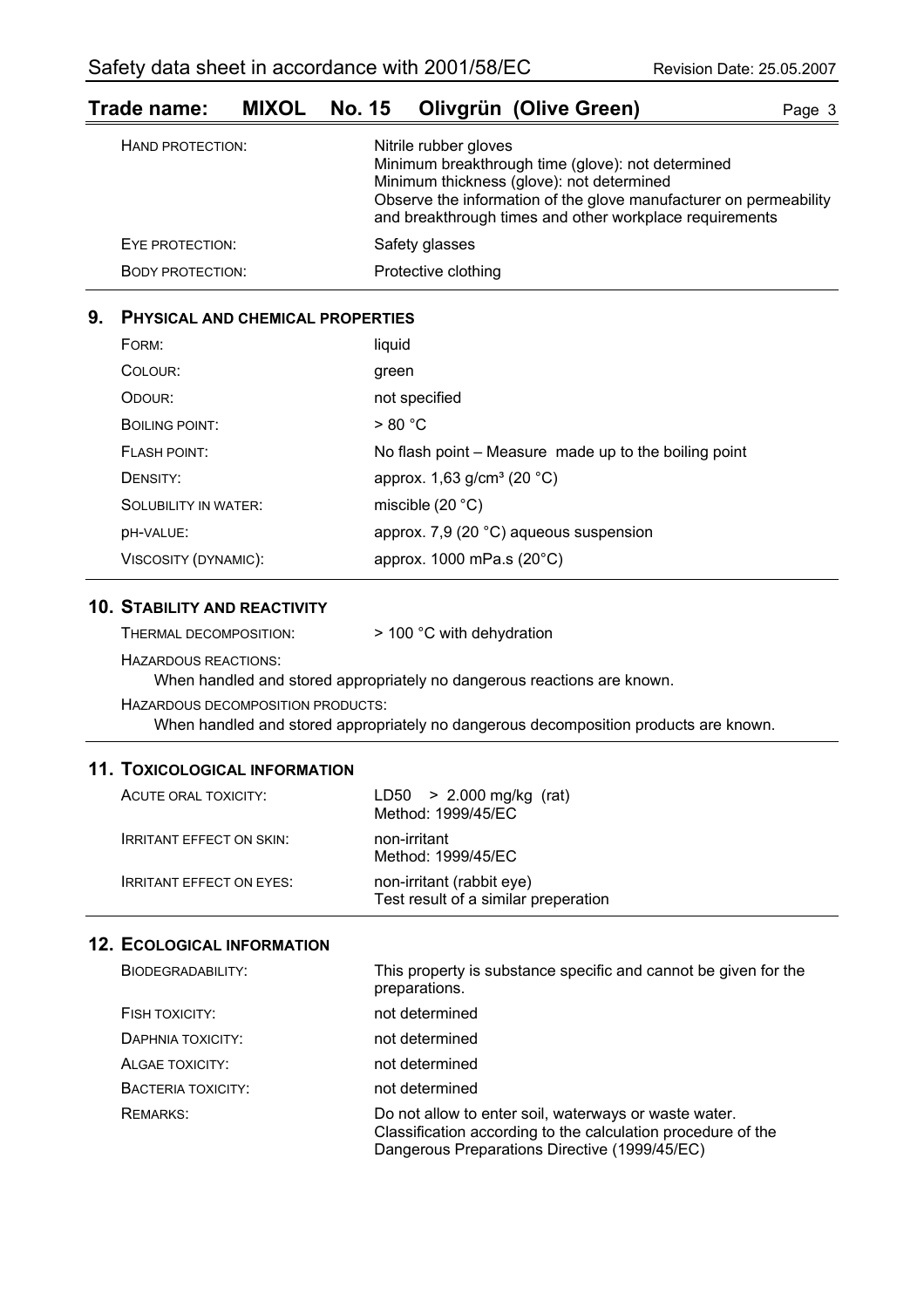#### **Trade name: MIXOL No. 15 Olivgrün (Olive Green)** Page 4

#### **13. DISPOSAL CONSIDERATIONS**

PRODUCT:

Product should be taken to a suitable and authorized waste disposal site in accordance with relevant regulations and if necessary after consultation with the waste disposal operator and/or the competent authorities.

UNCLEANED PACKAGING:

Packaging that cannot be cleaned should be disposed of as product waste.

#### **14. TRANSPORTATION INFORMATION**

| ADR:  | not restricted |
|-------|----------------|
| RID:  | not restricted |
| ADNR: | not restricted |
| IMDG: | not restricted |
| IATA: | not restricted |

#### **15. REGULATORY INFORMATION**

LABELLING IN ACCORDANCE WITH EC-DIRECTIVES: Hazard warning labelling not compulsory.

SPECIFIC LABELLING OF CERTAIN PREPARATIONS:

Material safety data sheet available for professional user upon request.

OTHER REGULATIONS:

This product is manufactured using a dispersing agent which is not itself an alkylphenol ethoxylate according to its chemical structure. However, the dispersing agent is sythesized from a nonylphenol, so small amounts of nonylphenolethoxylate occur. Observe the requirements of directive 2003/53/EC of 18 June 2003, the  $26<sup>th</sup>$  Amendment of Directive 76/769/EEC (relating to restrictions on the marketing and use of certain dangerous substances and preparations) and the corresponding national legislation implementing this Directive.

#### **16. OTHER INFORMATION**

TEXT OF THE R-PHRASES WHICH ARE ALLOCATED TO THE INGREDIENTS/COMPONENTS MENTIONED IN SECTION 2 OF THIS SAFETY DATA SHEET:

- 22 Harmful if swallowed.
- 41 Risk of serious damage to eyes.

Decimal notation: "Thousands" places are identified with a dot (example: 2.000 mg/kg means "two thousand mg/kg"). Decimal places are identified with a comma (example: 1,35g/cm<sup>3</sup>).

These product informations are based on our present state of our knowledge, information and experience. No responsibility or liability can be assumed for factors lying outside our knowledge and control.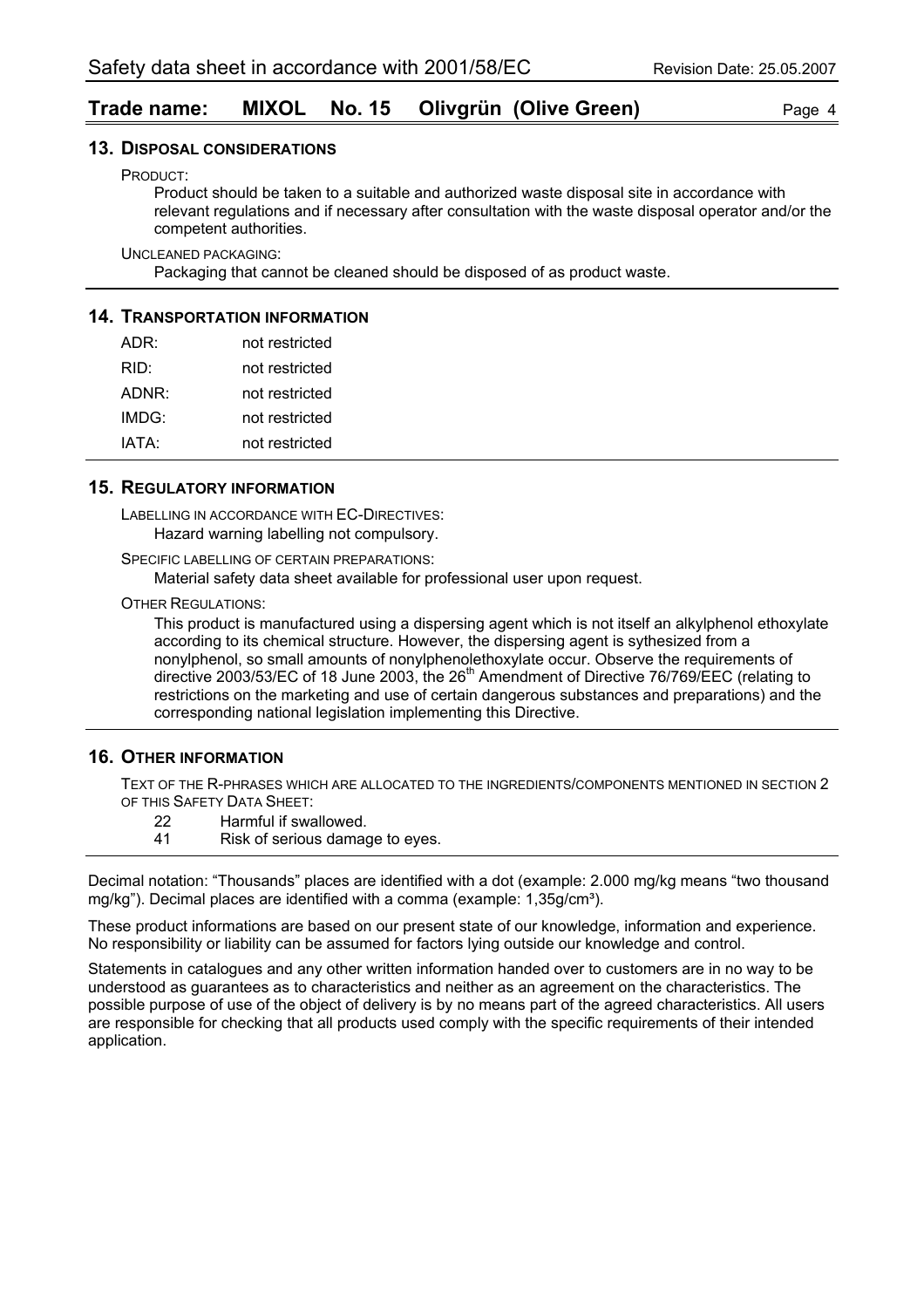in accordance with 2001/58/EC Revision Date: 25.05.2007

IXO

#### **Trade name: MIXOL No. 16 Lindgrün (Lime Green)** Page 1

#### **1. IDENTIFICATION OF THE SUBSTANCE / PREPARATION AND COMPANY**

TRADE NAME:

MIXOL No. 16 Lindgrün (Lime Green)

USE OF THE SUBSTANCE / PREPARATION:

Industry sector: Industrial Performance Chemicals Paints, lacquers and varnishes industry Polymers industry Printing Inks Industry Type of use: Colourant preparation

IDENTIFICATION OF THE COMPANY:

MIXOL-PRODUKTE DIEBOLD GMBH Postfach 1119 D-73219 KIRCHHEIM/TECK Phone: 07021 / 950090 Fax: 07021 / 56030

#### **2. COMPOSITION / INFORMATION ON INGREDIENTS**

CHEMICAL CHARACTERIZATION:

C.I. Pigment Yellow 42, Green 7, Yellow 3 and Ca-carbonate in aqueous dispersion containing propylene-and diethylene glycol

#### HAZARDOUS INGREDIENTS:

| Ethoxylated oleyl alcohol |                |    |
|---------------------------|----------------|----|
| Concentration::           | $9,6 - 10,6 %$ |    |
| CAS number:               | 9004-98-2      |    |
| Hazard symbols:           | Xn             |    |
| R phrases:                | 22             | 41 |
| Diethyleneglykol          |                |    |
| Concentration:            | 0,3%           |    |
| CAS number:               | 111-46-6       |    |
| EINECS-number:            | 203-872-2      |    |
| Hazard symbols:           | Xn             |    |
| R phrases:                | 22             |    |
|                           |                |    |

#### **3. HAZARDS IDENTIFICATION**

According to the present state of knowledge provided this product is handled correctly, there is no danger to humans or the environment. Keep the product out of the reach of children.

#### **4. FIRST AID MEASURES**

GENERAL INFORMATION:

Seek medical assistence if discomfort continues.

**AFTER INHALATION:** 

Remove the casualty into fresh air and keep him calm.

AFTER CONTACT WITH SKIN:

In case of contact with skin, clean with soap and water.

#### AFTER CONTACT WITH EYES:

Rinse the affected eye with plenty of water, at the same time keep the unaffected eye well protected.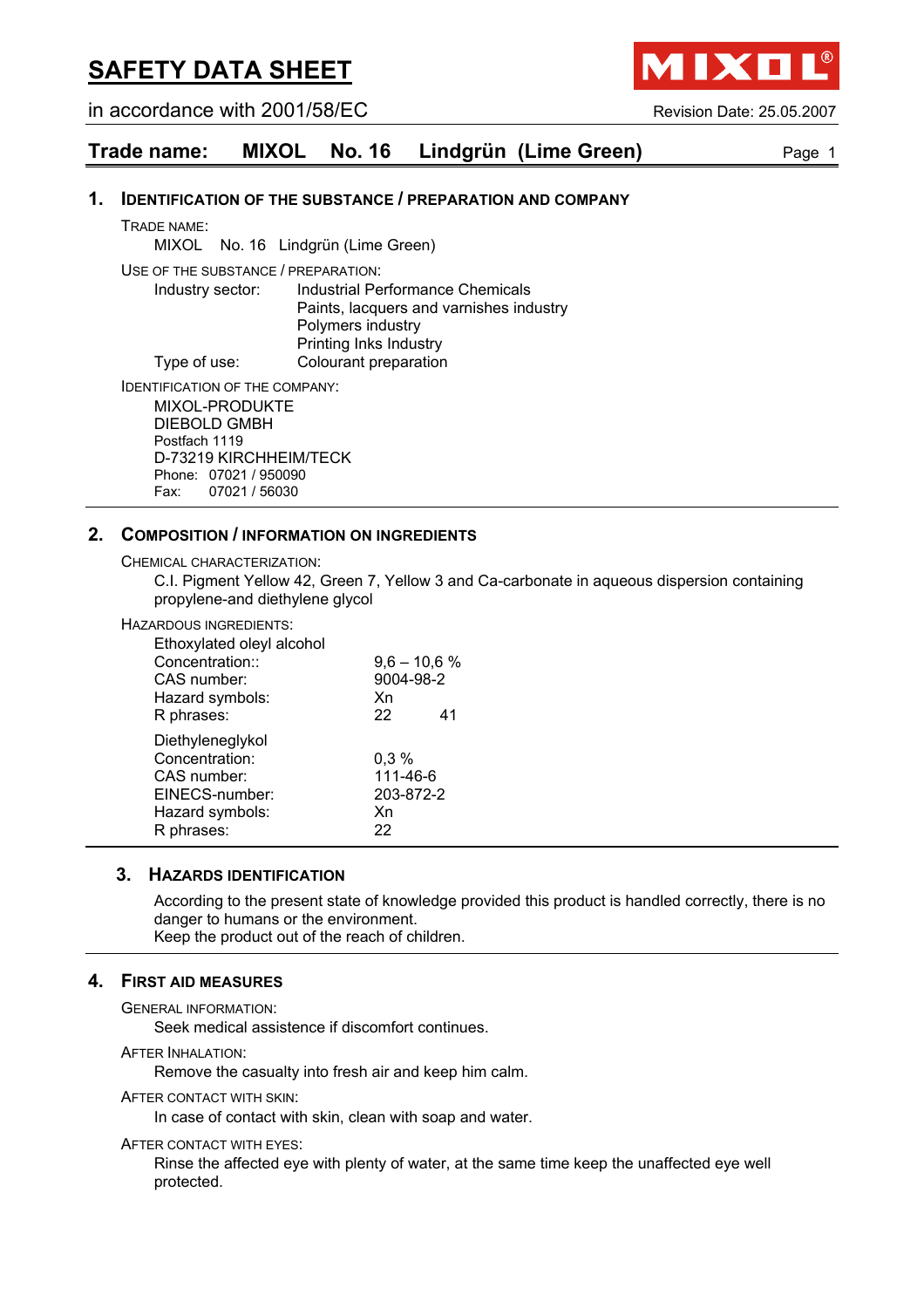#### **Trade name: MIXOL No. 16 Lindgrün (Lime Green)** Page 2

AFTER INGESTION: Do not induce vomiting. Seek medical advice immediately. Show safety data sheet or label.

#### **5. FIRE FIGHTING MEASURES**

SUITABLE EXTINGUISHING MEDIA:

water spray jet dry powder carbon dioxide alcohol-resistant foam

EXTINGUISHING MEDIA THAT MUST NOT BE USED FOR SAFETY REASONS:

Full water jet

SPECIAL HAZARDS FROM THE SUBSTANCE ITSELF ITS COMBUSTION PRODUCTS OR FROM ITS VAPOURS:

In case of fires, hazardous combustion gases are formed:

 carbon monoxide (CO) carbon dioxide  $(CO<sub>2</sub>)$ nitrogen oxides  $(NO<sub>x</sub>)$ hydrogen chloride (HCl)

SPECIAL PROTECTIVE EQUIPMENT FOR FIREFIGHTING: Use self-contained breathing apparatus.

#### **6. ACCIDENTAL RELEASE MEASURES**

ENVIRONMENTAL PRECAUTIONS:

Do not discharge into the drains, surface waters or groundwater.

METHODS FOR CLEANING UP / TAKING UP:

Take up with absorbent material (eg. sand, kieselguhr, universal binder). When picked up, treat material as prescribed under point 13 "Disposal considerations".

#### **7. HANDLING AND STORAGE**

ADVICE ON SAFE HANDLING:

When used and handled appropriately no special measures are needed.

ADVICE ON PROTECTION AGAINST FIRE AND EXPLOSION:

Observe the general rules of industrial fire protection.

#### FURTHER INFORMATION ON STORAGE CONDITIONS:

In case of the product becoming opaque, thickening or being frozen due to the effects of cold, allow to thaw slowly at room temperature. Stir briefly before use.

STORAGE STABILITY: Shelf-life: at least 36 months

#### **8. EXPOSURE CONTROLS / PERSONAL PROTECTION**

GENERAL PROTECTIVE MEASURES:

Observe the usual precautions for handling chemicals.

HYGIENE MEASURES: Keep away from food and drinks. Wash hands before breaks and after work. Use barrier skin cream. Remove soiled or soaked clothing immediately and clean thoroughly before using again.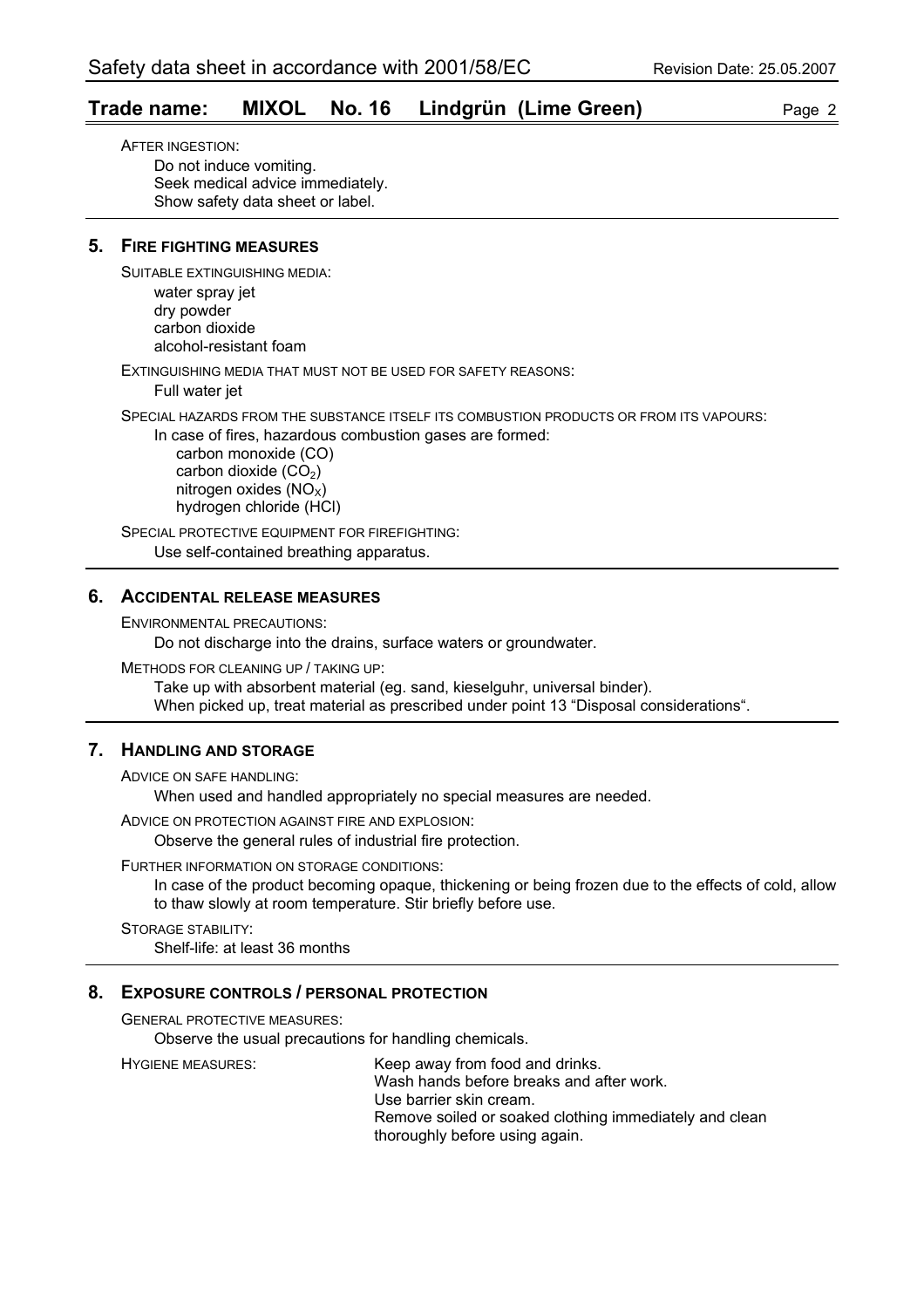BODY PROTECTION: Protective clothing

| Trage name:      | <b>MIXUL</b> | NO. 16 |                       | Lindgrun (Lime Green)                                                                                                                                                                                                          | Page 3 |
|------------------|--------------|--------|-----------------------|--------------------------------------------------------------------------------------------------------------------------------------------------------------------------------------------------------------------------------|--------|
| HAND PROTECTION: |              |        | Nitrile rubber gloves | Minimum breakthrough time (glove): not determined<br>Minimum thickness (glove): not determined<br>Observe the information of the glove manufacturer on permeability<br>and breakthrough times and other workplace requirements |        |
| EYE PROTECTION:  |              |        | Safety glasses        |                                                                                                                                                                                                                                |        |
|                  |              |        |                       |                                                                                                                                                                                                                                |        |

### **Trade name: MIXOL No. 16 Lindgrün (Lime Green)** Page 3

#### **9. PHYSICAL AND CHEMICAL PROPERTIES**

| FORM:                       | liquid                                                |
|-----------------------------|-------------------------------------------------------|
| COLOUR:                     | green                                                 |
| ODOUR:                      | not specified                                         |
| <b>BOILING POINT:</b>       | > 80 °C                                               |
| FLASH POINT:                | No flash point – Measure made up to the boiling point |
| DENSITY:                    | approx. $1,57$ g/cm <sup>3</sup> (20 °C)              |
| <b>SOLUBILITY IN WATER:</b> | miscible $(20 °C)$                                    |
| <b>DH-VALUE:</b>            | approx. 7,9 (20 °C) aqueous suspension                |
| VISCOSITY (DYNAMIC):        | approx. 900 mPa.s $(20^{\circ}C)$                     |

#### **10. STABILITY AND REACTIVITY**

| > 100 °C with dehydration |
|---------------------------|
|                           |

HAZARDOUS REACTIONS:

When handled and stored appropriately no dangerous reactions are known.

HAZARDOUS DECOMPOSITION PRODUCTS:

When handled and stored appropriately no dangerous decomposition products are known.

#### **11. TOXICOLOGICAL INFORMATION**

| ACUTE ORAL TOXICITY:            | $LD50 > 2.000$ mg/kg (rat)<br>Method: 1999/45/EC                  |
|---------------------------------|-------------------------------------------------------------------|
| <b>IRRITANT EFFECT ON SKIN:</b> | non-irritant<br>Method: 1999/45/EC                                |
| <b>IRRITANT EFFECT ON EYES:</b> | non-irritant (rabbit eye)<br>Test result of a similar preperation |

| BIODEGRADABILITY:  | This property is substance specific and cannot be given for the<br>preparations.                                                                                       |
|--------------------|------------------------------------------------------------------------------------------------------------------------------------------------------------------------|
| FISH TOXICITY:     | not determined                                                                                                                                                         |
| DAPHNIA TOXICITY:  | not determined                                                                                                                                                         |
| ALGAE TOXICITY:    | not determined                                                                                                                                                         |
| BACTERIA TOXICITY: | not determined                                                                                                                                                         |
| <b>REMARKS:</b>    | Do not allow to enter soil, waterways or waste water.<br>Classification according to the calculation procedure of the<br>Dangerous Preparations Directive (1999/45/EC) |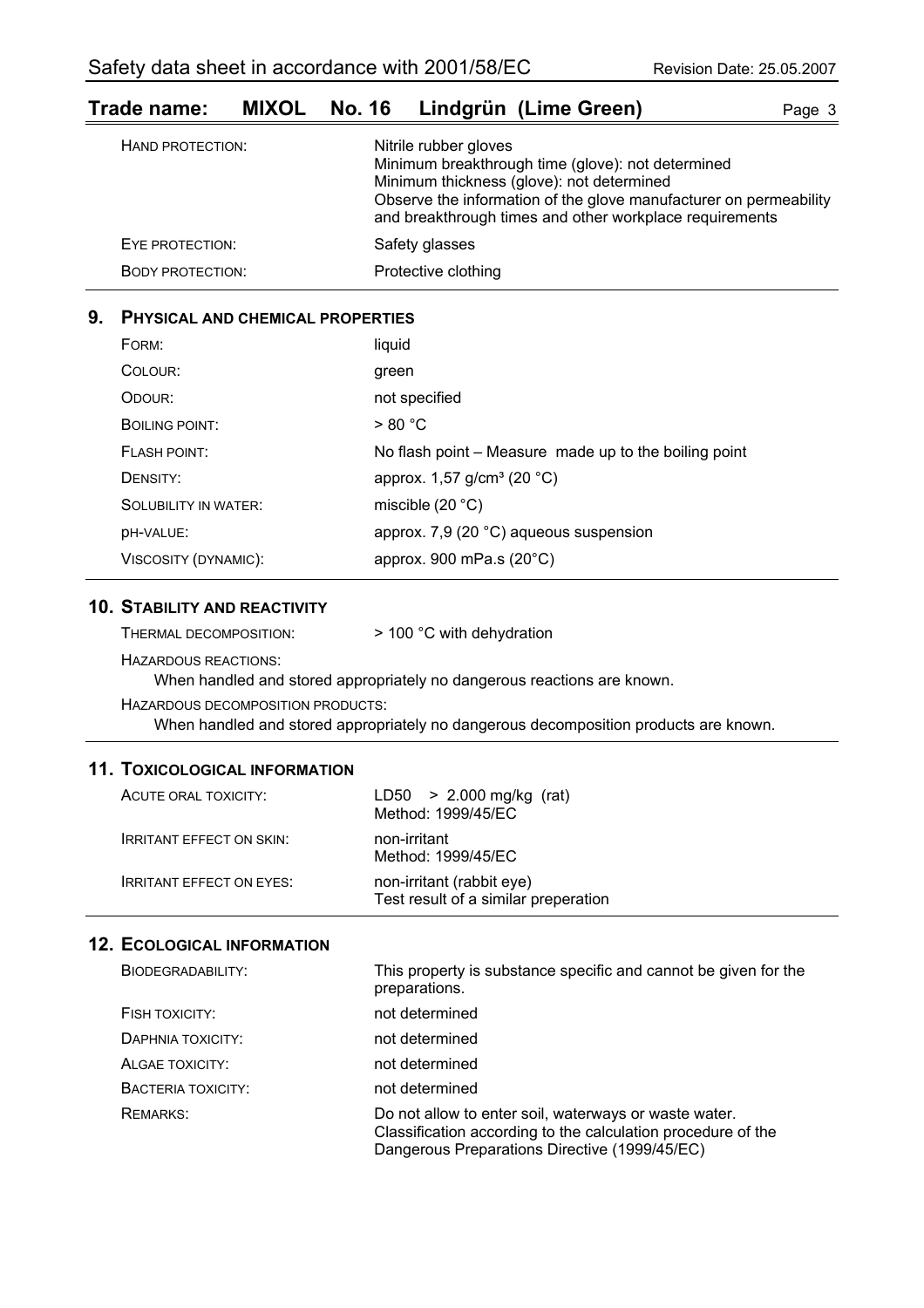#### **Trade name: MIXOL No. 16 Lindgrün (Lime Green)** Page 4

#### **13. DISPOSAL CONSIDERATIONS**

PRODUCT:

Product should be taken to a suitable and authorized waste disposal site in accordance with relevant regulations and if necessary after consultation with the waste disposal operator and/or the competent authorities.

UNCLEANED PACKAGING:

Packaging that cannot be cleaned should be disposed of as product waste.

#### **14. TRANSPORTATION INFORMATION**

| ADR:  | not restricted |
|-------|----------------|
| RID:  | not restricted |
| ADNR: | not restricted |
| IMDG: | not restricted |
| IATA: | not restricted |

#### **15. REGULATORY INFORMATION**

LABELLING IN ACCORDANCE WITH EC-DIRECTIVES: Hazard warning labelling not compulsory.

SPECIFIC LABELLING OF CERTAIN PREPARATIONS:

Material safety data sheet available for professional user upon request.

OTHER REGULATIONS:

This product is manufactured using a dispersing agent which is not itself an alkylphenol ethoxylate according to its chemical structure. However, the dispersing agent is sythesized from a nonylphenol, so small amounts of nonylphenolethoxylate occur. Observe the requirements of directive 2003/53/EC of 18 June 2003, the  $26<sup>th</sup>$  Amendment of Directive 76/769/EEC (relating to restrictions on the marketing and use of certain dangerous substances and preparations) and the corresponding national legislation implementing this Directive.

#### **16. OTHER INFORMATION**

TEXT OF THE R-PHRASES WHICH ARE ALLOCATED TO THE INGREDIENTS/COMPONENTS MENTIONED IN SECTION 2 OF THIS SAFETY DATA SHEET:

- 22 Harmful if swallowed.
- 41 Risk of serious damage to eyes.

Decimal notation: "Thousands" places are identified with a dot (example: 2.000 mg/kg means "two thousand mg/kg"). Decimal places are identified with a comma (example: 1,35g/cm<sup>3</sup>).

These product informations are based on our present state of our knowledge, information and experience. No responsibility or liability can be assumed for factors lying outside our knowledge and control.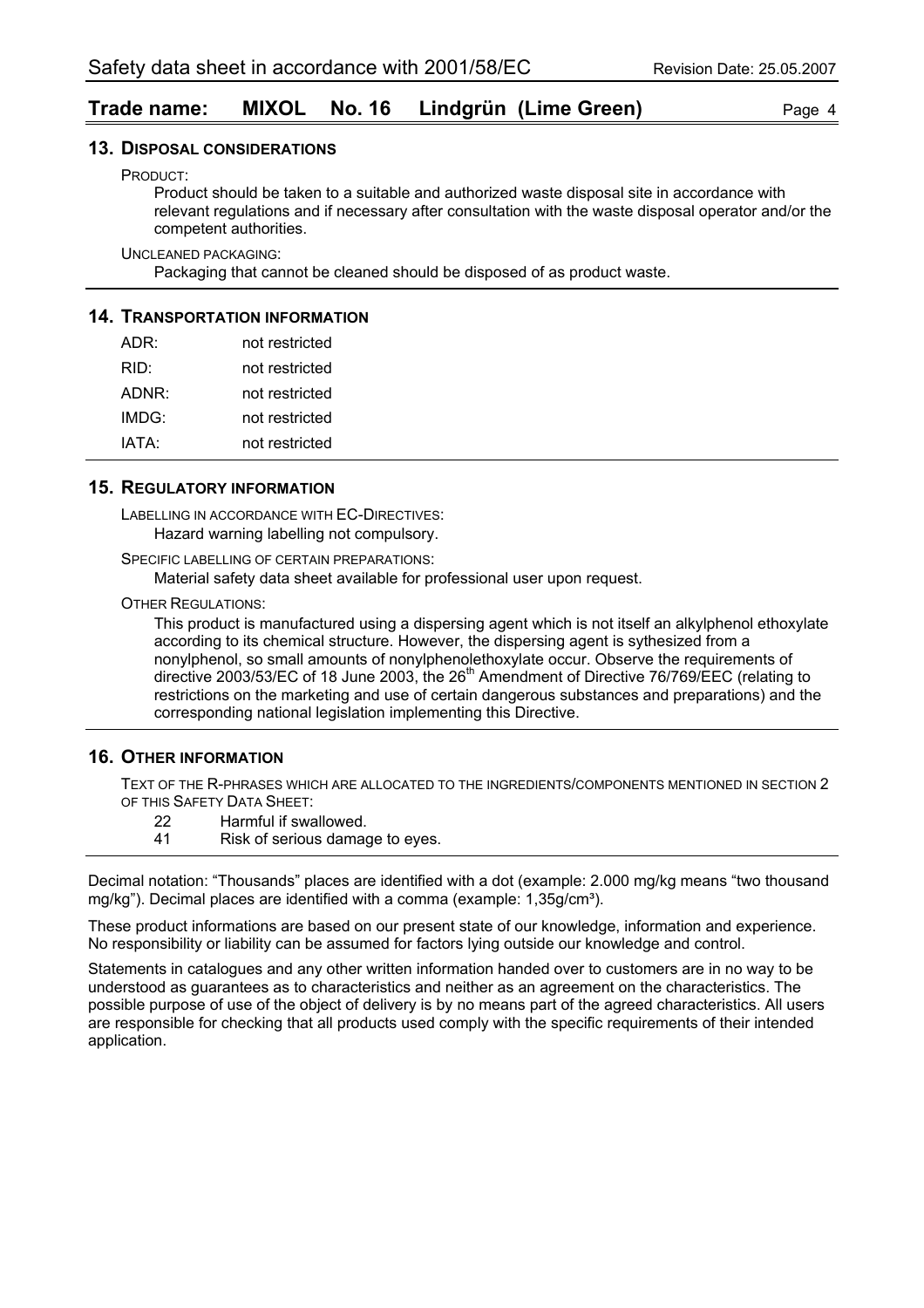in accordance with 2001/58/EC Revision Date: 25.05.2007

**AIXO** 

#### **Trade name: MIXOL No. 17 Senf (Mustard)** Page 1

#### **1. IDENTIFICATION OF THE SUBSTANCE / PREPARATION AND COMPANY**

TRADE NAME:

MIXOL No. 17 Senf (Mustard)

USE OF THE SUBSTANCE / PREPARATION:

Industry sector: Industrial Performance Chemicals Paints, lacquers and varnishes industry Polymers industry Printing Inks Industry Type of use: Colourant preparation

IDENTIFICATION OF THE COMPANY:

MIXOL-PRODUKTE DIEBOLD GMBH Postfach 1119 D-73219 KIRCHHEIM/TECK Phone: 07021 / 950090 Fax: 07021 / 56030

#### **2. COMPOSITION / INFORMATION ON INGREDIENTS**

CHEMICAL CHARACTERIZATION:

C.I. Pigment Yellow 42, Green 7, Yellow 3, organic and anorganic pigments and polymers and Cacarbonate in aqueous dispersion containing propylene-and diethylene glycol

#### HAZARDOUS INGREDIENTS:

| Ethoxylated oleyl alcohol<br>Concentration:<br>CAS number:<br>Hazard symbols:<br>R phrases:          | $10,0 - 11,1 %$<br>9004-98-2<br>Xn<br>22   | 41 |
|------------------------------------------------------------------------------------------------------|--------------------------------------------|----|
| Ethoxylated oleyl alcohol 6-15 EO<br>Concentration:<br>Hazard symbols:<br>R phrases:                 | < 0.1 %<br>Xn<br>22                        | 41 |
| Diethyleneglykol<br>Concentration:<br>CAS number:<br>EINECS-number:<br>Hazard symbols:<br>R phrases: | 0,08%<br>111-46-6<br>203-872-2<br>Xn<br>22 |    |

#### **3. HAZARDS IDENTIFICATION**

According to the present state of knowledge provided this product is handled correctly, there is no danger to humans or the environment. Keep the product out of the reach of children.

#### **4. FIRST AID MEASURES**

GENERAL INFORMATION:

Seek medical assistence if discomfort continues.

#### AFTER INHALATION:

Remove the casualty into fresh air and keep him calm.

AFTER CONTACT WITH SKIN:

In case of contact with skin, clean with soap and water.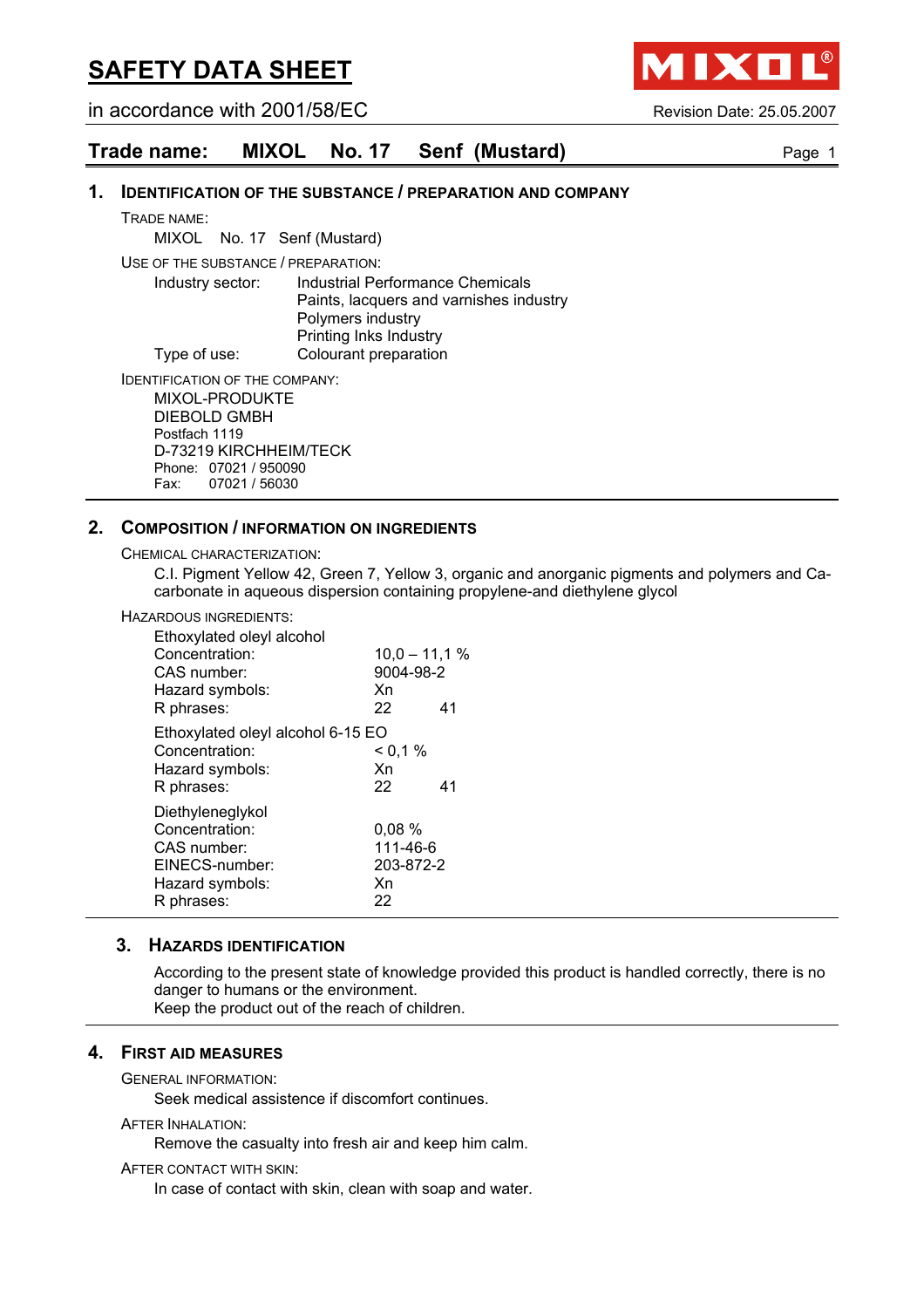#### **Trade name: MIXOL No. 17 Senf (Mustard)** Page 2

AFTER CONTACT WITH EYES: Rinse the affected eye with plenty of water, at the same time keep the unaffected eye well protected.

AFTER INGESTION:

Do not induce vomiting. Seek medical advice immediately. Show safety data sheet or label.

#### **5. FIRE FIGHTING MEASURES**

SUITABLE EXTINGUISHING MEDIA: water spray jet dry powder carbon dioxide alcohol-resistant foam

EXTINGUISHING MEDIA THAT MUST NOT BE USED FOR SAFETY REASONS: Full water jet

SPECIAL HAZARDS FROM THE SUBSTANCE ITSELF ITS COMBUSTION PRODUCTS OR FROM ITS VAPOURS:

In case of fires, hazardous combustion gases are formed:

 carbon monoxide (CO) carbon dioxide  $(CO<sub>2</sub>)$ nitrogen oxides  $(NO<sub>x</sub>)$ hydrogen chloride (HCl)

SPECIAL PROTECTIVE EQUIPMENT FOR FIREFIGHTING: Use self-contained breathing apparatus.

#### **6. ACCIDENTAL RELEASE MEASURES**

ENVIRONMENTAL PRECAUTIONS: Do not discharge into the drains, surface waters or groundwater.

METHODS FOR CLEANING UP / TAKING UP: Take up with absorbent material (eg. sand, kieselguhr, universal binder). When picked up, treat material as prescribed under point 13 "Disposal considerations".

#### **7. HANDLING AND STORAGE**

ADVICE ON SAFE HANDLING:

When used and handled appropriately no special measures are needed.

ADVICE ON PROTECTION AGAINST FIRE AND EXPLOSION:

Observe the general rules of industrial fire protection.

FURTHER INFORMATION ON STORAGE CONDITIONS:

In case of the product becoming opaque, thickening or being frozen due to the effects of cold, allow to thaw slowly at room temperature. Stir briefly before use.

STORAGE STABILITY: Shelf-life: at least 36 months

#### **8. EXPOSURE CONTROLS / PERSONAL PROTECTION**

GENERAL PROTECTIVE MEASURES:

Observe the usual precautions for handling chemicals.

HYGIENE MEASURES: Keep away from food and drinks. Wash hands before breaks and after work. Use barrier skin cream. Remove soiled or soaked clothing immediately and clean thoroughly before using again.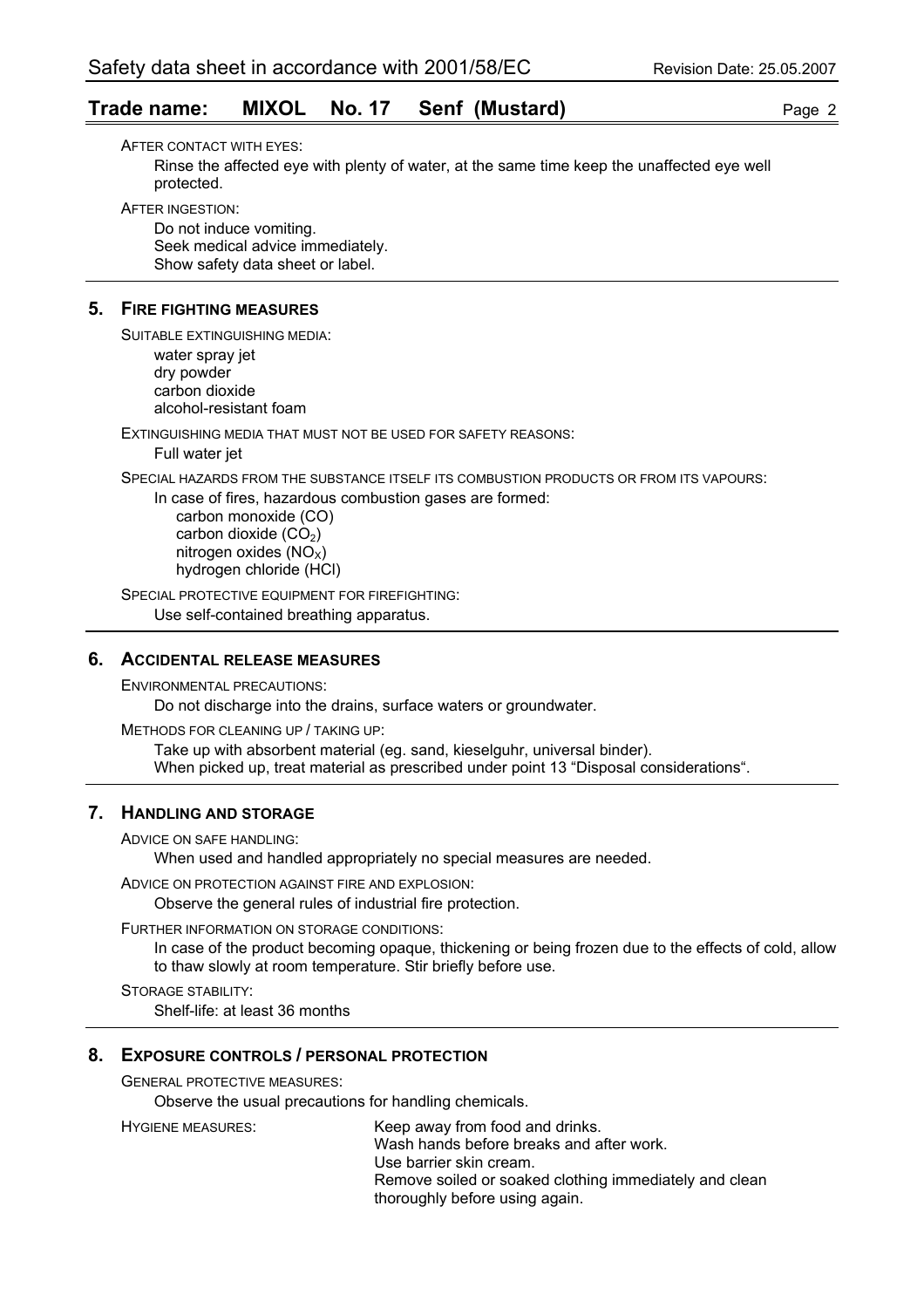# **Trade name: MIXOL No. 17 Senf (Mustard)** Page 3

| HAND PROTECTION:        | Nitrile rubber gloves<br>Minimum breakthrough time (glove): not determined<br>Minimum thickness (glove): not determined<br>Observe the information of the glove manufacturer on permeability<br>and breakthrough times and other workplace requirements |
|-------------------------|---------------------------------------------------------------------------------------------------------------------------------------------------------------------------------------------------------------------------------------------------------|
| EYE PROTECTION:         | Safety glasses                                                                                                                                                                                                                                          |
| <b>BODY PROTECTION:</b> | Protective clothing                                                                                                                                                                                                                                     |

#### **9. PHYSICAL AND CHEMICAL PROPERTIES**

| FORM:                       | liquid                                                |
|-----------------------------|-------------------------------------------------------|
| COLOUR:                     | green                                                 |
| ODOUR:                      | not specified                                         |
| <b>BOILING POINT:</b>       | > 80 °C                                               |
| <b>FLASH POINT:</b>         | No flash point – Measure made up to the boiling point |
| DENSITY:                    | approx. $1,5$ g/cm <sup>3</sup> (20 °C)               |
| <b>SOLUBILITY IN WATER:</b> | miscible $(20 °C)$                                    |
| DH-VALUE:                   | approx. 7,8 (20 °C) aqueous suspension                |
| VISCOSITY (DYNAMIC):        | approx. 900 mPa.s $(20^{\circ}C)$                     |

#### **10. STABILITY AND REACTIVITY**

HAZARDOUS REACTIONS:

When handled and stored appropriately no dangerous reactions are known.

HAZARDOUS DECOMPOSITION PRODUCTS:

When handled and stored appropriately no dangerous decomposition products are known.

#### **11. TOXICOLOGICAL INFORMATION**

| ACUTE ORAL TOXICITY:            | $LD50 > 2.000$ mg/kg (rat)<br>Method: 1999/45/EC                  |
|---------------------------------|-------------------------------------------------------------------|
| <b>IRRITANT EFFECT ON SKIN:</b> | non-irritant<br>Method: 1999/45/EC                                |
| <b>IRRITANT EFFECT ON EYES:</b> | non-irritant (rabbit eye)<br>Test result of a similar preperation |

| BIODEGRADABILITY:  | This property is substance specific and cannot be given for the<br>preparations.                                                                                       |
|--------------------|------------------------------------------------------------------------------------------------------------------------------------------------------------------------|
| FISH TOXICITY:     | not determined                                                                                                                                                         |
| DAPHNIA TOXICITY:  | not determined                                                                                                                                                         |
| ALGAE TOXICITY:    | not determined                                                                                                                                                         |
| BACTERIA TOXICITY: | not determined                                                                                                                                                         |
| <b>REMARKS:</b>    | Do not allow to enter soil, waterways or waste water.<br>Classification according to the calculation procedure of the<br>Dangerous Preparations Directive (1999/45/EC) |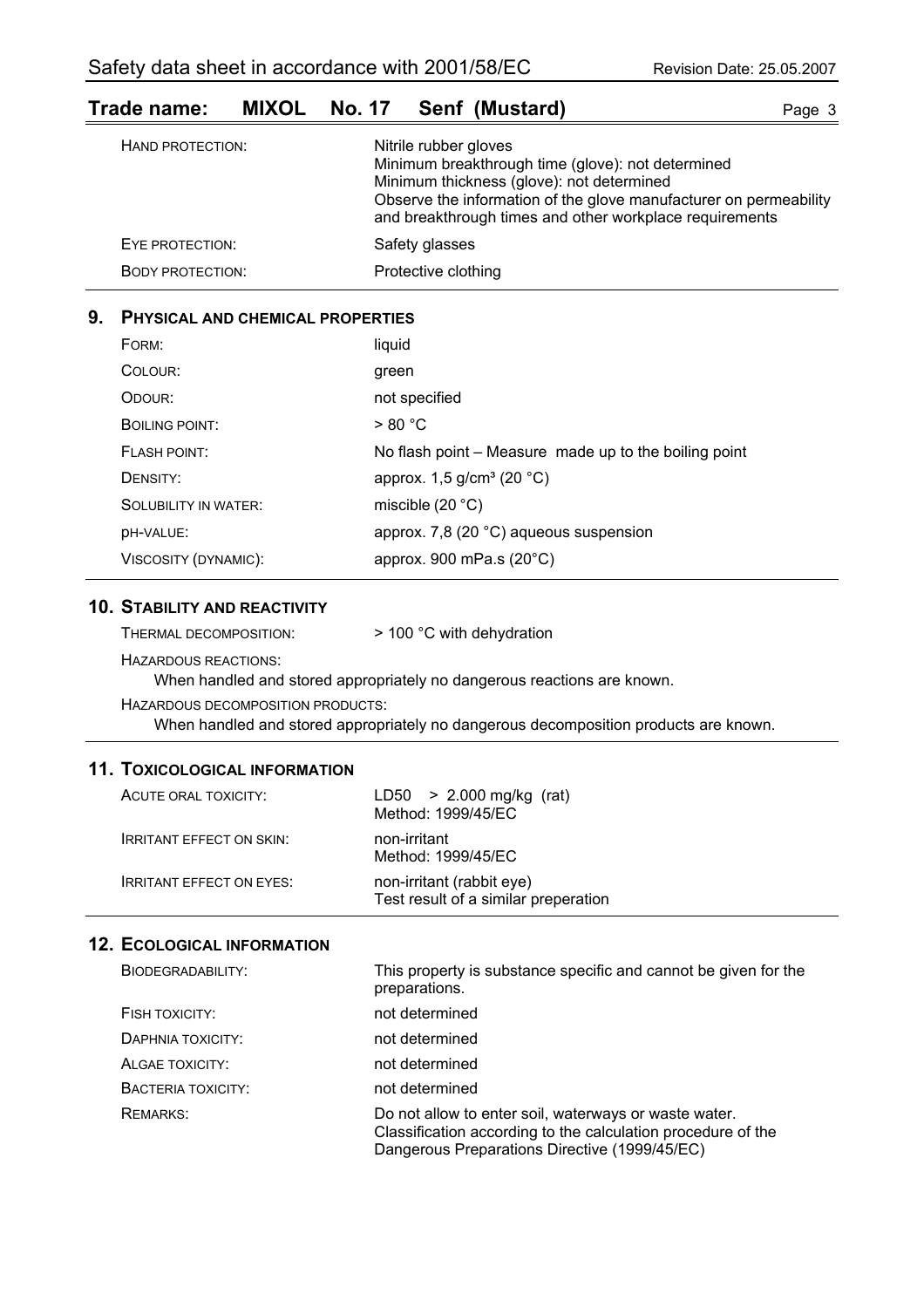#### **Trade name: MIXOL No. 17 Senf (Mustard)** Page 4

#### **13. DISPOSAL CONSIDERATIONS**

PRODUCT:

Product should be taken to a suitable and authorized waste disposal site in accordance with relevant regulations and if necessary after consultation with the waste disposal operator and/or the competent authorities.

UNCLEANED PACKAGING:

Packaging that cannot be cleaned should be disposed of as product waste.

#### **14. TRANSPORTATION INFORMATION**

| ADR:  | not restricted |
|-------|----------------|
| RID:  | not restricted |
| ADNR: | not restricted |
| IMDG: | not restricted |
| IATA: | not restricted |

#### **15. REGULATORY INFORMATION**

LABELLING IN ACCORDANCE WITH EC-DIRECTIVES: Hazard warning labelling not compulsory.

SPECIFIC LABELLING OF CERTAIN PREPARATIONS:

Material safety data sheet available for professional user upon request.

OTHER REGULATIONS:

This product is manufactured using a dispersing agent which is not itself an alkylphenol ethoxylate according to its chemical structure. However, the dispersing agent is sythesized from a nonylphenol, so small amounts of nonylphenolethoxylate occur. Observe the requirements of directive 2003/53/EC of 18 June 2003, the  $26<sup>th</sup>$  Amendment of Directive 76/769/EEC (relating to restrictions on the marketing and use of certain dangerous substances and preparations) and the corresponding national legislation implementing this Directive.

#### **16. OTHER INFORMATION**

TEXT OF THE R-PHRASES WHICH ARE ALLOCATED TO THE INGREDIENTS/COMPONENTS MENTIONED IN SECTION 2 OF THIS SAFETY DATA SHEET:

- 22 Harmful if swallowed.
- 41 Risk of serious damage to eyes.

Decimal notation: "Thousands" places are identified with a dot (example: 2.000 mg/kg means "two thousand mg/kg"). Decimal places are identified with a comma (example: 1,35g/cm<sup>3</sup>).

These product informations are based on our present state of our knowledge, information and experience. No responsibility or liability can be assumed for factors lying outside our knowledge and control.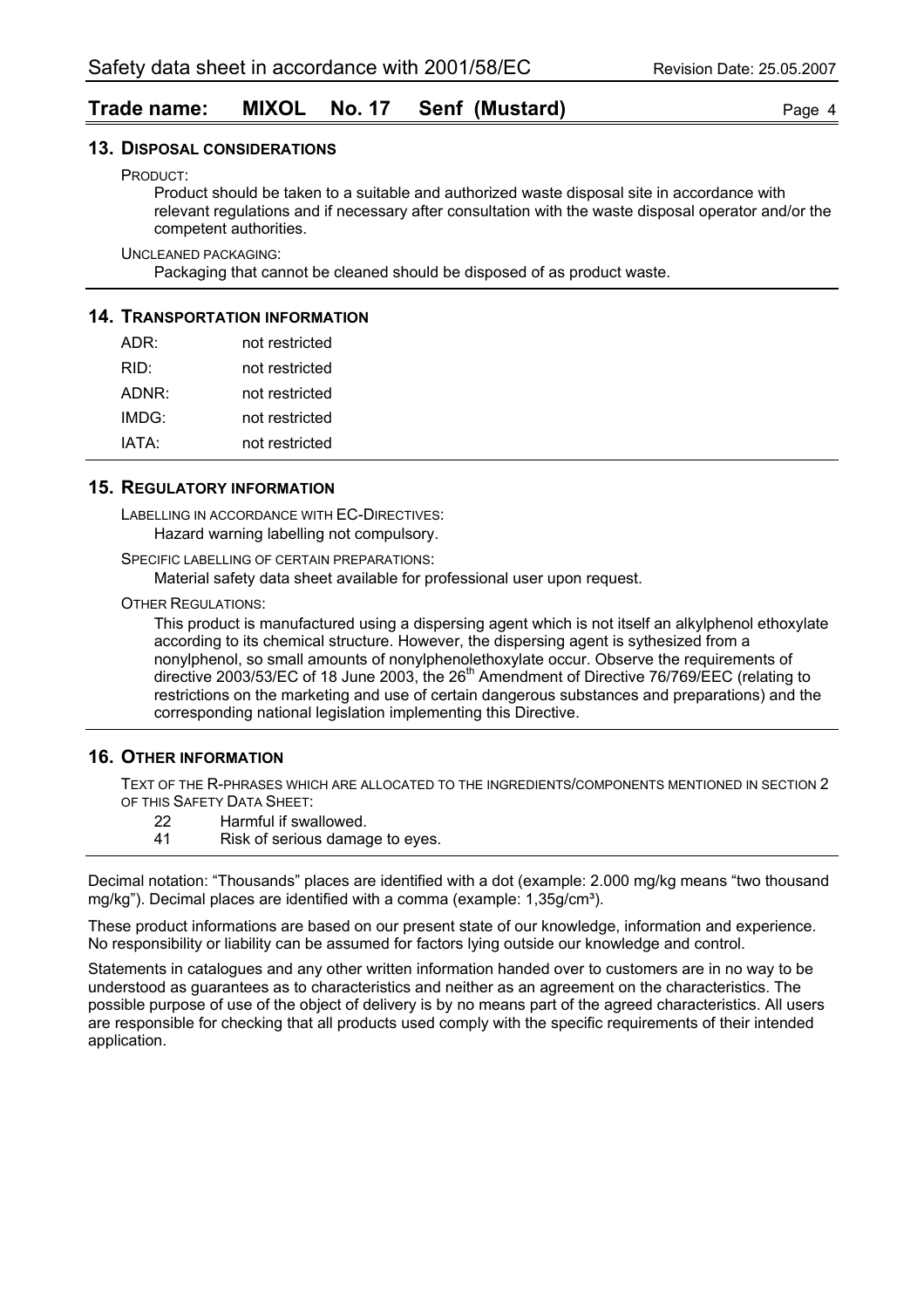in accordance with 2001/58/EC Revision Date: 25.05.2007

**AIXO** 

| Trade name: |  |  | MIXOL No. 18 Orange (Orange) | Page 1 |
|-------------|--|--|------------------------------|--------|
|-------------|--|--|------------------------------|--------|

#### **1. IDENTIFICATION OF THE SUBSTANCE / PREPARATION AND COMPANY**

TRADE NAME:

MIXOL No. 18 Orange (Orange)

USE OF THE SUBSTANCE / PREPARATION:

Industry sector: Industrial Performance Chemicals Paints, lacquers and varnishes industry Polymers industry Printing Inks Industry Type of use: Colourant preparation

IDENTIFICATION OF THE COMPANY:

MIXOL-PRODUKTE DIEBOLD GMBH Postfach 1119 D-73219 KIRCHHEIM/TECK Phone: 07021 / 950090 Fax: 07021 / 56030

#### **2. COMPOSITION / INFORMATION ON INGREDIENTS**

CHEMICAL CHARACTERIZATION:

C.I. Pigment Yellow 73, Red 112 and Ca-carbonate in aqueous dispersion containing propylene glycol

HAZARDOUS INGREDIENTS:

| Ethoxylated oleyl alcohol                                 |                       |                 |
|-----------------------------------------------------------|-----------------------|-----------------|
| Concentration:                                            |                       | $11,6 - 13,9 %$ |
| CAS number:                                               | 9004-98-2             |                 |
| Hazard symbols:                                           | Xn                    |                 |
| R phrases:                                                | 22                    | 41              |
| Aryleethylpolyglycolether<br>Concentration:<br>R phrases: | $1,1 - 1,2%$<br>52/53 |                 |

#### **3. HAZARDS IDENTIFICATION**

According to the present state of knowledge provided this product is handled correctly, there is no danger to humans or the environment. Keep the product out of the reach of children.

#### **4. FIRST AID MEASURES**

GENERAL INFORMATION:

Seek medical assistence if discomfort continues.

AFTER INHALATION:

Remove the casualty into fresh air and keep him calm.

AFTER CONTACT WITH SKIN:

In case of contact with skin, clean with soap and water.

AFTER CONTACT WITH EYES:

Rinse the affected eye with plenty of water, at the same time keep the unaffected eye well protected.

AFTER INGESTION:

Do not induce vomiting. Seek medical advice immediately. Show safety data sheet or label.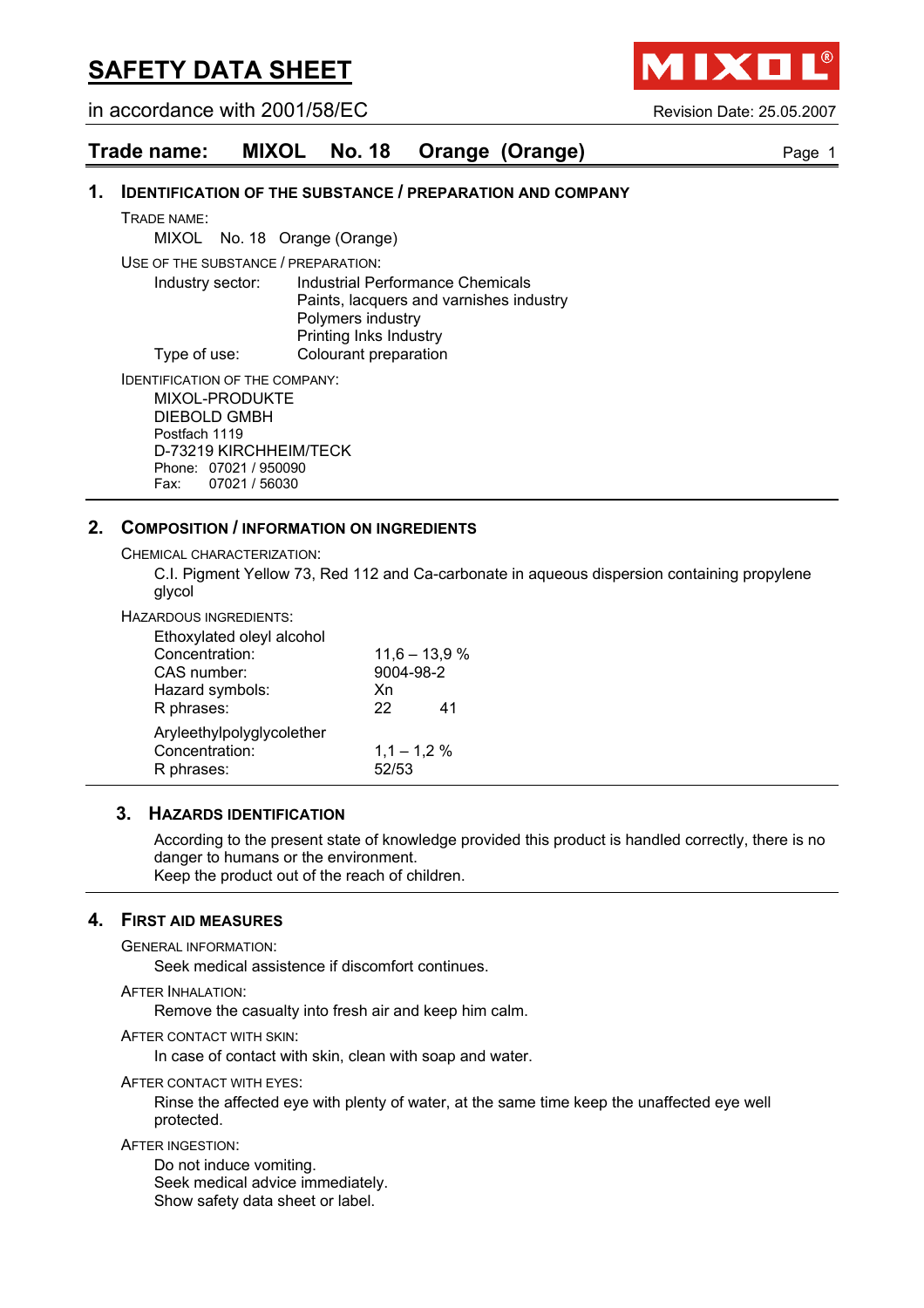#### **Trade name: MIXOL No. 18 Orange (Orange)** Page 2

#### **5. FIRE FIGHTING MEASURES**

SUITABLE EXTINGUISHING MEDIA: water spray jet dry powder carbon dioxide

alcohol-resistant foam

EXTINGUISHING MEDIA THAT MUST NOT BE USED FOR SAFETY REASONS:

Full water jet

SPECIAL HAZARDS FROM THE SUBSTANCE ITSELF ITS COMBUSTION PRODUCTS OR FROM ITS VAPOURS:

In case of fires, hazardous combustion gases are formed:

 carbon monoxide (CO) carbon dioxide  $(CO<sub>2</sub>)$ nitrogen oxides  $(NO<sub>x</sub>)$ hydrogen chloride (HCl)

SPECIAL PROTECTIVE EQUIPMENT FOR FIREFIGHTING: Use self-contained breathing apparatus.

#### **6. ACCIDENTAL RELEASE MEASURES**

ENVIRONMENTAL PRECAUTIONS:

Do not discharge into the drains, surface waters or groundwater.

METHODS FOR CLEANING UP / TAKING UP:

Take up with absorbent material (eg. sand, kieselguhr, universal binder). When picked up, treat material as prescribed under point 13 "Disposal considerations".

#### **7. HANDLING AND STORAGE**

ADVICE ON SAFE HANDLING:

When used and handled appropriately no special measures are needed.

ADVICE ON PROTECTION AGAINST FIRE AND EXPLOSION:

Observe the general rules of industrial fire protection.

FURTHER INFORMATION ON STORAGE CONDITIONS:

In case of the product becoming opaque, thickening or being frozen due to the effects of cold, allow to thaw slowly at room temperature. Stir briefly before use.

STORAGE STABILITY:

Shelf-life: at least 36 months

#### **8. EXPOSURE CONTROLS / PERSONAL PROTECTION**

GENERAL PROTECTIVE MEASURES:

Observe the usual precautions for handling chemicals.

| <b>HYGIENE MEASURES:</b> | Keep away from food and drinks.<br>Wash hands before breaks and after work.<br>Use barrier skin cream.<br>Remove soiled or soaked clothing immediately and clean<br>thoroughly before using again.                                                      |
|--------------------------|---------------------------------------------------------------------------------------------------------------------------------------------------------------------------------------------------------------------------------------------------------|
| HAND PROTECTION:         | Nitrile rubber gloves<br>Minimum breakthrough time (glove): not determined<br>Minimum thickness (glove): not determined<br>Observe the information of the glove manufacturer on permeability<br>and breakthrough times and other workplace requirements |
| EYE PROTECTION:          | Safety glasses                                                                                                                                                                                                                                          |
| <b>BODY PROTECTION:</b>  | Protective clothing                                                                                                                                                                                                                                     |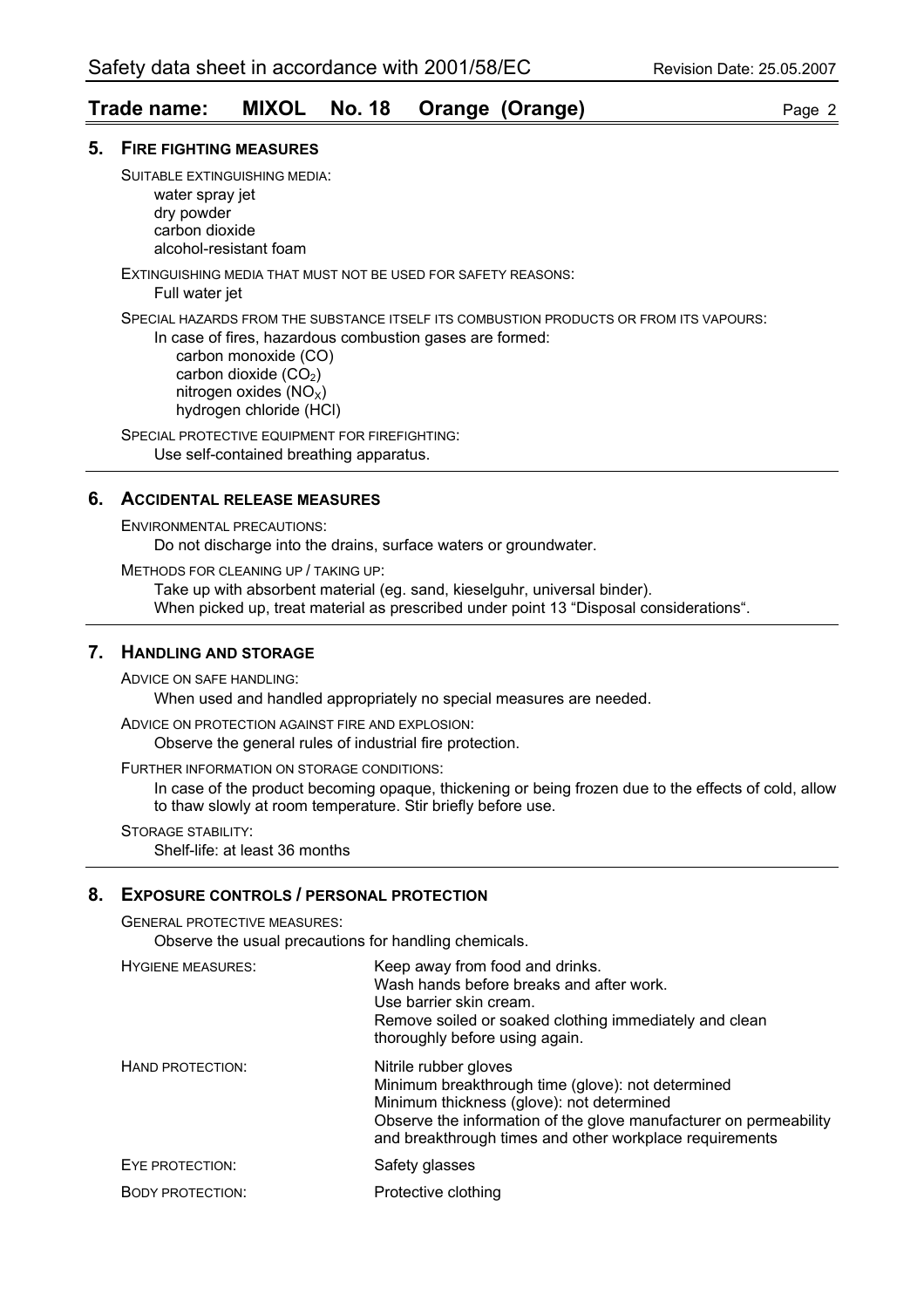#### **Trade name: MIXOL No. 18 Orange (Orange)** Page 3

#### **9. PHYSICAL AND CHEMICAL PROPERTIES**

| FORM:                 | liquid                                                |
|-----------------------|-------------------------------------------------------|
| COLOUR:               | orange                                                |
| ODOUR:                | not specified                                         |
| <b>BOILING POINT:</b> | > 80 °C                                               |
| <b>FLASH POINT:</b>   | No flash point - Measure made up to the boiling point |
| DENSITY:              | approx. $1,18$ g/cm <sup>3</sup> (20 °C)              |
| SOLUBILITY IN WATER:  | miscible $(20 °C)$                                    |
| DH-VALUE:             | approx. 7,9 (20 °C) aqueous suspension                |
| VISCOSITY (DYNAMIC):  | approx. 900 mPa.s $(20^{\circ}C)$                     |

#### **10. STABILITY AND REACTIVITY**

| THERMAL DECOMPOSITION:            | $>$ 100 °C with dehydration                                                          |
|-----------------------------------|--------------------------------------------------------------------------------------|
| <b>HAZARDOUS REACTIONS:</b>       | When handled and stored appropriately no dangerous reactions are known.              |
| HAZARDOUS DECOMPOSITION PRODUCTS: | When handled and stored appropriately no dangerous decomposition products are known. |

#### **11. TOXICOLOGICAL INFORMATION**

| ACUTE ORAL TOXICITY:            | $LD50 > 2.000$ mg/kg (rat)<br>Method: 1999/45/EC                  |
|---------------------------------|-------------------------------------------------------------------|
| <b>IRRITANT EFFECT ON SKIN:</b> | non-irritant<br>Method: 1999/45/EC                                |
| <b>IRRITANT EFFECT ON EYES:</b> | non-irritant (rabbit eye)<br>Test result of a similar preperation |

#### **12. ECOLOGICAL INFORMATION**

| BIODEGRADABILITY:  | This property is substance specific and cannot be given for the<br>preparations.                                                                                       |
|--------------------|------------------------------------------------------------------------------------------------------------------------------------------------------------------------|
| FISH TOXICITY:     | not determined                                                                                                                                                         |
| DAPHNIA TOXICITY:  | not determined                                                                                                                                                         |
| ALGAE TOXICITY:    | not determined                                                                                                                                                         |
| BACTERIA TOXICITY: | not determined                                                                                                                                                         |
| <b>REMARKS:</b>    | Do not allow to enter soil, waterways or waste water.<br>Classification according to the calculation procedure of the<br>Dangerous Preparations Directive (1999/45/EC) |

#### **13. DISPOSAL CONSIDERATIONS**

PRODUCT:

Product should be taken to a suitable and authorized waste disposal site in accordance with relevant regulations and if necessary after consultation with the waste disposal operator and/or the competent authorities.

#### UNCLEANED PACKAGING:

Packaging that cannot be cleaned should be disposed of as product waste.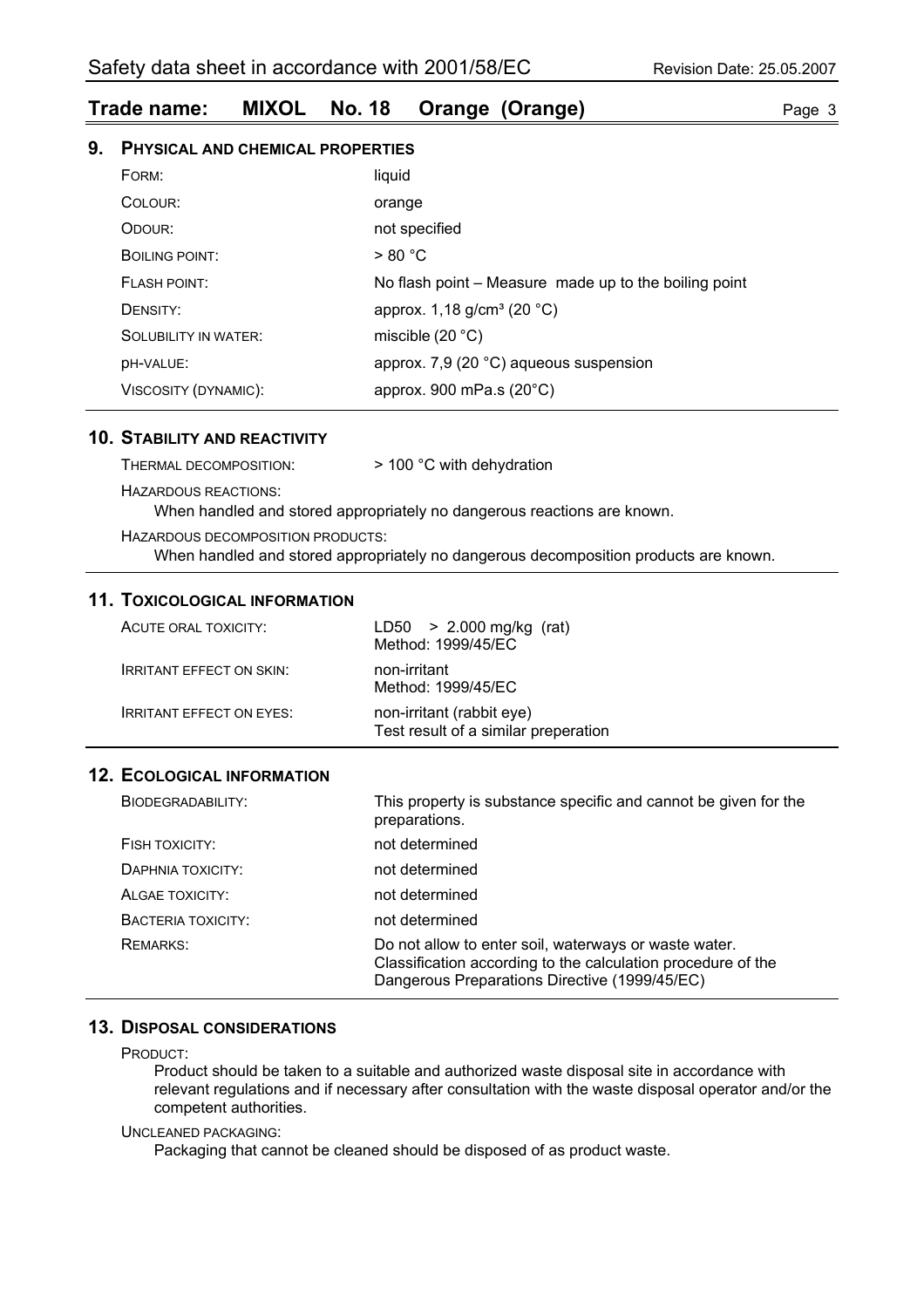#### **Trade name: MIXOL No. 18 Orange (Orange)** Page 4

#### **14. TRANSPORTATION INFORMATION**

| ADR:  | not restricted |
|-------|----------------|
| RID:  | not restricted |
| ADNR: | not restricted |
| IMDG: | not restricted |
| IATA· | not restricted |

#### **15. REGULATORY INFORMATION**

LABELLING IN ACCORDANCE WITH EC-DIRECTIVES: Hazard warning labelling not compulsory.

SPECIFIC LABELLING OF CERTAIN PREPARATIONS: Material safety data sheet available for professional user upon request.

#### **16. OTHER INFORMATION**

TEXT OF THE R-PHRASES WHICH ARE ALLOCATED TO THE INGREDIENTS/COMPONENTS MENTIONED IN SECTION 2 OF THIS SAFETY DATA SHEET:

- 22 Harmful if swallowed.
- 41 Risk of serious damage to eyes.
- 52/53 Harmful to aquatic organisms, may cause long-term adverse effects in the aquatic environment.

Decimal notation: "Thousands" places are identified with a dot (example: 2.000 mg/kg means "two thousand mg/kg"). Decimal places are identified with a comma (example: 1,35g/cm<sup>3</sup>).

These product informations are based on our present state of our knowledge, information and experience. No responsibility or liability can be assumed for factors lying outside our knowledge and control.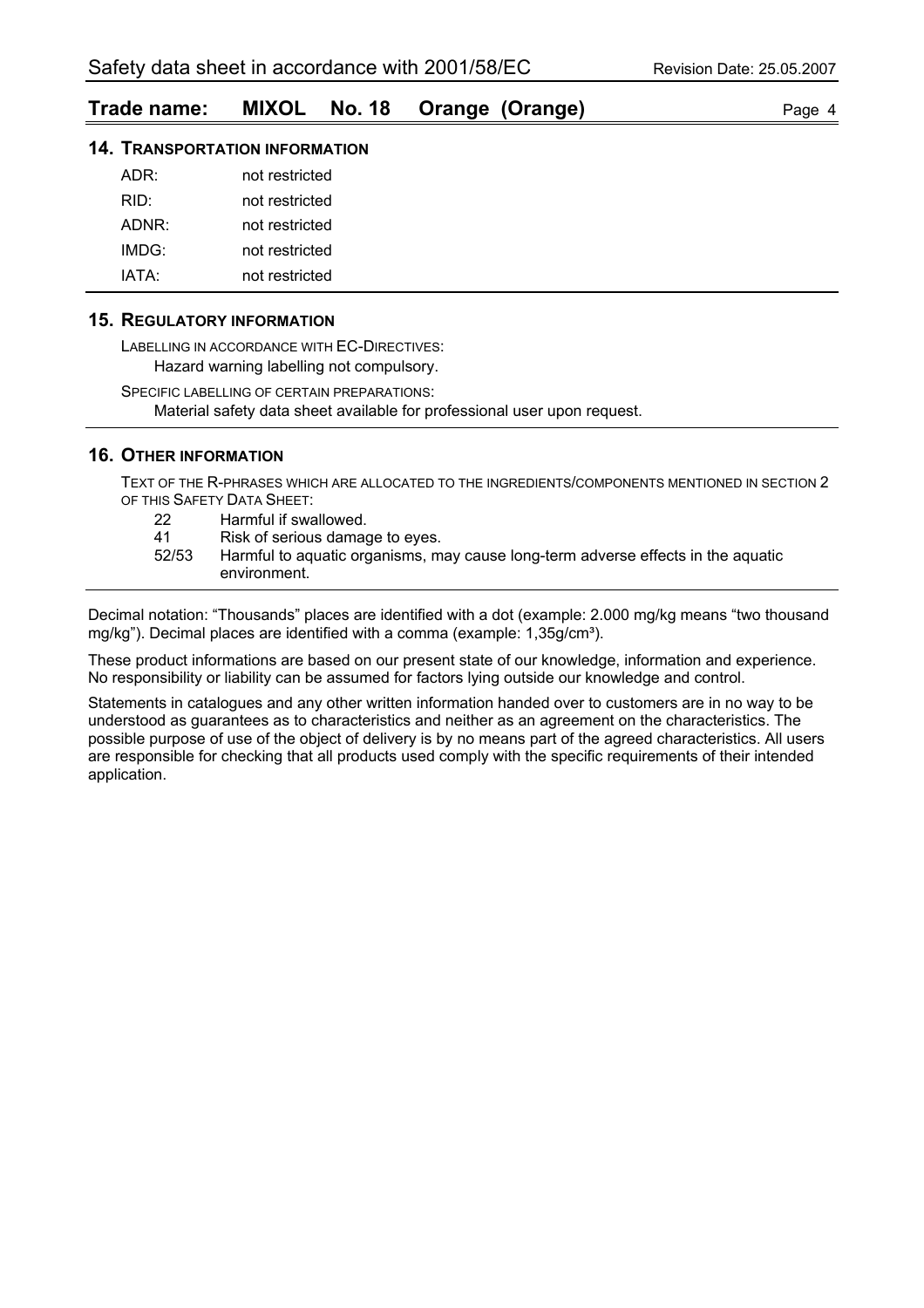in accordance with 2001/58/EC Revision Date: 25.05.2007

**AIXO** 

#### **Trade name: MIXOL No. 19 Oxyd-Kamel (Oxide Camel)** Page 1

#### **1. IDENTIFICATION OF THE SUBSTANCE / PREPARATION AND COMPANY**

TRADE NAME:

MIXOL No. 19 Oxyd-Kamel (Oxide Camel)

USE OF THE SUBSTANCE / PREPARATION:

Industry sector: Industrial Performance Chemicals Paints, lacquers and varnishes industry Polymers industry Printing Inks Industry Type of use: Colourant preparation

IDENTIFICATION OF THE COMPANY:

MIXOL-PRODUKTE DIEBOLD GMBH Postfach 1119 D-73219 KIRCHHEIM/TECK Phone: 07021 / 950090 Fax: 07021 / 56030

#### **2. COMPOSITION / INFORMATION ON INGREDIENTS**

CHEMICAL CHARACTERIZATION:

C.I. Pigment Yellow 42, Red 101 and Ca-carbonate in aqueous dispersion containing propylene glycol

HAZARDOUS INGREDIENTS:

| Ethoxylated oleyl alcohol |                |    |
|---------------------------|----------------|----|
| Concentration:            | $9,5 - 11,3 %$ |    |
| CAS number:               | 9004-98-2      |    |
| Hazard symbols:           | Xn             |    |
| R phrases:                | 22             | 41 |
| Aminemodified epoxy resin |                |    |
| Concentration:            | $0.4 - 0.8 %$  |    |
| Hazard symbols:           | Xi             |    |
| R phrases:                | 38.            | 41 |

#### **3. HAZARDS IDENTIFICATION**

According to the present state of knowledge provided this product is handled correctly, there is no danger to humans or the environment. Keep the product out of the reach of children.

#### **4. FIRST AID MEASURES**

GENERAL INFORMATION:

Seek medical assistence if discomfort continues.

AFTER INHALATION:

Remove the casualty into fresh air and keep him calm.

AFTER CONTACT WITH SKIN:

In case of contact with skin, clean with soap and water.

AFTER CONTACT WITH EYES:

Rinse the affected eye with plenty of water, at the same time keep the unaffected eye well protected.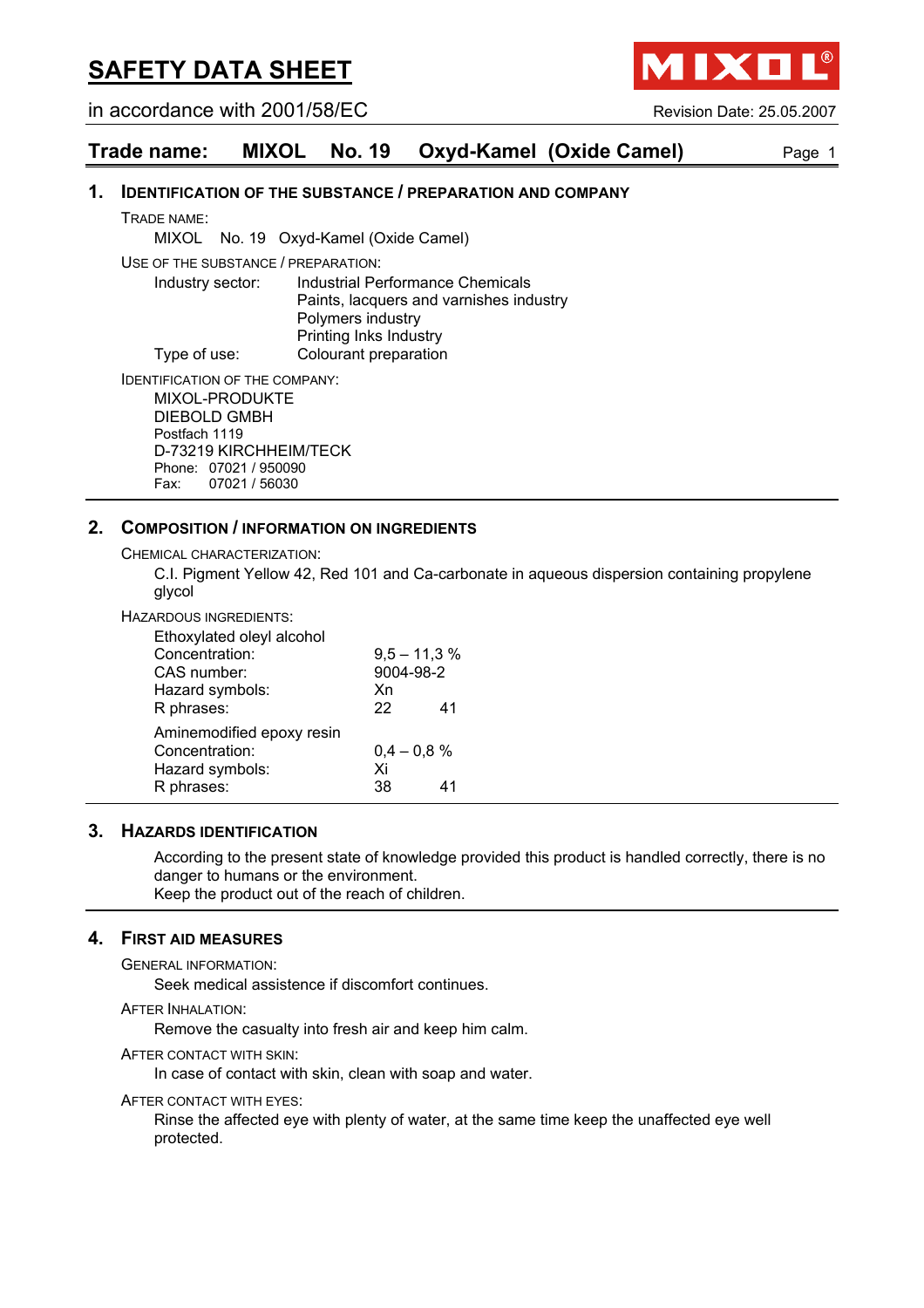#### **Trade name: MIXOL No. 19 Oxyd-Kamel (Oxide Camel)** Page 2

AFTER INGESTION: Do not induce vomiting. Seek medical advice immediately. Show safety data sheet or label.

#### **5. FIRE FIGHTING MEASURES**

SUITABLE EXTINGUISHING MEDIA:

water spray jet dry powder carbon dioxide alcohol-resistant foam

EXTINGUISHING MEDIA THAT MUST NOT BE USED FOR SAFETY REASONS:

Full water jet

SPECIAL HAZARDS FROM THE SUBSTANCE ITSELF ITS COMBUSTION PRODUCTS OR FROM ITS VAPOURS:

In case of fires, hazardous combustion gases are formed:

 carbon monoxide (CO) carbon dioxide  $(CO<sub>2</sub>)$ nitrogen oxides  $(NO<sub>x</sub>)$ 

SPECIAL PROTECTIVE EQUIPMENT FOR FIREFIGHTING: Use self-contained breathing apparatus.

#### **6. ACCIDENTAL RELEASE MEASURES**

ENVIRONMENTAL PRECAUTIONS:

Do not discharge into the drains, surface waters or groundwater.

METHODS FOR CLEANING UP / TAKING UP:

Take up with absorbent material (eg. sand, kieselguhr, universal binder). When picked up, treat material as prescribed under point 13 "Disposal considerations".

#### **7. HANDLING AND STORAGE**

ADVICE ON SAFE HANDLING:

When used and handled appropriately no special measures are needed.

ADVICE ON PROTECTION AGAINST FIRE AND EXPLOSION:

Observe the general rules of industrial fire protection.

FURTHER INFORMATION ON STORAGE CONDITIONS:

In case of the product becoming opaque, thickening or being frozen due to the effects of cold, allow to thaw slowly at room temperature. Stir briefly before use.

STORAGE STABILITY: Shelf-life: at least 36 months

#### **8. EXPOSURE CONTROLS / PERSONAL PROTECTION**

GENERAL PROTECTIVE MEASURES:

Observe the usual precautions for handling chemicals.

HYGIENE MEASURES: Keep away from food and drinks. Wash hands before breaks and after work. Use barrier skin cream. Remove soiled or soaked clothing immediately and clean thoroughly before using again.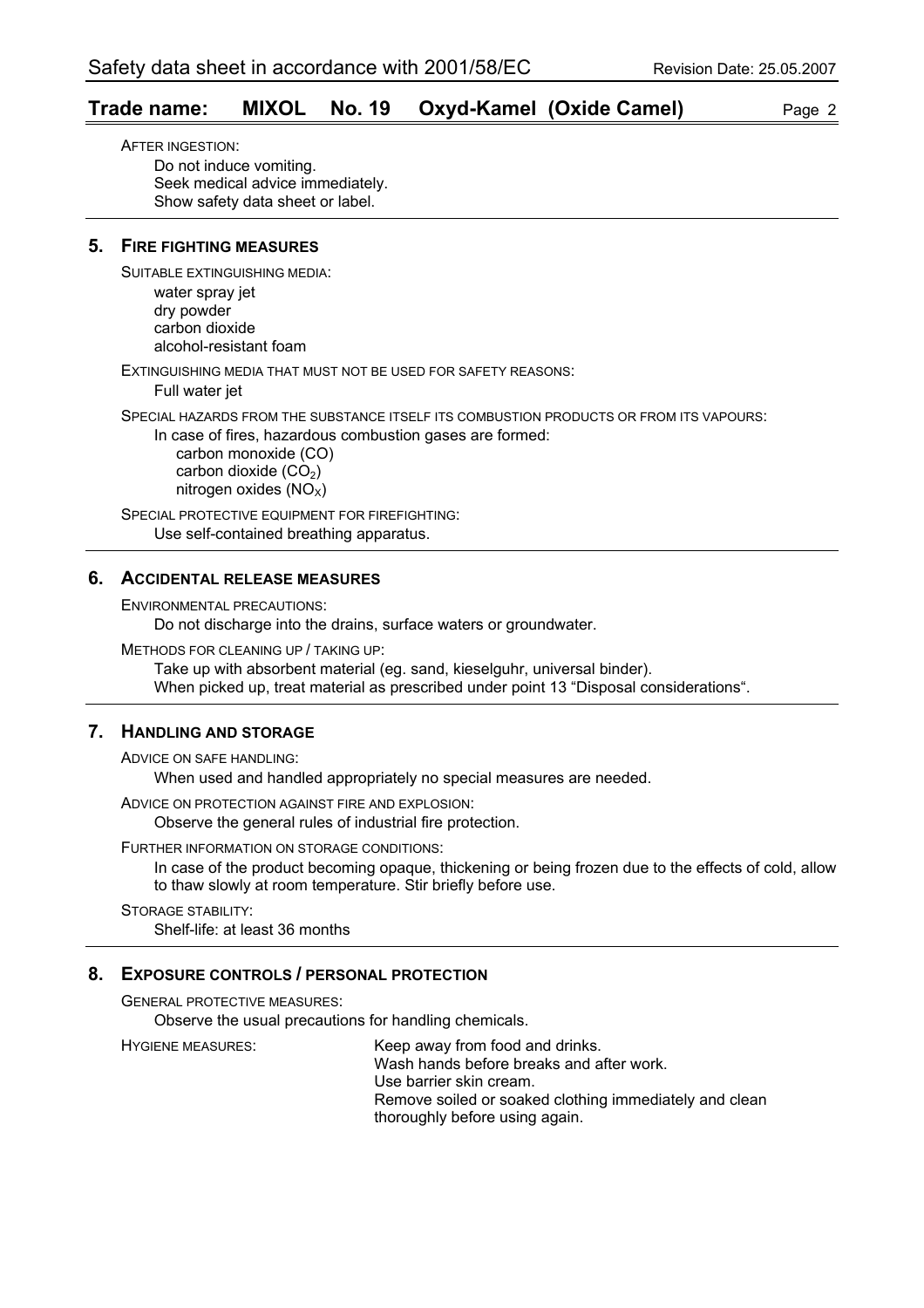| ι ι αυσπιαιτισ.         |                                                                                                                                                                                                                                                         | <b>MIAOL NO. 13 OAYU-RAME (OAIUE CAME!)</b> | raye o |
|-------------------------|---------------------------------------------------------------------------------------------------------------------------------------------------------------------------------------------------------------------------------------------------------|---------------------------------------------|--------|
| HAND PROTECTION:        | Nitrile rubber gloves<br>Minimum breakthrough time (glove): not determined<br>Minimum thickness (glove): not determined<br>Observe the information of the glove manufacturer on permeability<br>and breakthrough times and other workplace requirements |                                             |        |
| EYE PROTECTION:         |                                                                                                                                                                                                                                                         | Safety glasses                              |        |
| <b>BODY PROTECTION:</b> |                                                                                                                                                                                                                                                         | Protective clothing                         |        |
|                         |                                                                                                                                                                                                                                                         |                                             |        |

### **Trade name: MIXOL No. 19 Oxyd-Kamel (Oxide Camel)** Page 3

#### **9. PHYSICAL AND CHEMICAL PROPERTIES**

| FORM:                       | liquid                                                |
|-----------------------------|-------------------------------------------------------|
| COLOUR:                     | brown                                                 |
| ODOUR:                      | not specified                                         |
| BOILING POINT:              | > 80 °C                                               |
| FLASH POINT:                | No flash point – Measure made up to the boiling point |
| DENSITY:                    | approx. 1,7 $g/cm^3$ (20 °C)                          |
| <b>SOLUBILITY IN WATER:</b> | miscible $(20 °C)$                                    |
| DH-VALUE:                   | approx. 8,1 (20 $^{\circ}$ C) aqueous suspension      |
| VISCOSITY (DYNAMIC):        | approx. 1000 mPa.s (20°C)                             |

#### **10. STABILITY AND REACTIVITY**

| THERMAL DECOMPOSITION: | > 100 °C with dehydration |
|------------------------|---------------------------|
|------------------------|---------------------------|

HAZARDOUS REACTIONS:

When handled and stored appropriately no dangerous reactions are known.

HAZARDOUS DECOMPOSITION PRODUCTS: When handled and stored appropriately no dangerous decomposition products are known.

#### **11. TOXICOLOGICAL INFORMATION**

| ACUTE ORAL TOXICITY:            | LD50 $> 2.000$ mg/kg (rat)<br>Method: 1999/45/EC                  |
|---------------------------------|-------------------------------------------------------------------|
| <b>IRRITANT EFFECT ON SKIN:</b> | non-irritant<br>Method: 1999/45/EC                                |
| <b>IRRITANT EFFECT ON EYES:</b> | non-irritant (rabbit eye)<br>Test result of a similar preperation |

| BIODEGRADABILITY:  | This property is substance specific and cannot be given for the<br>preparations.                                                                                       |
|--------------------|------------------------------------------------------------------------------------------------------------------------------------------------------------------------|
| FISH TOXICITY:     | not determined                                                                                                                                                         |
| DAPHNIA TOXICITY:  | not determined                                                                                                                                                         |
| ALGAE TOXICITY:    | not determined                                                                                                                                                         |
| BACTERIA TOXICITY: | not determined                                                                                                                                                         |
| REMARKS:           | Do not allow to enter soil, waterways or waste water.<br>Classification according to the calculation procedure of the<br>Dangerous Preparations Directive (1999/45/EC) |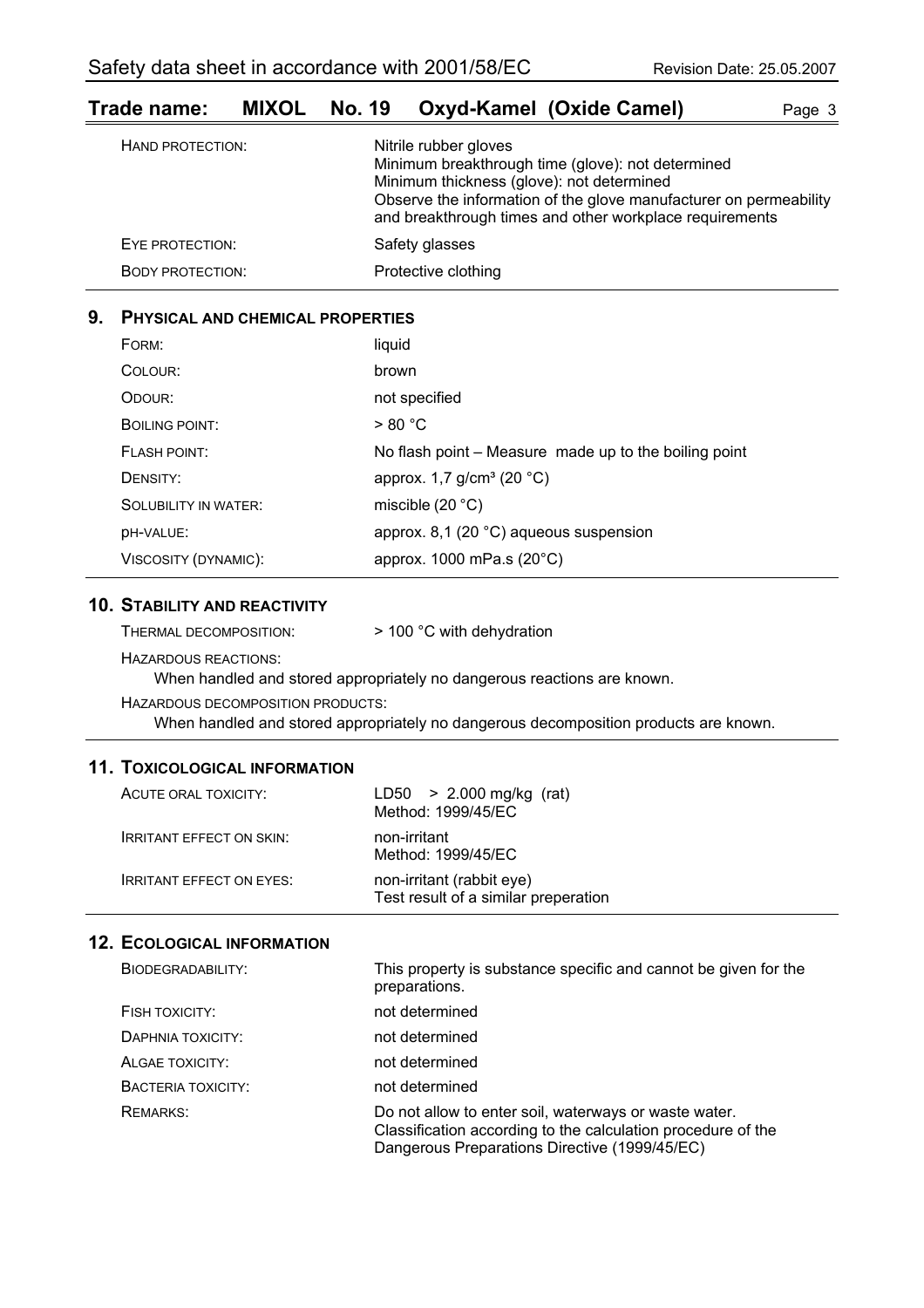#### **Trade name: MIXOL No. 19 Oxyd-Kamel (Oxide Camel)** Page 4

#### **13. DISPOSAL CONSIDERATIONS**

PRODUCT:

Product should be taken to a suitable and authorized waste disposal site in accordance with relevant regulations and if necessary after consultation with the waste disposal operator and/or the competent authorities.

UNCLEANED PACKAGING:

Packaging that cannot be cleaned should be disposed of as product waste.

#### **14. TRANSPORTATION INFORMATION**

| ADR:  | not restricted |
|-------|----------------|
| RID:  | not restricted |
| ADNR: | not restricted |
| IMDG: | not restricted |
| IATA: | not restricted |

#### **15. REGULATORY INFORMATION**

LABELLING IN ACCORDANCE WITH EC-DIRECTIVES: Hazard warning labelling not compulsory.

SPECIFIC LABELLING OF CERTAIN PREPARATIONS: Material safety data sheet available for professional user upon request.

#### **16. OTHER INFORMATION**

TEXT OF THE R-PHRASES WHICH ARE ALLOCATED TO THE INGREDIENTS/COMPONENTS MENTIONED IN SECTION 2 OF THIS SAFETY DATA SHEET:

- 22 Harmful if swallowed.<br>38 Irritating to skin.
- Irritating to skin.
- 41 Risk of serious damage to eyes.

Decimal notation: "Thousands" places are identified with a dot (example: 2.000 mg/kg means "two thousand mg/kg"). Decimal places are identified with a comma (example: 1,35g/cm<sup>3</sup>).

These product informations are based on our present state of our knowledge, information and experience. No responsibility or liability can be assumed for factors lying outside our knowledge and control.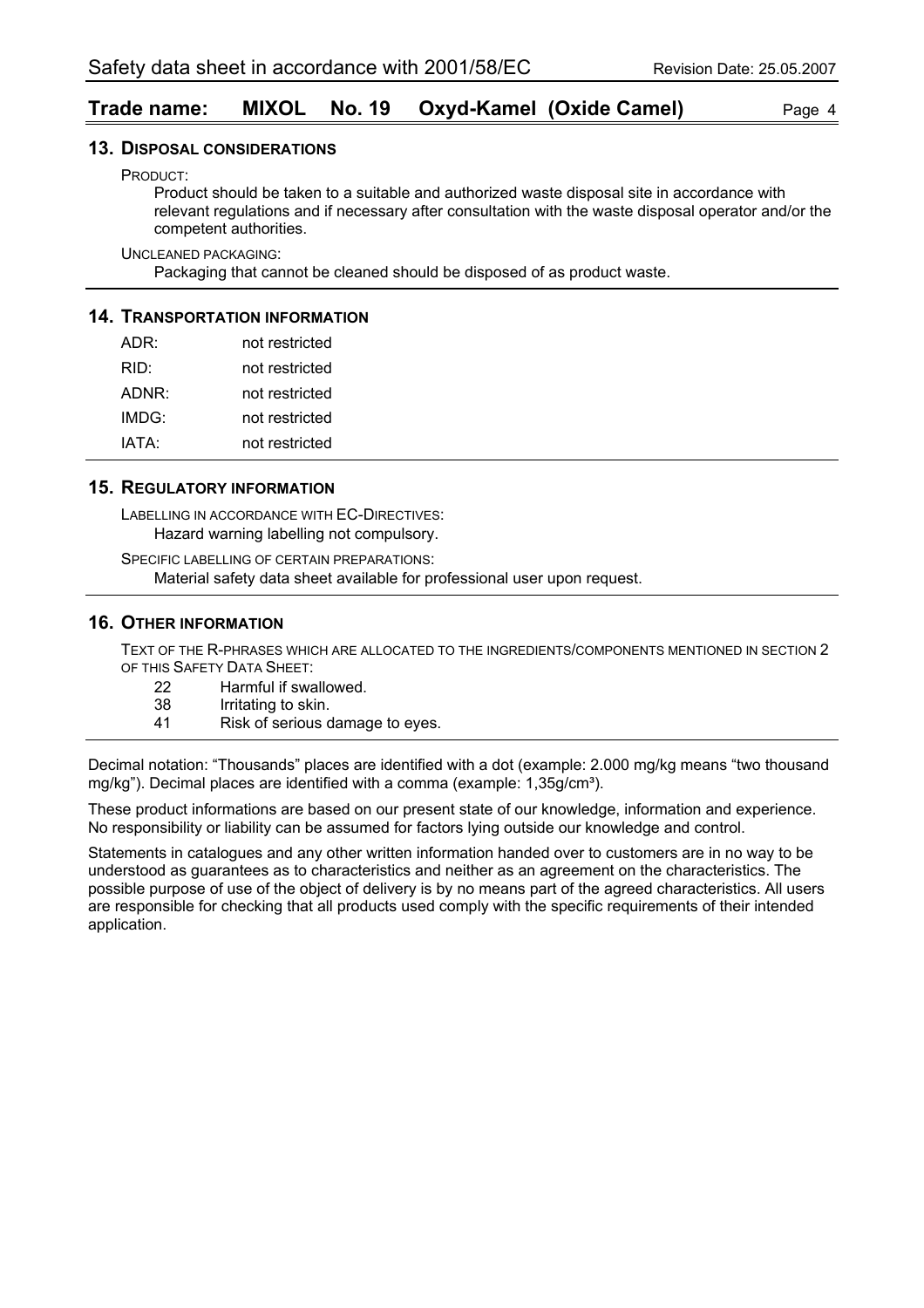in accordance with 2001/58/EC Revision Date: 25.05.2007

**AIXO** 

#### **Trade name: MIXOL No. 20 Oxyd-Kastanie (Oxide Chestnut)** Page 1

#### **1. IDENTIFICATION OF THE SUBSTANCE / PREPARATION AND COMPANY**

TRADE NAME:

MIXOL No. 20 Oxyd-Kastanie (Oxide Chestnut)

USE OF THE SUBSTANCE / PREPARATION:

Industry sector: Industrial Performance Chemicals Paints, lacquers and varnishes industry Polymers industry Printing Inks Industry Type of use: Colourant preparation

IDENTIFICATION OF THE COMPANY:

MIXOL-PRODUKTE DIEBOLD GMBH Postfach 1119 D-73219 KIRCHHEIM/TECK Phone: 07021 / 950090 Fax: 07021 / 56030

#### **2. COMPOSITION / INFORMATION ON INGREDIENTS**

CHEMICAL CHARACTERIZATION:

C.I. Pigment Yellow 42, Red 101, Black 33 and Ca-carbonate in aqueous dispersion containing propylene glycol

#### HAZARDOUS INGREDIENTS:

| Ethoxylated oleyl alcohol |           |                |
|---------------------------|-----------|----------------|
| Concentration:            |           | $9,0 - 10,4 %$ |
| CAS number:               | 9004-98-2 |                |
| Hazard symbols:           | Xn        |                |
| R phrases:                | 22        | 41             |
| Aminemodified epoxy resin |           |                |
| Concentration:            |           | $0,25 - 0,5 %$ |
| Hazard symbols:           | Xi        |                |
| R phrases:                | 38        | 41             |
|                           |           |                |

#### **3. HAZARDS IDENTIFICATION**

According to the present state of knowledge provided this product is handled correctly, there is no danger to humans or the environment.

Keep the product out of the reach of children.

#### **4. FIRST AID MEASURES**

GENERAL INFORMATION:

Seek medical assistence if discomfort continues.

AFTER INHALATION:

Remove the casualty into fresh air and keep him calm.

AFTER CONTACT WITH SKIN:

In case of contact with skin, clean with soap and water.

AFTER CONTACT WITH EYES:

Rinse the affected eye with plenty of water, at the same time keep the unaffected eye well protected.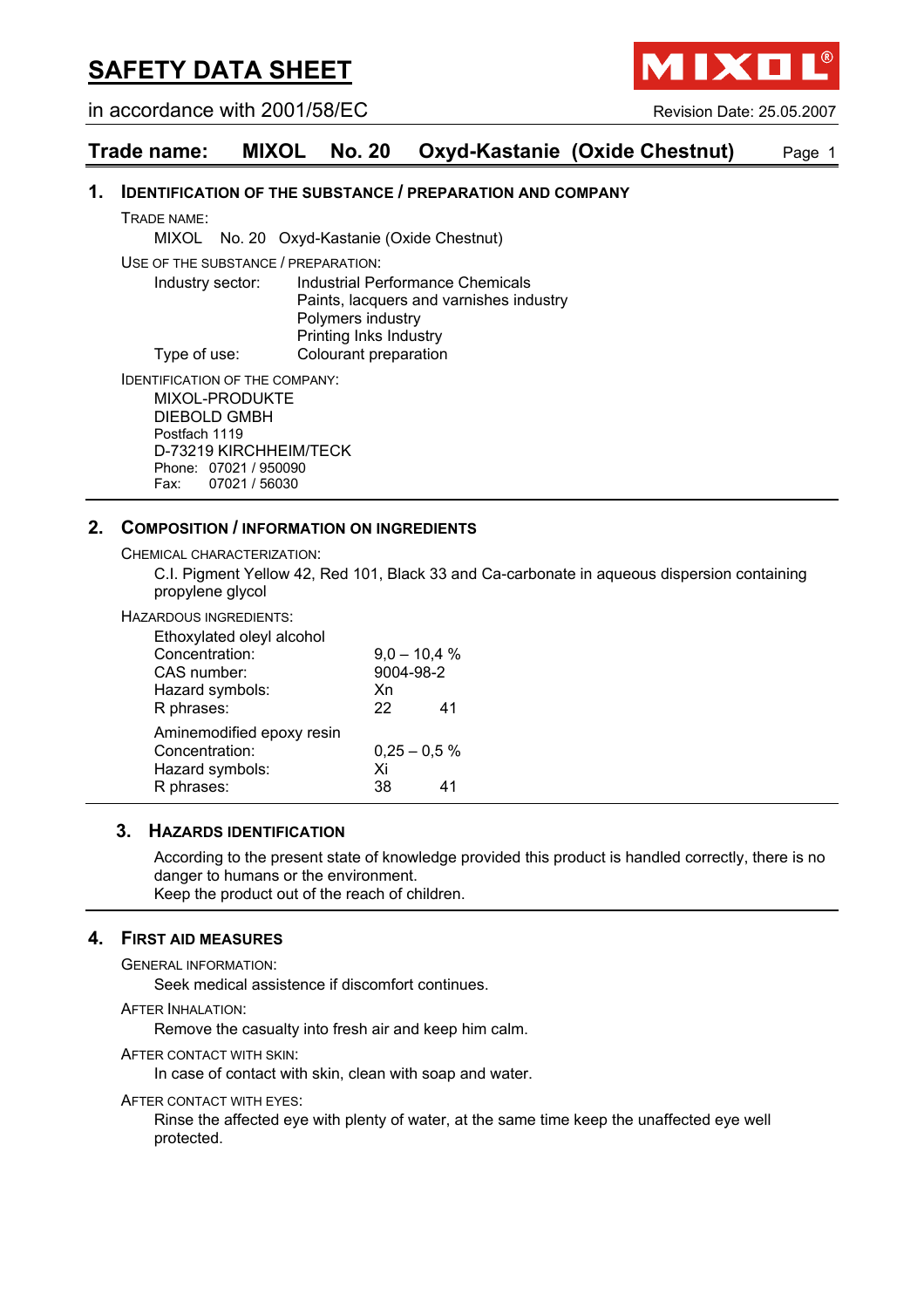#### **Trade name: MIXOL No. 20 Oxyd-Kastanie (Oxide Chestnut)** Page 2

AFTER INGESTION: Do not induce vomiting. Seek medical advice immediately. Show safety data sheet or label.

#### **5. FIRE FIGHTING MEASURES**

SUITABLE EXTINGUISHING MEDIA:

water spray jet dry powder carbon dioxide alcohol-resistant foam

EXTINGUISHING MEDIA THAT MUST NOT BE USED FOR SAFETY REASONS:

Full water jet

SPECIAL HAZARDS FROM THE SUBSTANCE ITSELF ITS COMBUSTION PRODUCTS OR FROM ITS VAPOURS:

In case of fires, hazardous combustion gases are formed:

 carbon monoxide (CO) carbon dioxide  $(CO<sub>2</sub>)$ nitrogen oxides  $(NO<sub>x</sub>)$ Sulphur dioxide (SO<sub>2</sub>)

SPECIAL PROTECTIVE EQUIPMENT FOR FIREFIGHTING: Use self-contained breathing apparatus.

#### **6. ACCIDENTAL RELEASE MEASURES**

ENVIRONMENTAL PRECAUTIONS:

Do not discharge into the drains, surface waters or groundwater.

METHODS FOR CLEANING UP / TAKING UP:

Take up with absorbent material (eg. sand, kieselguhr, universal binder). When picked up, treat material as prescribed under point 13 "Disposal considerations".

#### **7. HANDLING AND STORAGE**

ADVICE ON SAFE HANDLING:

When used and handled appropriately no special measures are needed.

ADVICE ON PROTECTION AGAINST FIRE AND EXPLOSION:

Observe the general rules of industrial fire protection.

#### FURTHER INFORMATION ON STORAGE CONDITIONS:

In case of the product becoming opaque, thickening or being frozen due to the effects of cold, allow to thaw slowly at room temperature. Stir briefly before use.

STORAGE STABILITY: Shelf-life: at least 36 months

#### **8. EXPOSURE CONTROLS / PERSONAL PROTECTION**

GENERAL PROTECTIVE MEASURES:

Observe the usual precautions for handling chemicals.

HYGIENE MEASURES: Keep away from food and drinks. Wash hands before breaks and after work. Use barrier skin cream. Remove soiled or soaked clothing immediately and clean thoroughly before using again.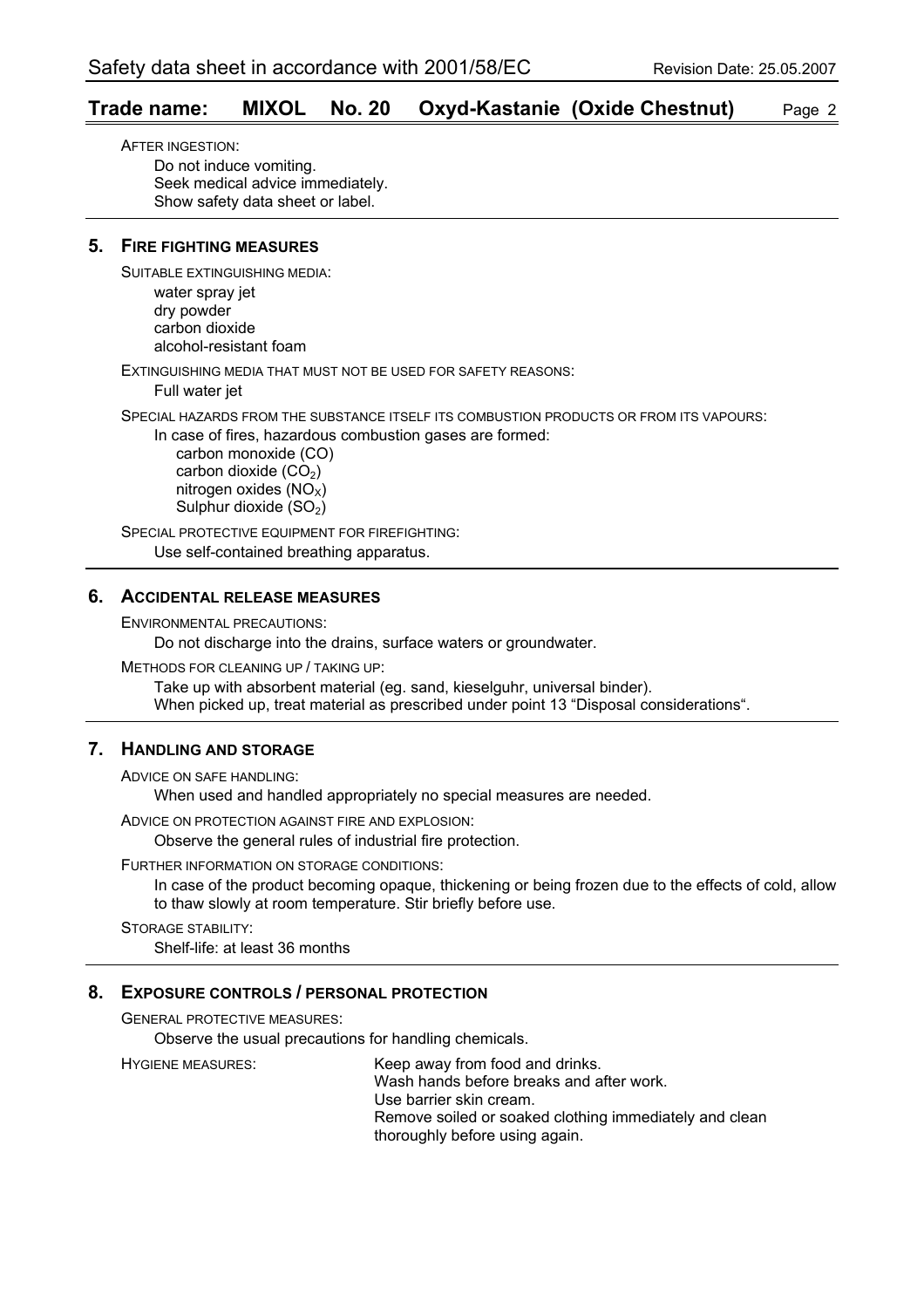| HAND PROTECTION:        | Nitrile rubber gloves<br>Minimum breakthrough time (glove): not determined<br>Minimum thickness (glove): not determined<br>Observe the information of the glove manufacturer on permeability<br>and breakthrough times and other workplace requirements |
|-------------------------|---------------------------------------------------------------------------------------------------------------------------------------------------------------------------------------------------------------------------------------------------------|
| EYE PROTECTION:         | Safety glasses                                                                                                                                                                                                                                          |
| <b>BODY PROTECTION:</b> | Protective clothing                                                                                                                                                                                                                                     |
|                         |                                                                                                                                                                                                                                                         |

#### **Trade name: MIXOL No. 20 Oxyd-Kastanie (Oxide Chestnut)** Page 3

#### **9. PHYSICAL AND CHEMICAL PROPERTIES**

| FORM:                       | liquid                                                |
|-----------------------------|-------------------------------------------------------|
| COLOUR:                     | brown                                                 |
| ODOUR:                      | not specified                                         |
| BOILING POINT:              | > 80 °C                                               |
| FLASH POINT:                | No flash point - Measure made up to the boiling point |
| DENSITY:                    | approx. 1,64 g/cm <sup>3</sup> (20 °C)                |
| <b>SOLUBILITY IN WATER:</b> | miscible $(20 °C)$                                    |
| DH-VALUE:                   | approx. 8,7 (20 $^{\circ}$ C) aqueous suspension      |
| VISCOSITY (DYNAMIC):        | approx. 1000 mPa.s (20°C)                             |

#### **10. STABILITY AND REACTIVITY**

| THERMAL DECOMPOSITION: | > 100 °C with dehydration |
|------------------------|---------------------------|
|------------------------|---------------------------|

HAZARDOUS REACTIONS:

When handled and stored appropriately no dangerous reactions are known.

HAZARDOUS DECOMPOSITION PRODUCTS: When handled and stored appropriately no dangerous decomposition products are known.

#### **11. TOXICOLOGICAL INFORMATION**

| ACUTE ORAL TOXICITY:            | $LD50 > 2.000$ mg/kg (rat)<br>Method: 1999/45/EC                  |
|---------------------------------|-------------------------------------------------------------------|
| <b>IRRITANT EFFECT ON SKIN:</b> | non-irritant<br>Method: 1999/45/EC                                |
| <b>IRRITANT EFFECT ON EYES:</b> | non-irritant (rabbit eye)<br>Test result of a similar preperation |

| BIODEGRADABILITY:         | This property is substance specific and cannot be given for the<br>preparations.                                                                                       |
|---------------------------|------------------------------------------------------------------------------------------------------------------------------------------------------------------------|
| FISH TOXICITY:            | not determined                                                                                                                                                         |
| DAPHNIA TOXICITY:         | not determined                                                                                                                                                         |
| ALGAE TOXICITY:           | not determined                                                                                                                                                         |
| <b>BACTERIA TOXICITY:</b> | not determined                                                                                                                                                         |
| <b>REMARKS:</b>           | Do not allow to enter soil, waterways or waste water.<br>Classification according to the calculation procedure of the<br>Dangerous Preparations Directive (1999/45/EC) |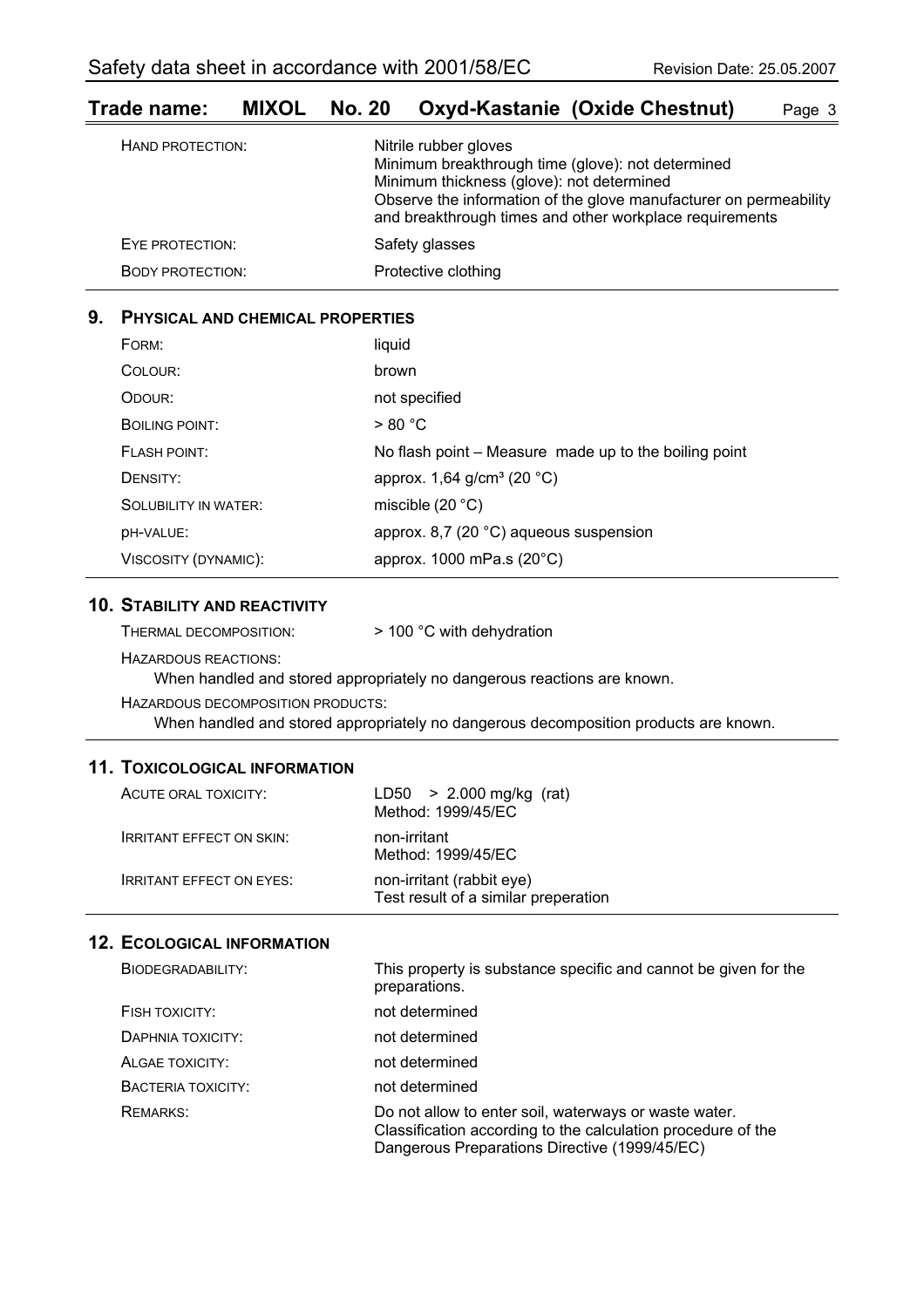#### **Trade name: MIXOL No. 20 Oxyd-Kastanie (Oxide Chestnut)** Page 4

#### **13. DISPOSAL CONSIDERATIONS**

PRODUCT:

Product should be taken to a suitable and authorized waste disposal site in accordance with relevant regulations and if necessary after consultation with the waste disposal operator and/or the competent authorities.

UNCLEANED PACKAGING:

Packaging that cannot be cleaned should be disposed of as product waste.

#### **14. TRANSPORTATION INFORMATION**

| ADR:  | not restricted |
|-------|----------------|
| RID:  | not restricted |
| ADNR: | not restricted |
| IMDG: | not restricted |
| IATA: | not restricted |

#### **15. REGULATORY INFORMATION**

LABELLING IN ACCORDANCE WITH EC-DIRECTIVES: Hazard warning labelling not compulsory.

SPECIFIC LABELLING OF CERTAIN PREPARATIONS: Material safety data sheet available for professional user upon request.

#### **16. OTHER INFORMATION**

TEXT OF THE R-PHRASES WHICH ARE ALLOCATED TO THE INGREDIENTS/COMPONENTS MENTIONED IN SECTION 2 OF THIS SAFETY DATA SHEET:

- 22 Harmful if swallowed.<br>38 Irritating to skin.
- Irritating to skin.
- 41 Risk of serious damage to eyes.

Decimal notation: "Thousands" places are identified with a dot (example: 2.000 mg/kg means "two thousand mg/kg"). Decimal places are identified with a comma (example:  $1,35q/cm<sup>3</sup>$ ).

These product informations are based on our present state of our knowledge, information and experience. No responsibility or liability can be assumed for factors lying outside our knowledge and control.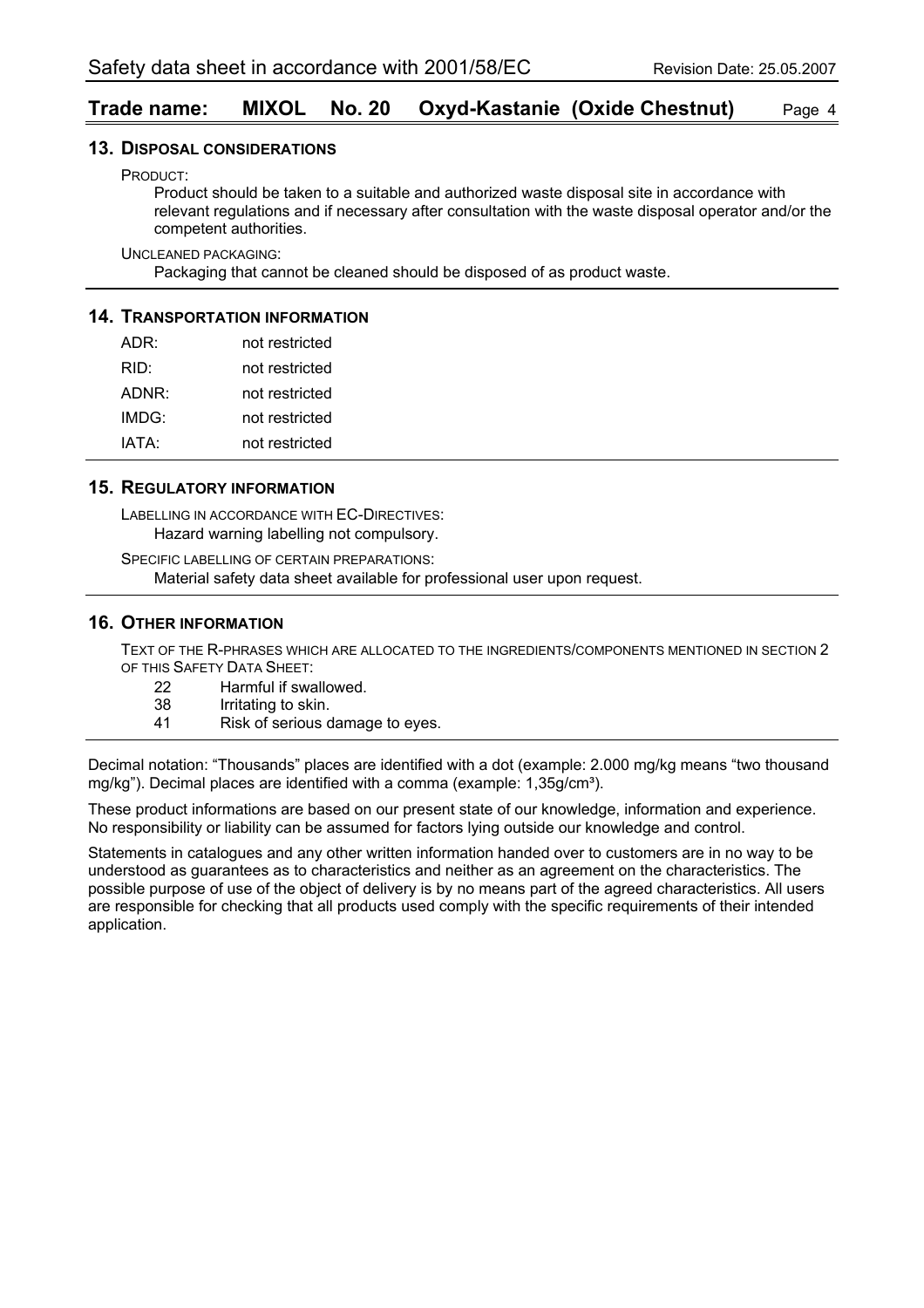in accordance with 2001/58/EC Revision Date: 25.05.2007

IXO

### **Trade name: MIXOL No. 21 Oxyd-Terrabraun (Oxide Terra Brown)** Page 1

#### **1. IDENTIFICATION OF THE SUBSTANCE / PREPARATION AND COMPANY**

TRADE NAME:

MIXOL No. 21 Oxyd-Terrabraun (Oxide Terra Brown)

USE OF THE SUBSTANCE / PREPARATION:

Industry sector: Industrial Performance Chemicals Paints, lacquers and varnishes industry Polymers industry Printing Inks Industry Type of use: Colourant preparation

IDENTIFICATION OF THE COMPANY:

MIXOL-PRODUKTE DIEBOLD GMBH Postfach 1119 D-73219 KIRCHHEIM/TECK Phone: 07021 / 950090 Fax: 07021 / 56030

#### **2. COMPOSITION / INFORMATION ON INGREDIENTS**

CHEMICAL CHARACTERIZATION:

C.I. Pigment Yellow 42, Red 101, Black 33 and Ca-carbonate in aqueous dispersion containing propylene glycol

#### HAZARDOUS INGREDIENTS:

| Ethoxylated oleyl alcohol |               |    |
|---------------------------|---------------|----|
| Concentration:            | $8,8 - 9,8 %$ |    |
| CAS number:               | 9004-98-2     |    |
| Hazard symbols:           | Xn            |    |
| R phrases:                | 22            | 41 |
| Aminemodified epoxy resin |               |    |
| Concentration:            | $0,1 - 0,2%$  |    |
| Hazard symbols:           | Xi            |    |
| R phrases:                | 38.           | 41 |

#### **3. HAZARDS IDENTIFICATION**

According to the present state of knowledge provided this product is handled correctly, there is no danger to humans or the environment.

Keep the product out of the reach of children.

#### **4. FIRST AID MEASURES**

GENERAL INFORMATION:

Seek medical assistence if discomfort continues.

AFTER INHALATION:

Remove the casualty into fresh air and keep him calm.

AFTER CONTACT WITH SKIN:

In case of contact with skin, clean with soap and water.

AFTER CONTACT WITH EYES:

Rinse the affected eye with plenty of water, at the same time keep the unaffected eye well protected.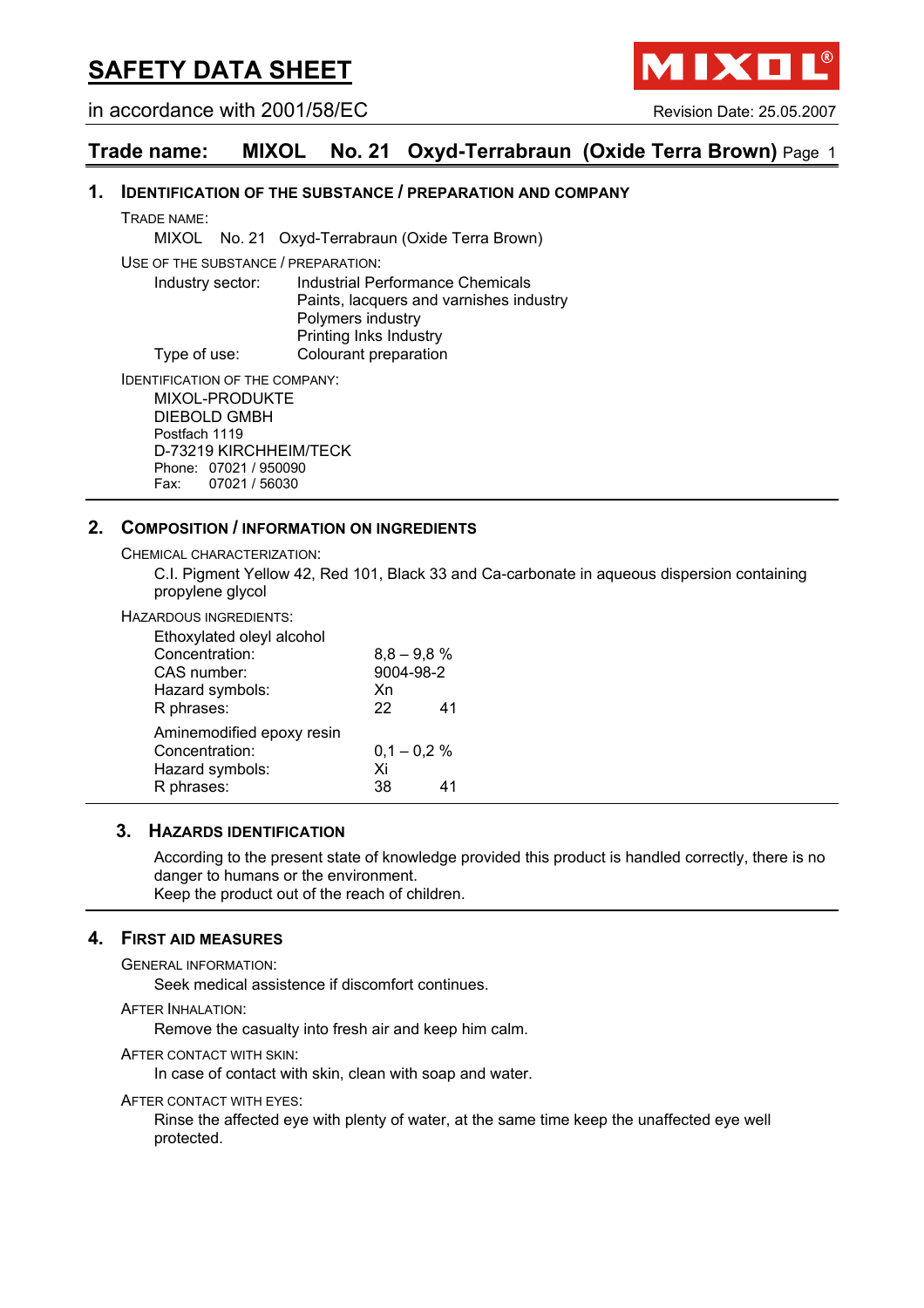#### **Trade name: MIXOL No. 21 Oxyd-Terrabraun (Oxide Terra Brown)** Page 2

AFTER INGESTION: Do not induce vomiting. Seek medical advice immediately. Show safety data sheet or label.

#### **5. FIRE FIGHTING MEASURES**

SUITABLE EXTINGUISHING MEDIA:

water spray jet dry powder carbon dioxide alcohol-resistant foam

EXTINGUISHING MEDIA THAT MUST NOT BE USED FOR SAFETY REASONS:

Full water jet

SPECIAL HAZARDS FROM THE SUBSTANCE ITSELF ITS COMBUSTION PRODUCTS OR FROM ITS VAPOURS:

In case of fires, hazardous combustion gases are formed:

 carbon monoxide (CO) carbon dioxide  $(CO<sub>2</sub>)$ nitrogen oxides  $(NO<sub>x</sub>)$ Sulphur dioxide (SO<sub>2</sub>)

SPECIAL PROTECTIVE EQUIPMENT FOR FIREFIGHTING: Use self-contained breathing apparatus.

#### **6. ACCIDENTAL RELEASE MEASURES**

ENVIRONMENTAL PRECAUTIONS:

Do not discharge into the drains, surface waters or groundwater.

METHODS FOR CLEANING UP / TAKING UP:

Take up with absorbent material (eg. sand, kieselguhr, universal binder). When picked up, treat material as prescribed under point 13 "Disposal considerations".

#### **7. HANDLING AND STORAGE**

ADVICE ON SAFE HANDLING:

When used and handled appropriately no special measures are needed.

ADVICE ON PROTECTION AGAINST FIRE AND EXPLOSION:

Observe the general rules of industrial fire protection.

#### FURTHER INFORMATION ON STORAGE CONDITIONS:

In case of the product becoming opaque, thickening or being frozen due to the effects of cold, allow to thaw slowly at room temperature. Stir briefly before use.

STORAGE STABILITY: Shelf-life: at least 36 months

#### **8. EXPOSURE CONTROLS / PERSONAL PROTECTION**

GENERAL PROTECTIVE MEASURES:

Observe the usual precautions for handling chemicals.

HYGIENE MEASURES: Keep away from food and drinks. Wash hands before breaks and after work. Use barrier skin cream. Remove soiled or soaked clothing immediately and clean thoroughly before using again.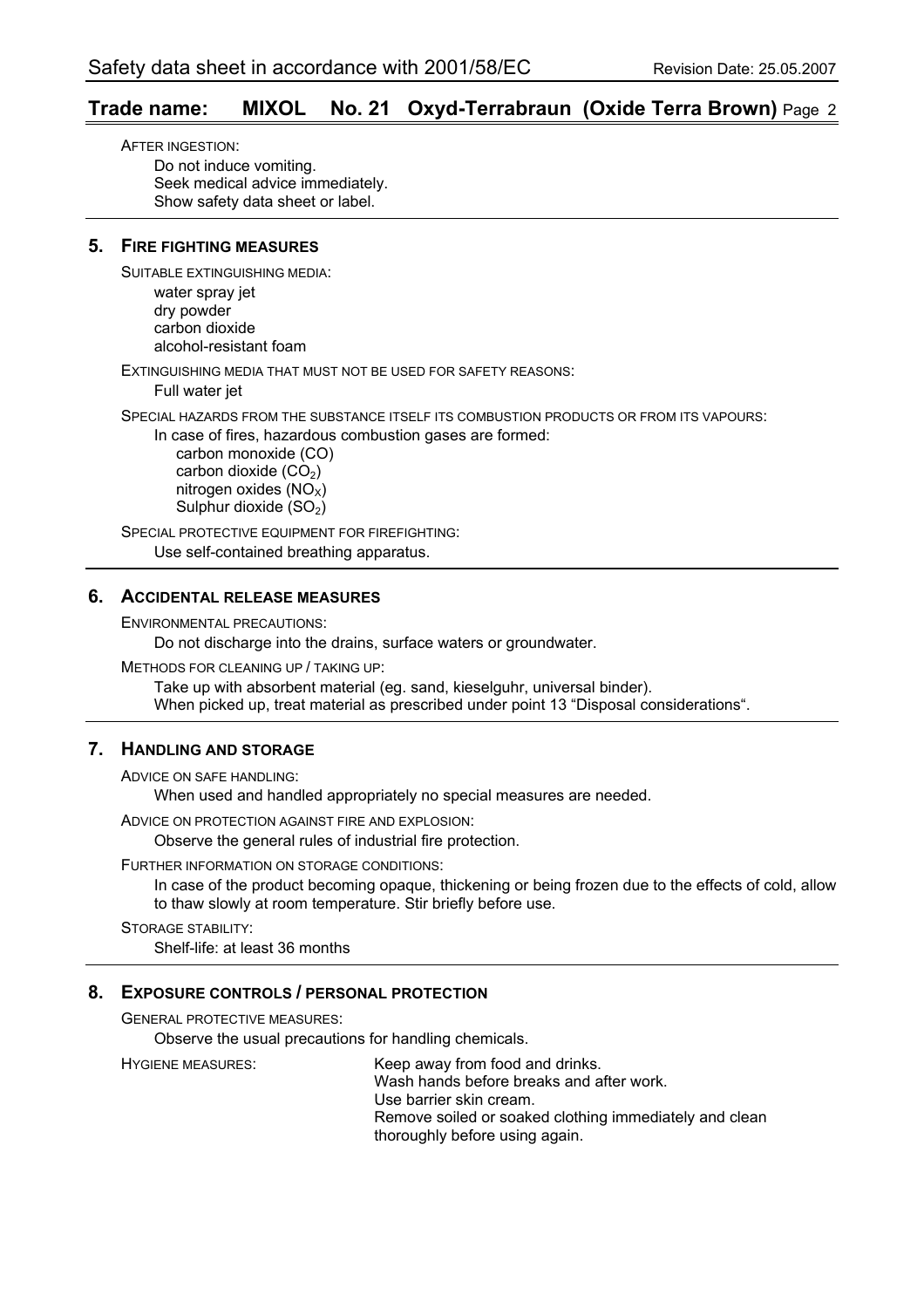### **Trade name: MIXOL No. 21 Oxyd-Terrabraun (Oxide Terra Brown)** Page 3

| HAND PROTECTION:        | Nitrile rubber gloves<br>Minimum breakthrough time (glove): not determined<br>Minimum thickness (glove): not determined<br>Observe the information of the glove manufacturer on permeability<br>and breakthrough times and other workplace requirements |
|-------------------------|---------------------------------------------------------------------------------------------------------------------------------------------------------------------------------------------------------------------------------------------------------|
| EYE PROTECTION:         | Safety glasses                                                                                                                                                                                                                                          |
| <b>BODY PROTECTION:</b> | Protective clothing                                                                                                                                                                                                                                     |

#### **9. PHYSICAL AND CHEMICAL PROPERTIES**

| FORM:                       | liquid                                                |
|-----------------------------|-------------------------------------------------------|
| COLOUR:                     | brown                                                 |
| ODOUR:                      | not specified                                         |
| BOILING POINT:              | > 80 °C                                               |
| FLASH POINT:                | No flash point – Measure made up to the boiling point |
| DENSITY:                    | approx. 1,66 g/cm <sup>3</sup> (20 °C)                |
| <b>SOLUBILITY IN WATER:</b> | miscible $(20 °C)$                                    |
| DH-VALUE:                   | approx. 8,2 (20 $^{\circ}$ C) aqueous suspension      |
| VISCOSITY (DYNAMIC):        | approx. $1000$ mPa.s $(20^{\circ}C)$                  |

#### **10. STABILITY AND REACTIVITY**

| THERMAL DECOMPOSITION: | > 100 °C with dehydration |
|------------------------|---------------------------|
|------------------------|---------------------------|

HAZARDOUS REACTIONS:

When handled and stored appropriately no dangerous reactions are known.

HAZARDOUS DECOMPOSITION PRODUCTS:

When handled and stored appropriately no dangerous decomposition products are known.

#### **11. TOXICOLOGICAL INFORMATION**

| ACUTE ORAL TOXICITY:            | $LD50 > 2.000$ mg/kg (rat)<br>Method: 1999/45/EC                  |
|---------------------------------|-------------------------------------------------------------------|
| <b>IRRITANT EFFECT ON SKIN:</b> | non-irritant<br>Method: 1999/45/EC                                |
| <b>IRRITANT EFFECT ON EYES:</b> | non-irritant (rabbit eye)<br>Test result of a similar preperation |

| BIODEGRADABILITY:  | This property is substance specific and cannot be given for the<br>preparations.                                                                                       |
|--------------------|------------------------------------------------------------------------------------------------------------------------------------------------------------------------|
| FISH TOXICITY:     | not determined                                                                                                                                                         |
| DAPHNIA TOXICITY:  | not determined                                                                                                                                                         |
| ALGAE TOXICITY:    | not determined                                                                                                                                                         |
| BACTERIA TOXICITY: | not determined                                                                                                                                                         |
| REMARKS:           | Do not allow to enter soil, waterways or waste water.<br>Classification according to the calculation procedure of the<br>Dangerous Preparations Directive (1999/45/EC) |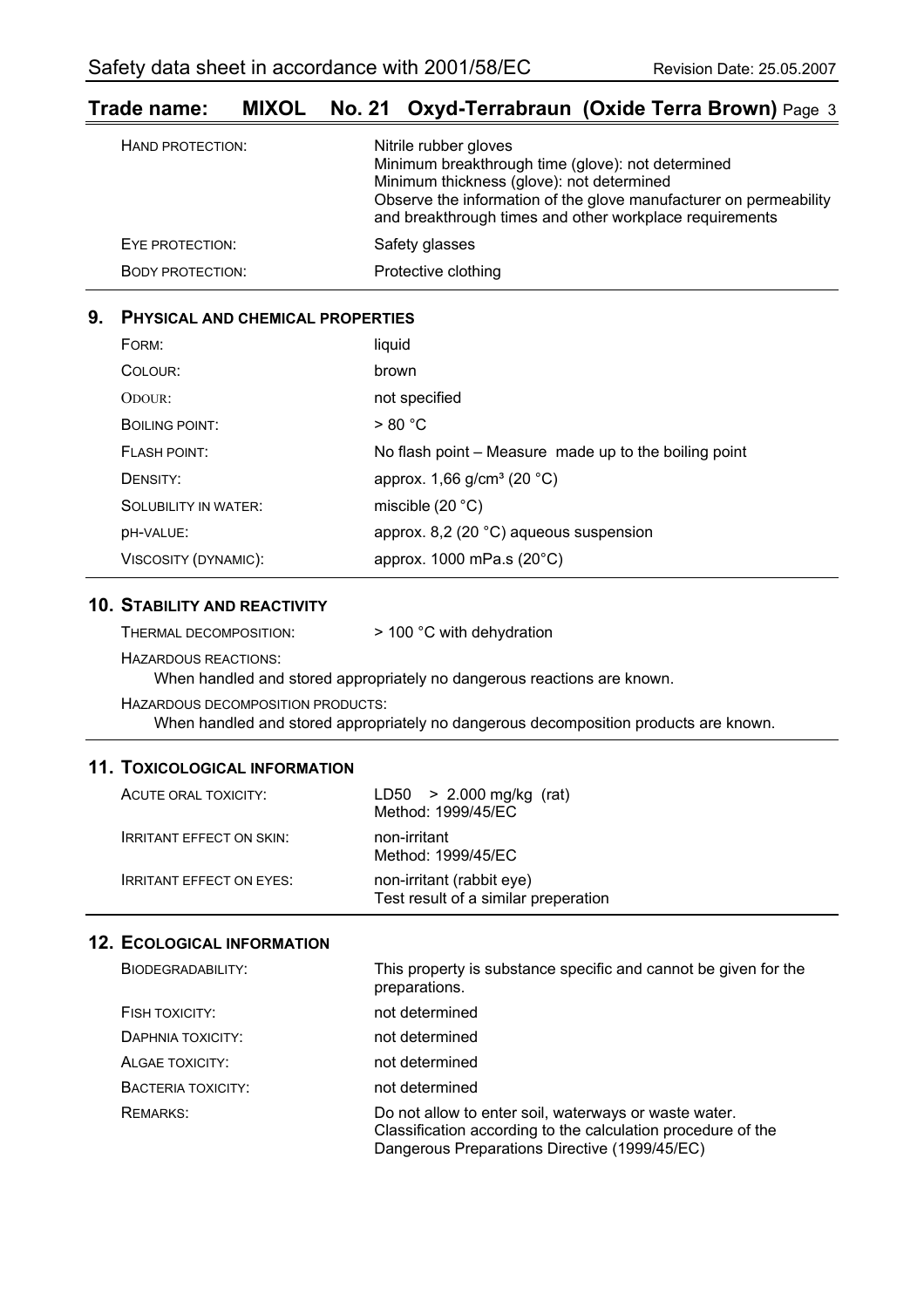#### **Trade name: MIXOL No. 21 Oxyd-Terrabraun (Oxide Terra Brown)** Page 4

#### **13. DISPOSAL CONSIDERATIONS**

PRODUCT:

Product should be taken to a suitable and authorized waste disposal site in accordance with relevant regulations and if necessary after consultation with the waste disposal operator and/or the competent authorities.

UNCLEANED PACKAGING:

Packaging that cannot be cleaned should be disposed of as product waste.

#### **14. TRANSPORTATION INFORMATION**

| ADR:  | not restricted |
|-------|----------------|
| RID:  | not restricted |
| ADNR: | not restricted |
| IMDG: | not restricted |
| IATA: | not restricted |

#### **15. REGULATORY INFORMATION**

LABELLING IN ACCORDANCE WITH EC-DIRECTIVES: Hazard warning labelling not compulsory.

SPECIFIC LABELLING OF CERTAIN PREPARATIONS: Material safety data sheet available for professional user upon request.

#### **16. OTHER INFORMATION**

TEXT OF THE R-PHRASES WHICH ARE ALLOCATED TO THE INGREDIENTS/COMPONENTS MENTIONED IN SECTION 2 OF THIS SAFETY DATA SHEET:

- 22 Harmful if swallowed.<br>38 Irritating to skin.
- 38 Irritating to skin.<br>41 Risk of serious of
- Risk of serious damage to eyes.

Decimal notation: "Thousands" places are identified with a dot (example: 2.000 mg/kg means "two thousand mg/kg"). Decimal places are identified with a comma (example:  $1,35q/cm<sup>3</sup>$ ).

These product informations are based on our present state of our knowledge, information and experience. No responsibility or liability can be assumed for factors lying outside our knowledge and control.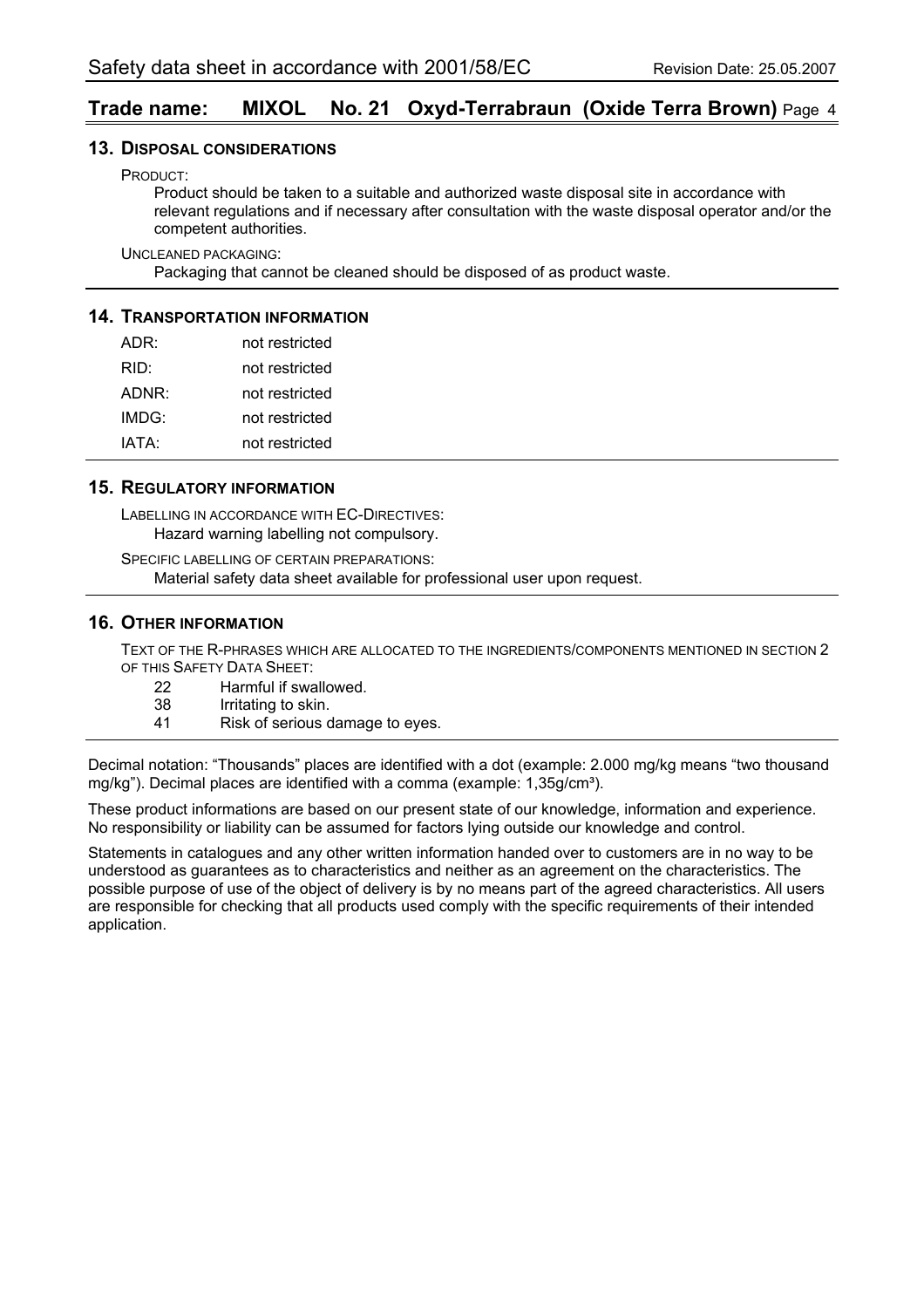in accordance with 2001/58/EC Revision Date: 25.05.2007

**MIXOI** 

#### **Trade name: MIXOL No. 22 Oxyd-Tabak (Oxide Tobacco)** Page 1

#### **1. IDENTIFICATION OF THE SUBSTANCE / PREPARATION AND COMPANY**

TRADE NAME:

MIXOL No. 22 Oxyd-Tabak (Oxide Tobacco)

USE OF THE SUBSTANCE / PREPARATION:

Industry sector: Industrial Performance Chemicals Paints, lacquers and varnishes industry Polymers industry Printing Inks Industry Type of use: Colourant preparation

IDENTIFICATION OF THE COMPANY:

MIXOL-PRODUKTE DIEBOLD GMBH Postfach 1119 D-73219 KIRCHHEIM/TECK Phone: 07021 / 950090 Fax: 07021 / 56030

#### **2. COMPOSITION / INFORMATION ON INGREDIENTS**

CHEMICAL CHARACTERIZATION:

C.I. Pigment Yellow 42, Red 101, Black 33 and Ca-carbonate in aqueous dispersion containing propylene glycol

#### HAZARDOUS INGREDIENTS:

| Ethoxylated oleyl alcohol<br>Concentration:<br>CAS number:<br>Hazard symbols:<br>R phrases: | $9,2 - 10,2%$<br>9004-98-2<br>Xn<br>22 | 41                                                                                      |
|---------------------------------------------------------------------------------------------|----------------------------------------|-----------------------------------------------------------------------------------------|
| Aminemodified epoxy resin<br>Concentration:<br>Hazard symbols:<br>R phrases:                | $0.13 - 0.26$ %<br>Xi<br>38            | 41                                                                                      |
| Concentration:<br>EINECS number:<br>Hazard symbols:<br>R phrases:                           | 0.26%<br>219756-63-5<br>Xi<br>36       | Poly(oxy-1,2-ethandiyl), alpha-sulfo-omega-(undecyloxy)-, Na-salt, dentritic and linear |

#### **3. HAZARDS IDENTIFICATION**

According to the present state of knowledge provided this product is handled correctly, there is no danger to humans or the environment. Keep the product out of the reach of children.

#### **4. FIRST AID MEASURES**

GENERAL INFORMATION:

Seek medical assistence if discomfort continues.

AFTER INHALATION:

Remove the casualty into fresh air and keep him calm.

#### AFTER CONTACT WITH SKIN:

In case of contact with skin, clean with soap and water.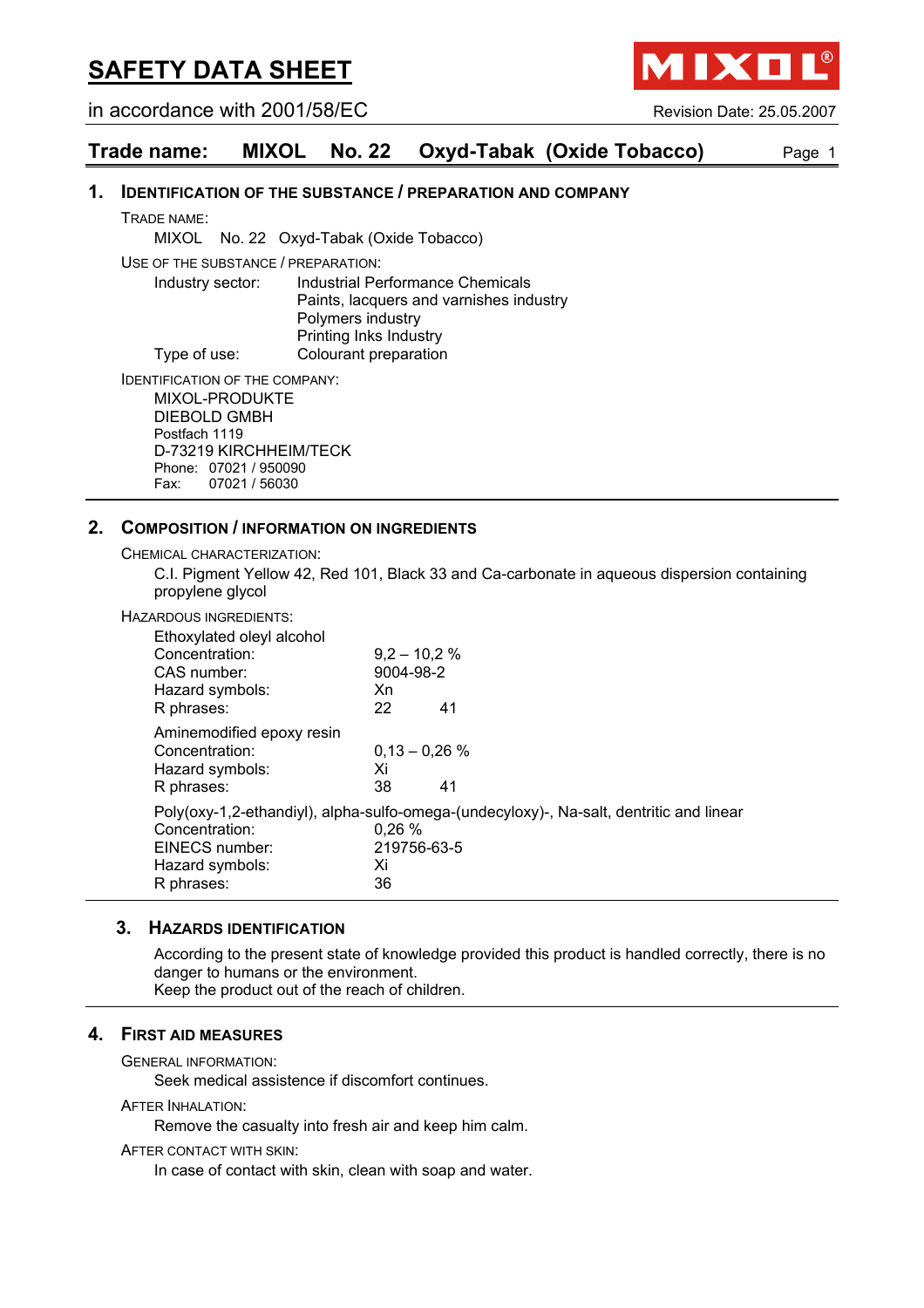#### **Trade name: MIXOL No. 22 Oxyd-Tabak (Oxide Tobacco)** Page 2

AFTER CONTACT WITH EYES: Rinse the affected eye with plenty of water, at the same time keep the unaffected eye well protected.

AFTER INGESTION:

Do not induce vomiting. Seek medical advice immediately. Show safety data sheet or label.

#### **5. FIRE FIGHTING MEASURES**

SUITABLE EXTINGUISHING MEDIA: water spray jet dry powder carbon dioxide alcohol-resistant foam

EXTINGUISHING MEDIA THAT MUST NOT BE USED FOR SAFETY REASONS: Full water jet

SPECIAL HAZARDS FROM THE SUBSTANCE ITSELF ITS COMBUSTION PRODUCTS OR FROM ITS VAPOURS:

In case of fires, hazardous combustion gases are formed:

 carbon monoxide (CO) carbon dioxide  $(CO<sub>2</sub>)$ nitrogen oxides  $(NO<sub>x</sub>)$ Sulphur dioxide (SO<sub>2</sub>)

SPECIAL PROTECTIVE EQUIPMENT FOR FIREFIGHTING: Use self-contained breathing apparatus.

#### **6. ACCIDENTAL RELEASE MEASURES**

ENVIRONMENTAL PRECAUTIONS: Do not discharge into the drains, surface waters or groundwater.

METHODS FOR CLEANING UP / TAKING UP: Take up with absorbent material (eg. sand, kieselguhr, universal binder). When picked up, treat material as prescribed under point 13 "Disposal considerations".

#### **7. HANDLING AND STORAGE**

ADVICE ON SAFE HANDLING:

When used and handled appropriately no special measures are needed.

ADVICE ON PROTECTION AGAINST FIRE AND EXPLOSION:

Observe the general rules of industrial fire protection.

FURTHER INFORMATION ON STORAGE CONDITIONS:

In case of the product becoming opaque, thickening or being frozen due to the effects of cold, allow to thaw slowly at room temperature. Stir briefly before use.

STORAGE STABILITY: Shelf-life: at least 36 months

#### **8. EXPOSURE CONTROLS / PERSONAL PROTECTION**

GENERAL PROTECTIVE MEASURES:

Observe the usual precautions for handling chemicals.

HYGIENE MEASURES: Wash hands before breaks and after work. Use barrier skin cream. Remove soiled or soaked clothing immediately and clean thoroughly before using again. Keep away from food and drinks.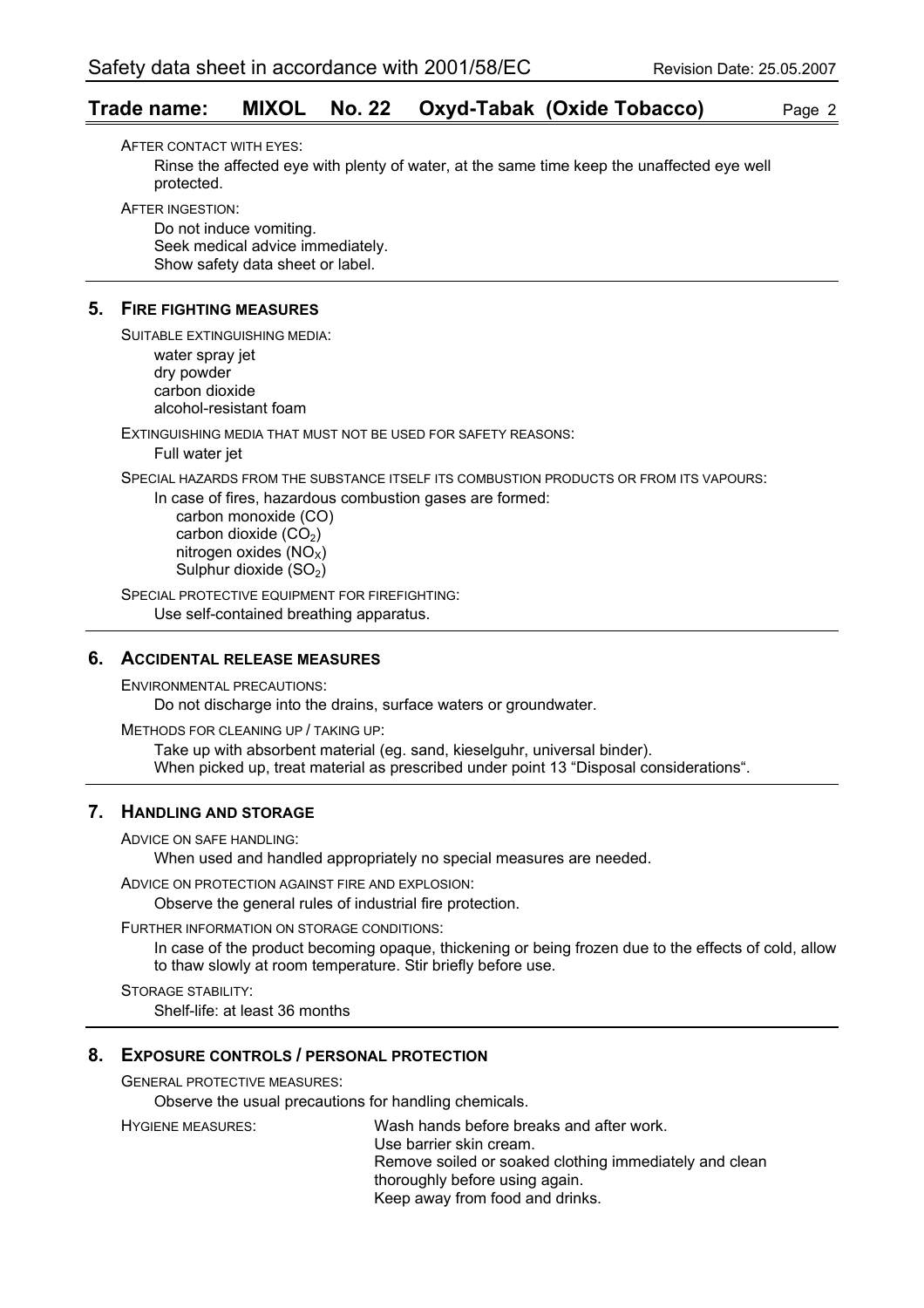| $\blacksquare$          | <b>MIAOL NO.LL OAYU-TUDUR (OAIUU TUDUCUU)</b><br>ayu v                                                                                                                                                                                                  |  |
|-------------------------|---------------------------------------------------------------------------------------------------------------------------------------------------------------------------------------------------------------------------------------------------------|--|
| HAND PROTECTION:        | Nitrile rubber gloves<br>Minimum breakthrough time (glove): not determined<br>Minimum thickness (glove): not determined<br>Observe the information of the glove manufacturer on permeability<br>and breakthrough times and other workplace requirements |  |
| EYE PROTECTION:         | Safety glasses                                                                                                                                                                                                                                          |  |
| <b>BODY PROTECTION:</b> | Protective clothing                                                                                                                                                                                                                                     |  |

### **Trade name: MIXOL No. 22 Oxyd-Tabak (Oxide Tobacco)** Page 3

#### **9. PHYSICAL AND CHEMICAL PROPERTIES**

| FORM:                       | liquid                                                |
|-----------------------------|-------------------------------------------------------|
| COLOUR:                     | brown                                                 |
| ODOUR:                      | not specified                                         |
| <b>BOILING POINT:</b>       | > 80 °C                                               |
| <b>FLASH POINT:</b>         | No flash point – Measure made up to the boiling point |
| DENSITY:                    | approx. 1,71 g/cm <sup>3</sup> (20 °C)                |
| <b>SOLUBILITY IN WATER:</b> | miscible $(20 °C)$                                    |
| DH-VALUE:                   | approx. 8,2 (20 $^{\circ}$ C) aqueous suspension      |
| VISCOSITY (DYNAMIC):        | approx. 1000 mPa.s (20°C)                             |

#### **10. STABILITY AND REACTIVITY**

| THERMAL DECOMPOSITION: | > 100 °C with dehydration |
|------------------------|---------------------------|
|------------------------|---------------------------|

HAZARDOUS REACTIONS:

When handled and stored appropriately no dangerous reactions are known.

HAZARDOUS DECOMPOSITION PRODUCTS: When handled and stored appropriately no dangerous decomposition products are known.

#### **11. TOXICOLOGICAL INFORMATION**

| ACUTE ORAL TOXICITY:            | $LD50 > 2.000$ mg/kg (rat)<br>Method: 1999/45/EC                  |
|---------------------------------|-------------------------------------------------------------------|
| <b>IRRITANT EFFECT ON SKIN:</b> | non-irritant<br>Method: 1999/45/EC                                |
| <b>IRRITANT EFFECT ON EYES:</b> | non-irritant (rabbit eye)<br>Test result of a similar preperation |

| BIODEGRADABILITY:  | This property is substance specific and cannot be given for the<br>preparations.                                                                                       |
|--------------------|------------------------------------------------------------------------------------------------------------------------------------------------------------------------|
| FISH TOXICITY:     | not determined                                                                                                                                                         |
| DAPHNIA TOXICITY:  | not determined                                                                                                                                                         |
| ALGAE TOXICITY:    | not determined                                                                                                                                                         |
| BACTERIA TOXICITY: | not determined                                                                                                                                                         |
| REMARKS:           | Do not allow to enter soil, waterways or waste water.<br>Classification according to the calculation procedure of the<br>Dangerous Preparations Directive (1999/45/EC) |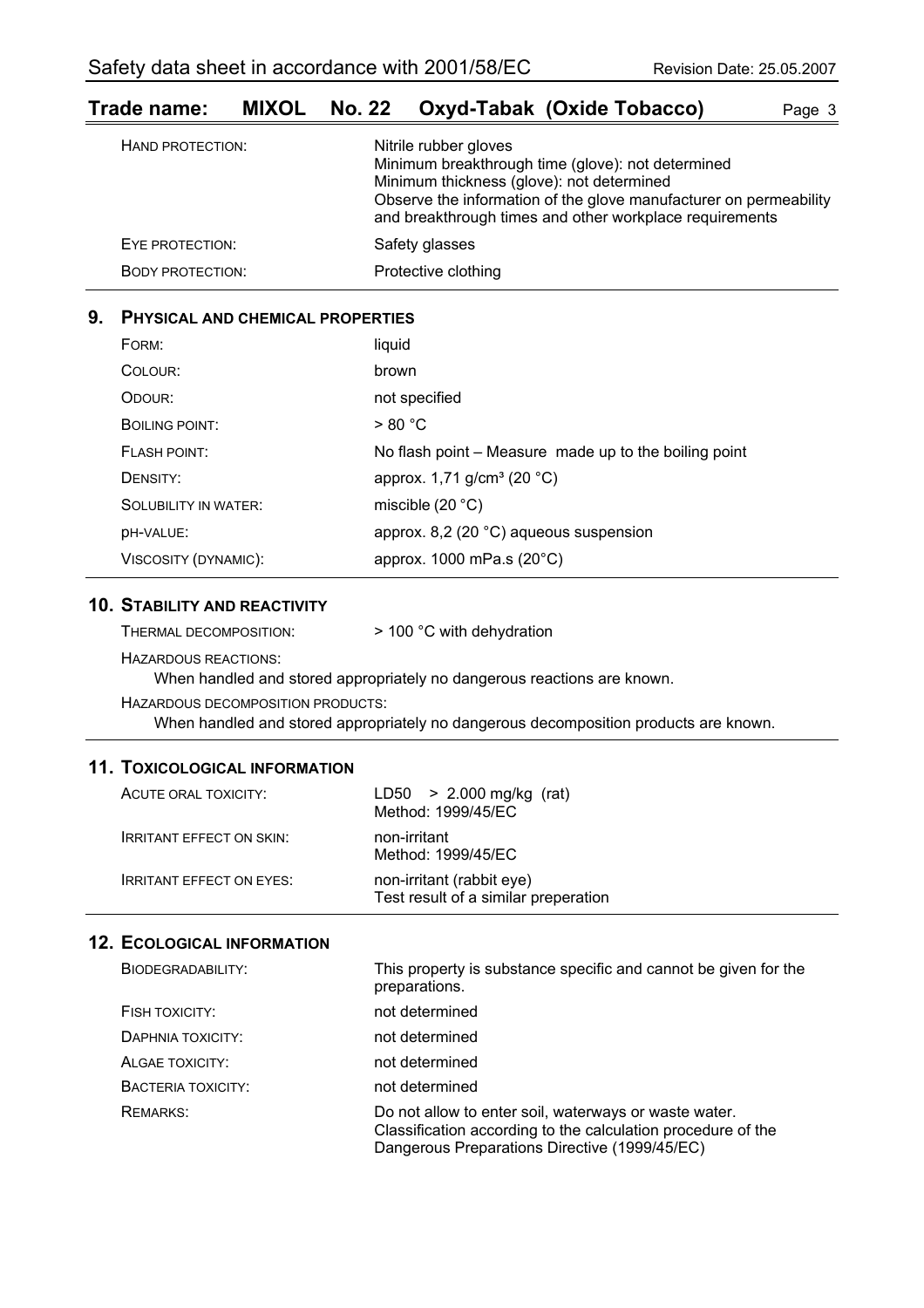#### **Trade name: MIXOL No. 22 Oxyd-Tabak (Oxide Tobacco)** Page 4

#### **13. DISPOSAL CONSIDERATIONS**

PRODUCT:

Product should be taken to a suitable and authorized waste disposal site in accordance with relevant regulations and if necessary after consultation with the waste disposal operator and/or the competent authorities.

UNCLEANED PACKAGING:

Packaging that cannot be cleaned should be disposed of as product waste.

#### **14. TRANSPORTATION INFORMATION**

| ADR:  | not restricted |
|-------|----------------|
| RID:  | not restricted |
| ADNR: | not restricted |
| IMDG: | not restricted |
| IATA: | not restricted |

#### **15. REGULATORY INFORMATION**

LABELLING IN ACCORDANCE WITH EC-DIRECTIVES: Hazard warning labelling not compulsory.

SPECIFIC LABELLING OF CERTAIN PREPARATIONS: Material safety data sheet available for professional user upon request.

#### **16. OTHER INFORMATION**

TEXT OF THE R-PHRASES WHICH ARE ALLOCATED TO THE INGREDIENTS/COMPONENTS MENTIONED IN SECTION 2 OF THIS SAFETY DATA SHEET:

| 22  | Harmful if swallowed. |
|-----|-----------------------|
| 36  | Irritating to eyes    |
| 38  | Irritating to skin.   |
| . . |                       |

41 Risk of serious damage to eyes.

Decimal notation: "Thousands" places are identified with a dot (example: 2.000 mg/kg means "two thousand mg/kg"). Decimal places are identified with a comma (example: 1,35g/cm<sup>3</sup>).

These product informations are based on our present state of our knowledge, information and experience. No responsibility or liability can be assumed for factors lying outside our knowledge and control.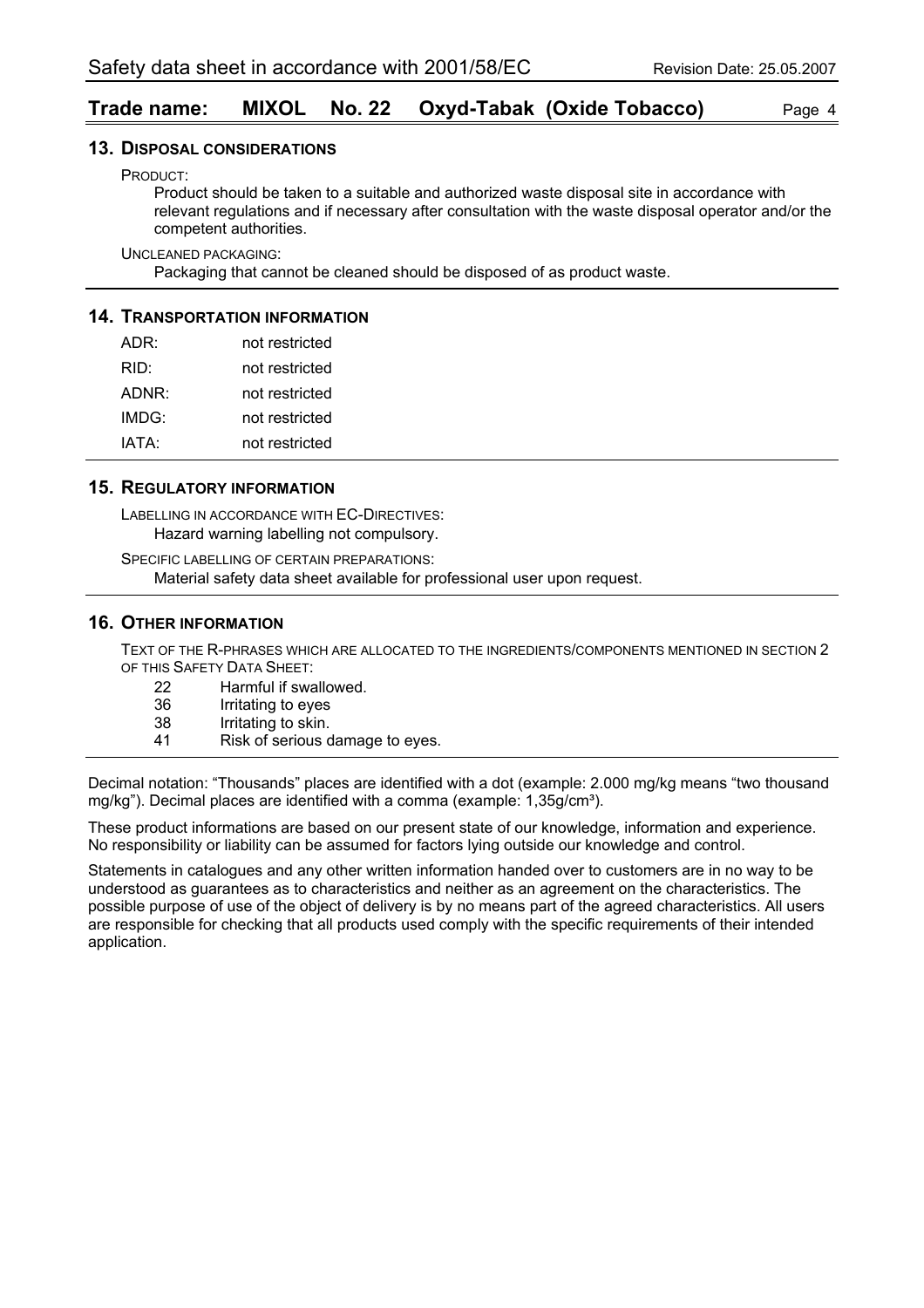in accordance with 2001/58/EC Revision Date: 25.05.2007

**AIXO** 

#### **Trade name: MIXOL No. 23 Oxyd-Dunkelbraun (Oxide Dark Brown)** Page 1

#### **1. IDENTIFICATION OF THE SUBSTANCE / PREPARATION AND COMPANY**

TRADE NAME:

MIXOL No. 23 Oxyd-Dunkelbraun (Oxide Dark Brown)

USE OF THE SUBSTANCE / PREPARATION:

Industry sector: Industrial Performance Chemicals Paints, lacquers and varnishes industry Polymers industry Printing Inks Industry Type of use: Colourant preparation

IDENTIFICATION OF THE COMPANY:

MIXOL-PRODUKTE DIEBOLD GMBH Postfach 1119 D-73219 KIRCHHEIM/TECK Phone: 07021 / 950090 Fax: 07021 / 56030

#### **2. COMPOSITION / INFORMATION ON INGREDIENTS**

CHEMICAL CHARACTERIZATION:

C.I. Pigment Yellow 42, Red 101, Black 33 and Ca-carbonate in aqueous dispersion containing propylene glycol

#### HAZARDOUS INGREDIENTS:

| Ethoxylated oleyl alcohol |                                                                                         |
|---------------------------|-----------------------------------------------------------------------------------------|
| Concentration:            | $7,7 - 10,0 %$                                                                          |
| CAS number:               | 9004-98-2                                                                               |
| Hazard symbols:           | Xn                                                                                      |
| R phrases:                | 22<br>41                                                                                |
|                           | Poly(oxy-1,2-ethandiyl), alpha-sulfo-omega-(undecyloxy)-, Na-salt, dentritic and linear |
| Concentration:            | 0.47%                                                                                   |
| EINECS number:            | 219756-63-5                                                                             |
| Hazard symbols:           | Xi                                                                                      |
| R phrases:                | 36                                                                                      |

#### **3. HAZARDS IDENTIFICATION**

According to the present state of knowledge provided this product is handled correctly, there is no danger to humans or the environment. Keep the product out of the reach of children.

#### **4. FIRST AID MEASURES**

GENERAL INFORMATION:

Seek medical assistence if discomfort continues.

AFTER INHALATION:

Remove the casualty into fresh air and keep him calm.

AFTER CONTACT WITH SKIN:

In case of contact with skin, clean with soap and water.

#### AFTER CONTACT WITH EYES:

Rinse the affected eye with plenty of water, at the same time keep the unaffected eye well protected.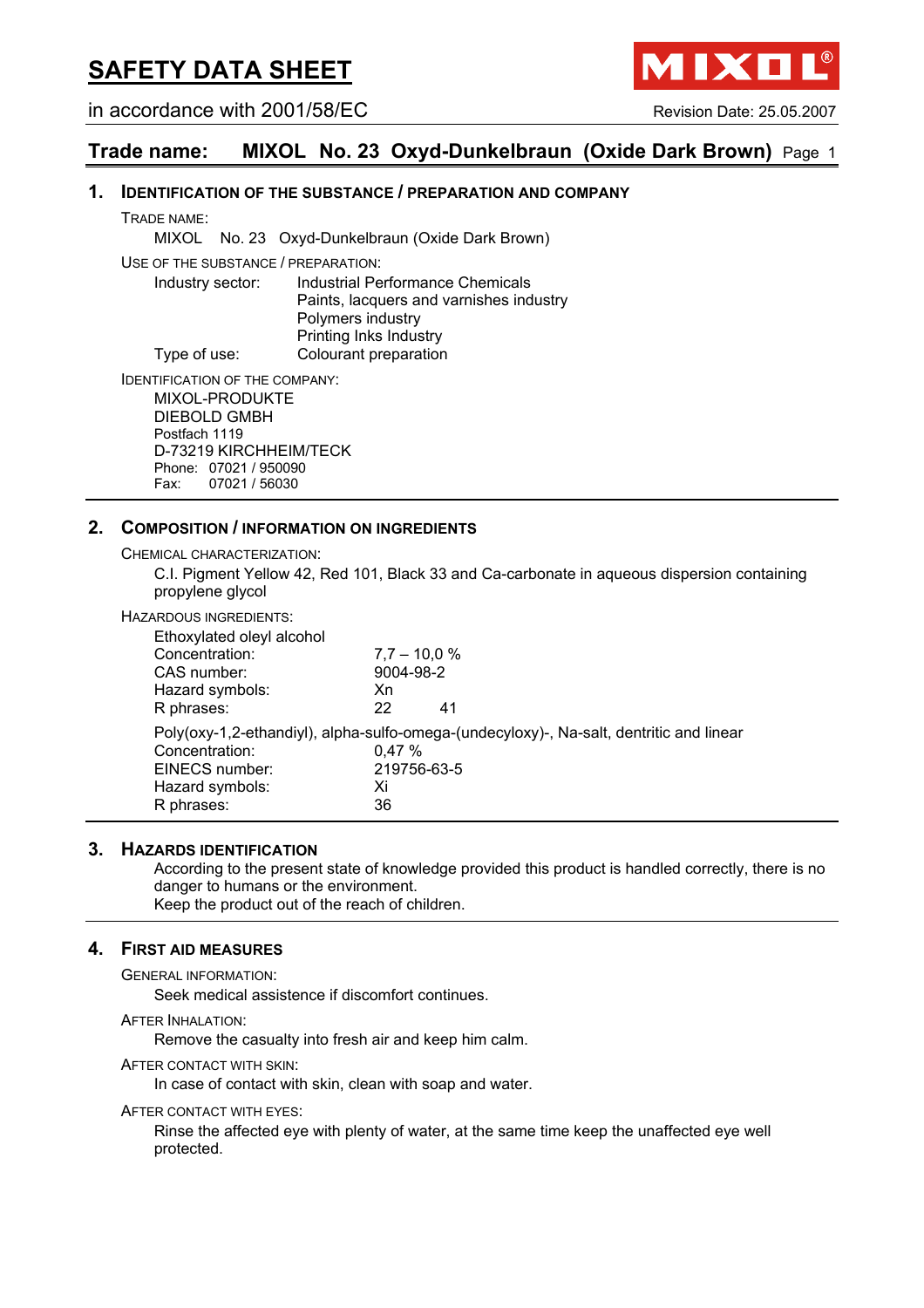#### **Trade name: MIXOL No. 23 Oxyd-Dunkelbraun (Oxide Dark Brown)** Page 2

AFTER INGESTION: Do not induce vomiting. Seek medical advice immediately. Show safety data sheet or label.

#### **5. FIRE FIGHTING MEASURES**

SUITABLE EXTINGUISHING MEDIA:

water spray jet dry powder carbon dioxide alcohol-resistant foam

EXTINGUISHING MEDIA THAT MUST NOT BE USED FOR SAFETY REASONS:

Full water jet

SPECIAL HAZARDS FROM THE SUBSTANCE ITSELF ITS COMBUSTION PRODUCTS OR FROM ITS VAPOURS:

In case of fires, hazardous combustion gases are formed:

 carbon monoxide (CO) carbon dioxide  $(CO<sub>2</sub>)$ nitrogen oxides  $(NO<sub>x</sub>)$ Sulphur dioxide (SO<sub>2</sub>)

SPECIAL PROTECTIVE EQUIPMENT FOR FIREFIGHTING: Use self-contained breathing apparatus.

#### **6. ACCIDENTAL RELEASE MEASURES**

ENVIRONMENTAL PRECAUTIONS:

Do not discharge into the drains, surface waters or groundwater.

METHODS FOR CLEANING UP / TAKING UP:

Take up with absorbent material (eg. sand, kieselguhr, universal binder). When picked up, treat material as prescribed under point 13 "Disposal considerations".

#### **7. HANDLING AND STORAGE**

ADVICE ON SAFE HANDLING:

When used and handled appropriately no special measures are needed.

ADVICE ON PROTECTION AGAINST FIRE AND EXPLOSION:

Observe the general rules of industrial fire protection.

#### FURTHER INFORMATION ON STORAGE CONDITIONS:

In case of the product becoming opaque, thickening or being frozen due to the effects of cold, allow to thaw slowly at room temperature. Stir briefly before use.

STORAGE STABILITY: Shelf-life: at least 36 months

#### **8. EXPOSURE CONTROLS / PERSONAL PROTECTION**

GENERAL PROTECTIVE MEASURES:

Observe the usual precautions for handling chemicals.

HYGIENE MEASURES: Keep away from food and drinks. Wash hands before breaks and after work. Use barrier skin cream. Remove soiled or soaked clothing immediately and clean thoroughly before using again.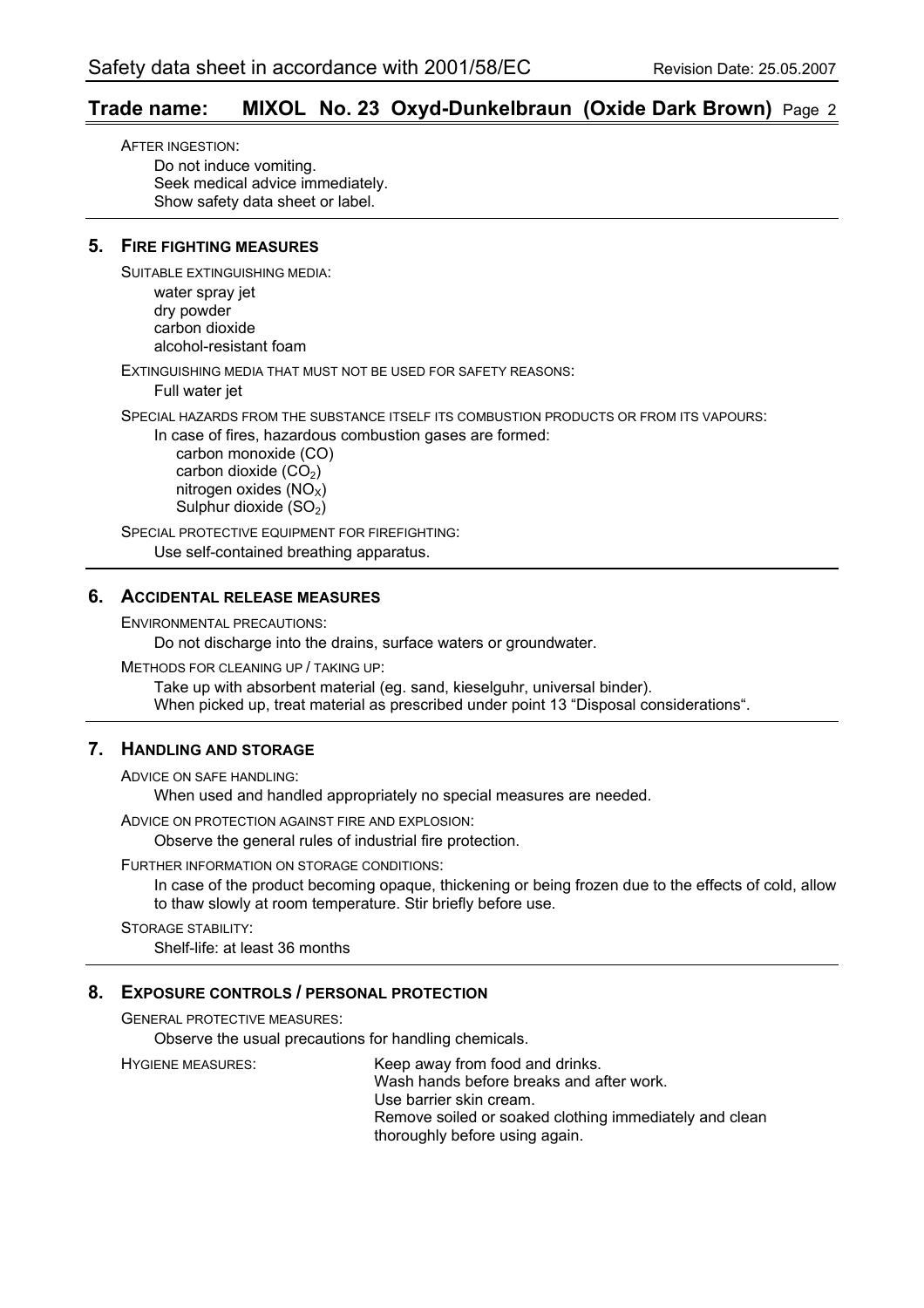### **Trade name: MIXOL No. 23 Oxyd-Dunkelbraun (Oxide Dark Brown)** Page 3

| HAND PROTECTION:        | Nitrile rubber gloves<br>Minimum breakthrough time (glove): not determined<br>Minimum thickness (glove): not determined<br>Observe the information of the glove manufacturer on permeability<br>and breakthrough times and other workplace requirements |
|-------------------------|---------------------------------------------------------------------------------------------------------------------------------------------------------------------------------------------------------------------------------------------------------|
| EYE PROTECTION:         | Safety glasses                                                                                                                                                                                                                                          |
| <b>BODY PROTECTION:</b> | Protective clothing                                                                                                                                                                                                                                     |

#### **9. PHYSICAL AND CHEMICAL PROPERTIES**

| FORM:                       | liquid                                                |
|-----------------------------|-------------------------------------------------------|
| COLOUR:                     | brown                                                 |
| ODOUR:                      | not specified                                         |
| <b>BOILING POINT:</b>       | > 80 °C                                               |
| <b>FLASH POINT:</b>         | No flash point – Measure made up to the boiling point |
| DENSITY:                    | approx. 1,88 g/cm <sup>3</sup> (20 °C)                |
| <b>SOLUBILITY IN WATER:</b> | miscible $(20 °C)$                                    |
| <b>DH-VALUE:</b>            | approx. 8,2 (20 $^{\circ}$ C) aqueous suspension      |
| VISCOSITY (DYNAMIC):        | approx. 1000 mPa.s (20°C)                             |

#### **10. STABILITY AND REACTIVITY**

| THERMAL DECOMPOSITION: | > 100 °C with dehydration |
|------------------------|---------------------------|
|------------------------|---------------------------|

HAZARDOUS REACTIONS:

When handled and stored appropriately no dangerous reactions are known.

HAZARDOUS DECOMPOSITION PRODUCTS: When handled and stored appropriately no dangerous decomposition products are known.

#### **11. TOXICOLOGICAL INFORMATION**

| ACUTE ORAL TOXICITY:            | $LD50 > 2.000$ mg/kg (rat)<br>Method: 1999/45/EC                  |
|---------------------------------|-------------------------------------------------------------------|
| <b>IRRITANT EFFECT ON SKIN:</b> | non-irritant<br>Method: 1999/45/EC                                |
| <b>IRRITANT EFFECT ON EYES:</b> | non-irritant (rabbit eye)<br>Test result of a similar preperation |

| BIODEGRADABILITY:  | This property is substance specific and cannot be given for the<br>preparations.                                                                                       |
|--------------------|------------------------------------------------------------------------------------------------------------------------------------------------------------------------|
| FISH TOXICITY:     | not determined                                                                                                                                                         |
| DAPHNIA TOXICITY:  | not determined                                                                                                                                                         |
| ALGAE TOXICITY:    | not determined                                                                                                                                                         |
| BACTERIA TOXICITY: | not determined                                                                                                                                                         |
| REMARKS:           | Do not allow to enter soil, waterways or waste water.<br>Classification according to the calculation procedure of the<br>Dangerous Preparations Directive (1999/45/EC) |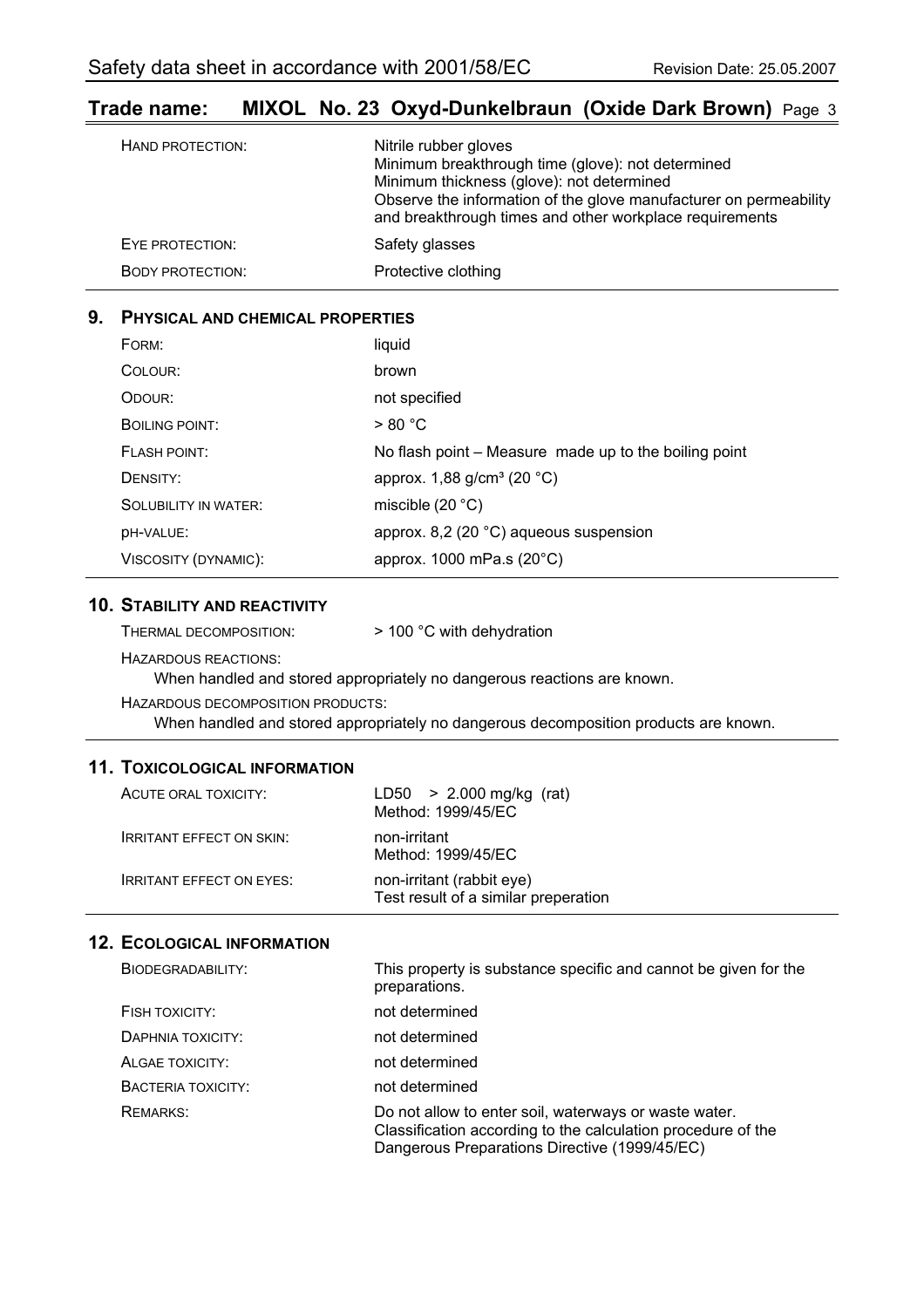#### **Trade name: MIXOL No. 23 Oxyd-Dunkelbraun (Oxide Dark Brown)** Page 4

#### **13. DISPOSAL CONSIDERATIONS**

PRODUCT:

Product should be taken to a suitable and authorized waste disposal site in accordance with relevant regulations and if necessary after consultation with the waste disposal operator and/or the competent authorities.

UNCLEANED PACKAGING:

Packaging that cannot be cleaned should be disposed of as product waste.

#### **14. TRANSPORTATION INFORMATION**

| ADR:  | not restricted |
|-------|----------------|
| RID:  | not restricted |
| ADNR: | not restricted |
| IMDG: | not restricted |
| IATA: | not restricted |

#### **15. REGULATORY INFORMATION**

LABELLING IN ACCORDANCE WITH EC-DIRECTIVES: Hazard warning labelling not compulsory.

SPECIFIC LABELLING OF CERTAIN PREPARATIONS: Material safety data sheet available for professional user upon request.

#### **16. OTHER INFORMATION**

TEXT OF THE R-PHRASES WHICH ARE ALLOCATED TO THE INGREDIENTS/COMPONENTS MENTIONED IN SECTION 2 OF THIS SAFETY DATA SHEET:

- 22 Harmful if swallowed.<br>36 Irritating to eyes.
- 36 Irritating to eyes.<br>41 Risk of serious da
- Risk of serious damage to eyes.

Decimal notation: "Thousands" places are identified with a dot (example: 2.000 mg/kg means "two thousand mg/kg"). Decimal places are identified with a comma (example:  $1,35q/cm<sup>3</sup>$ ).

These product informations are based on our present state of our knowledge, information and experience. No responsibility or liability can be assumed for factors lying outside our knowledge and control.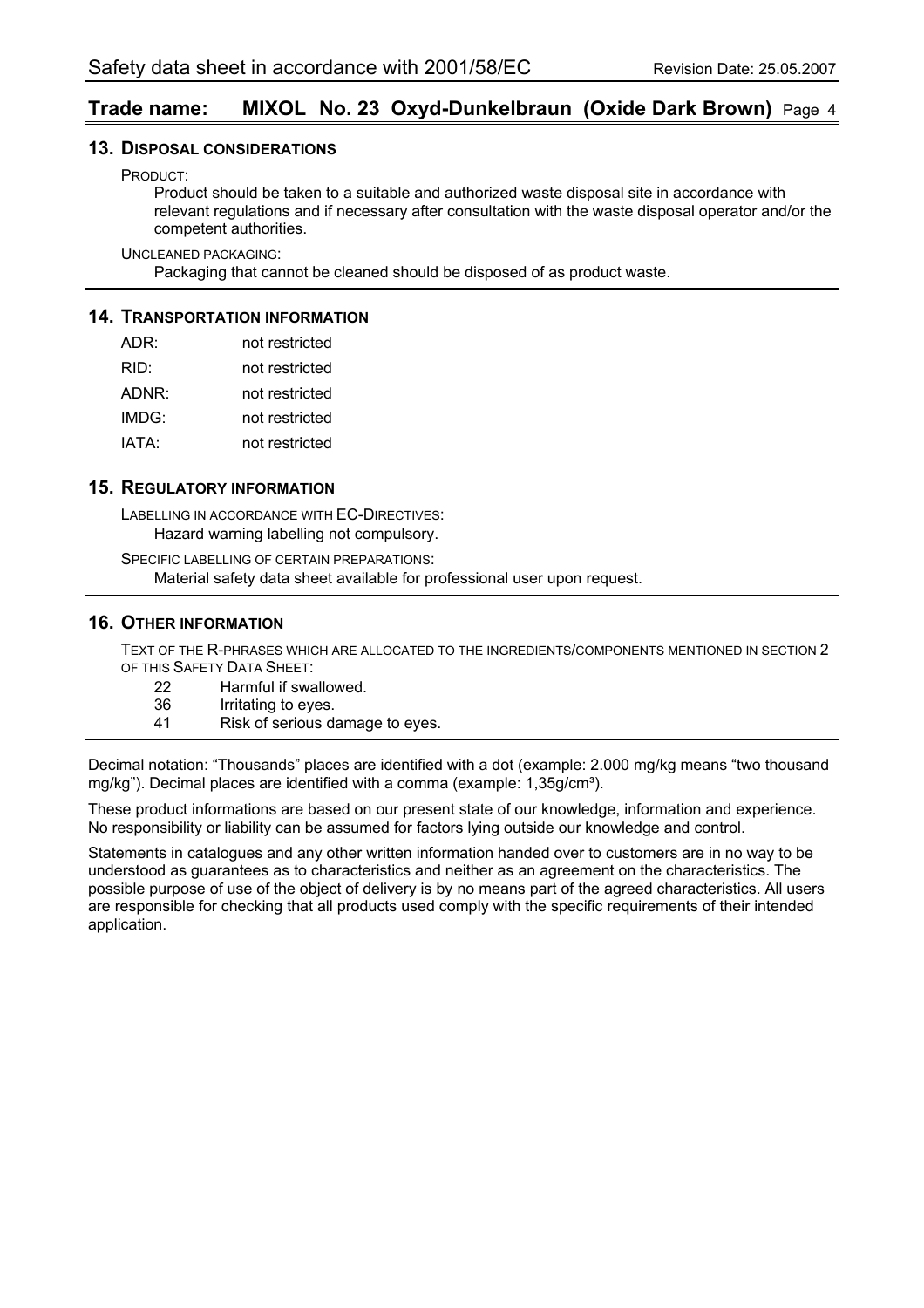in accordance with 2001/58/EC Revision Date: 25.05.2007

1 | X 0 |

### **Trade name: MIXOL No. 24 Oxyd-Steingrau (Oxide Stone Grey)** Page 1

#### **1. IDENTIFICATION OF THE SUBSTANCE / PREPARATION AND COMPANY**

TRADE NAME:

MIXOL No. 24 Oxyd-Steingrau (Oxide Stone Grey)

USE OF THE SUBSTANCE / PREPARATION:

Industry sector: Industrial Performance Chemicals Paints, lacquers and varnishes industry Polymers industry Printing Inks Industry Type of use: Colourant preparation

IDENTIFICATION OF THE COMPANY:

MIXOL-PRODUKTE DIEBOLD GMBH Postfach 1119 D-73219 KIRCHHEIM/TECK Phone: 07021 / 950090 Fax: 07021 / 56030

#### **2. COMPOSITION / INFORMATION ON INGREDIENTS**

CHEMICAL CHARACTERIZATION:

C.I. Pigment Yellow 42, Red 101, Black 33 and Ca-carbonate in aqueous dispersion containing propylene glycol

#### HAZARDOUS INGREDIENTS:

| Xn      |                                                                                         |
|---------|-----------------------------------------------------------------------------------------|
| 22      | 41                                                                                      |
|         | Poly(oxy-1,2-ethandiyl), alpha-sulfo-omega-(undecyloxy)-, Na-salt, dentritic and linear |
| $0.6\%$ |                                                                                         |
|         |                                                                                         |
| Xi      |                                                                                         |
| 36      |                                                                                         |
|         | $8,0 - 8,9 %$<br>9004-98-2<br>219756-63-5                                               |

#### **3. HAZARDS IDENTIFICATION**

According to the present state of knowledge provided this product is handled correctly, there is no danger to humans or the environment.

Keep the product out of the reach of children.

#### **4. FIRST AID MEASURES**

GENERAL INFORMATION:

Seek medical assistence if discomfort continues.

AFTER INHALATION:

Remove the casualty into fresh air and keep him calm.

AFTER CONTACT WITH SKIN:

In case of contact with skin, clean with soap and water.

#### AFTER CONTACT WITH EYES:

Rinse the affected eye with plenty of water, at the same time keep the unaffected eye well protected.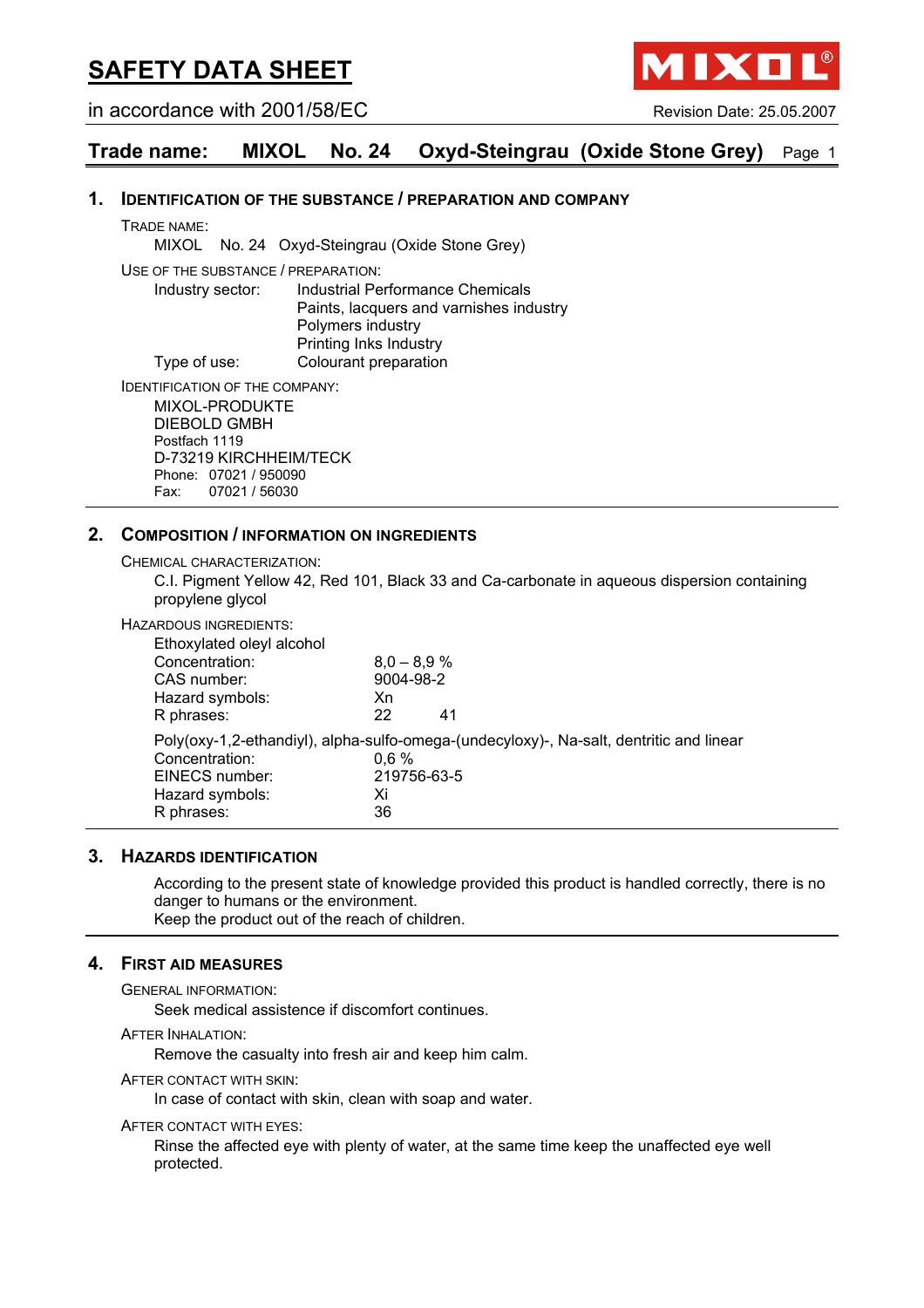#### **Trade name: MIXOL No. 24 Oxyd-Steingrau (Oxide Stone Grey)** Page 2

AFTER INGESTION: Do not induce vomiting. Seek medical advice immediately. Show safety data sheet or label.

#### **5. FIRE FIGHTING MEASURES**

SUITABLE EXTINGUISHING MEDIA:

water spray jet dry powder carbon dioxide alcohol-resistant foam

EXTINGUISHING MEDIA THAT MUST NOT BE USED FOR SAFETY REASONS:

Full water jet

SPECIAL HAZARDS FROM THE SUBSTANCE ITSELF ITS COMBUSTION PRODUCTS OR FROM ITS VAPOURS:

In case of fires, hazardous combustion gases are formed:

 carbon monoxide (CO) carbon dioxide  $(CO<sub>2</sub>)$ nitrogen oxides  $(NO<sub>x</sub>)$ Sulphur dioxide  $(SO<sub>2</sub>)$ 

SPECIAL PROTECTIVE EQUIPMENT FOR FIREFIGHTING: Use self-contained breathing apparatus.

#### **6. ACCIDENTAL RELEASE MEASURES**

ENVIRONMENTAL PRECAUTIONS:

Do not discharge into the drains, surface waters or groundwater.

METHODS FOR CLEANING UP / TAKING UP:

Take up with absorbent material (eg. sand, kieselguhr, universal binder). When picked up, treat material as prescribed under point 13 "Disposal considerations".

#### **7. HANDLING AND STORAGE**

ADVICE ON SAFE HANDLING:

When used and handled appropriately no special measures are needed.

ADVICE ON PROTECTION AGAINST FIRE AND EXPLOSION:

Observe the general rules of industrial fire protection.

#### FURTHER INFORMATION ON STORAGE CONDITIONS:

In case of the product becoming opaque, thickening or being frozen due to the effects of cold, allow to thaw slowly at room temperature. Stir briefly before use.

STORAGE STABILITY:

Shelf-life: at least 36 months

#### **8. EXPOSURE CONTROLS / PERSONAL PROTECTION**

GENERAL PROTECTIVE MEASURES:

Observe the usual precautions for handling chemicals.

HYGIENE MEASURES: Keep away from food and drinks. Wash hands before breaks and after work. Use barrier skin cream. Remove soiled or soaked clothing immediately and clean thoroughly before using again.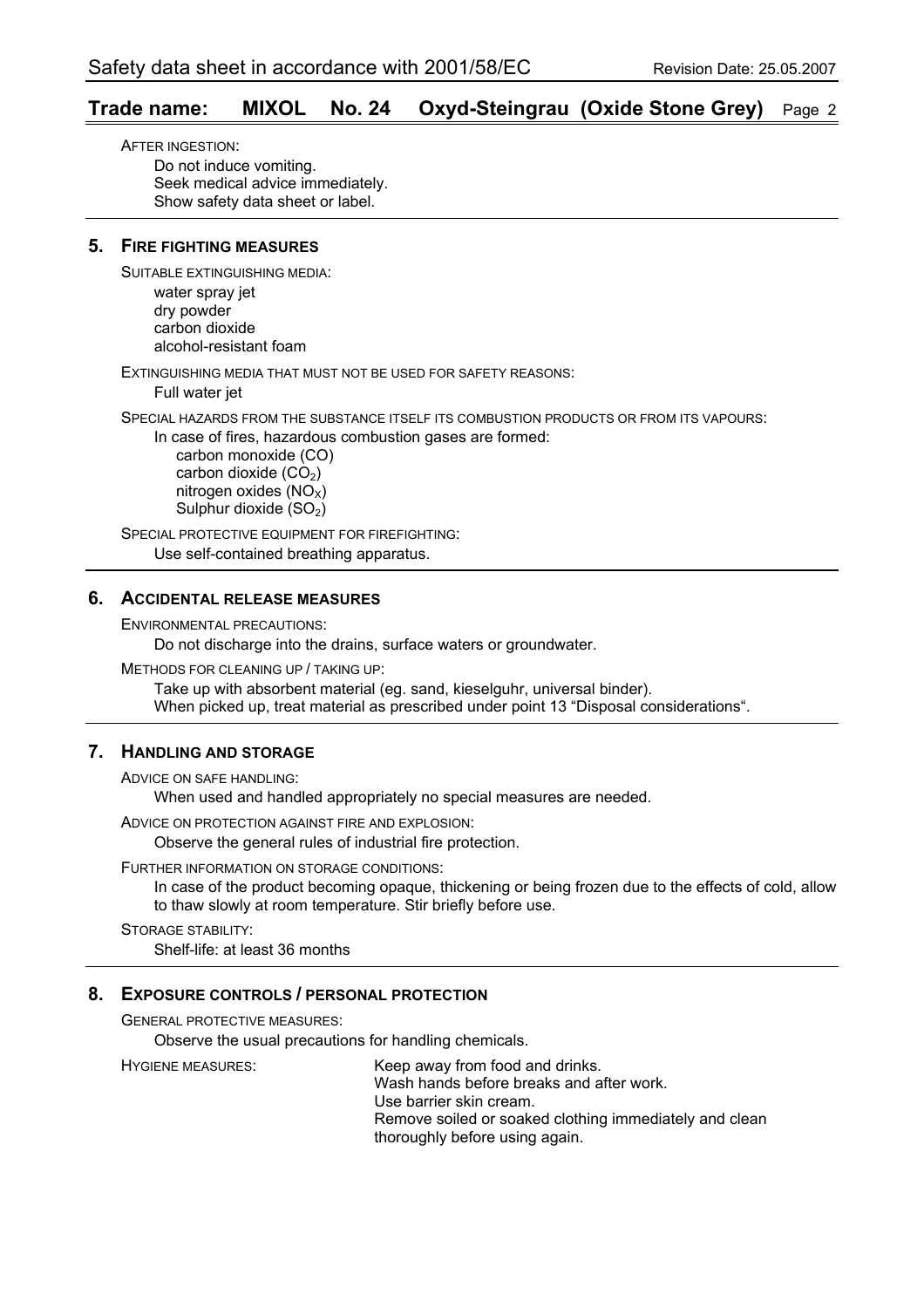#### **Trade name: MIXOL No. 24 Oxyd-Steingrau (Oxide Stone Grey)** Page 3

| HAND PROTECTION:        | Nitrile rubber gloves<br>Minimum breakthrough time (glove): not determined<br>Minimum thickness (glove): not determined<br>Observe the information of the glove manufacturer on permeability<br>and breakthrough times and other workplace requirements |
|-------------------------|---------------------------------------------------------------------------------------------------------------------------------------------------------------------------------------------------------------------------------------------------------|
| EYE PROTECTION:         | Safety glasses                                                                                                                                                                                                                                          |
| <b>BODY PROTECTION:</b> | Protective clothing                                                                                                                                                                                                                                     |

#### **9. PHYSICAL AND CHEMICAL PROPERTIES**

| FORM:                       | liquid                                                |
|-----------------------------|-------------------------------------------------------|
| COLOUR:                     | grey                                                  |
| ODOUR:                      | not specified                                         |
| BOILING POINT:              | $>$ 100 °C                                            |
| <b>FLASH POINT:</b>         | No flash point - Measure made up to the boiling point |
| DENSITY:                    | approx. 1,96 g/cm <sup>3</sup> (20 °C)                |
| <b>SOLUBILITY IN WATER:</b> | miscible $(20 °C)$                                    |
| <b>DH-VALUE:</b>            | approx 8 (20 °C) aqueous suspension                   |
| VISCOSITY (DYNAMIC):        | approx. 1000 mPa.s (20°C)                             |

#### **10. STABILITY AND REACTIVITY**

HAZARDOUS REACTIONS:

When handled and stored appropriately no dangerous reactions are known.

HAZARDOUS DECOMPOSITION PRODUCTS:

When handled and stored appropriately no dangerous decomposition products are known.

#### **11. TOXICOLOGICAL INFORMATION**

| ACUTE ORAL TOXICITY:            | $LD50 > 2.000$ mg/kg (rat)<br>Method: 1999/45/EC                  |
|---------------------------------|-------------------------------------------------------------------|
| <b>IRRITANT EFFECT ON SKIN:</b> | non-irritant<br>Method: 1999/45/EC                                |
| <b>IRRITANT EFFECT ON EYES:</b> | non-irritant (rabbit eye)<br>Test result of a similar preperation |

| BIODEGRADABILITY:  | This property is substance specific and cannot be given for the<br>preparations.                                                                                       |
|--------------------|------------------------------------------------------------------------------------------------------------------------------------------------------------------------|
| FISH TOXICITY:     | not determined                                                                                                                                                         |
| DAPHNIA TOXICITY:  | not determined                                                                                                                                                         |
| ALGAE TOXICITY:    | not determined                                                                                                                                                         |
| BACTERIA TOXICITY: | not determined                                                                                                                                                         |
| <b>REMARKS:</b>    | Do not allow to enter soil, waterways or waste water.<br>Classification according to the calculation procedure of the<br>Dangerous Preparations Directive (1999/45/EC) |